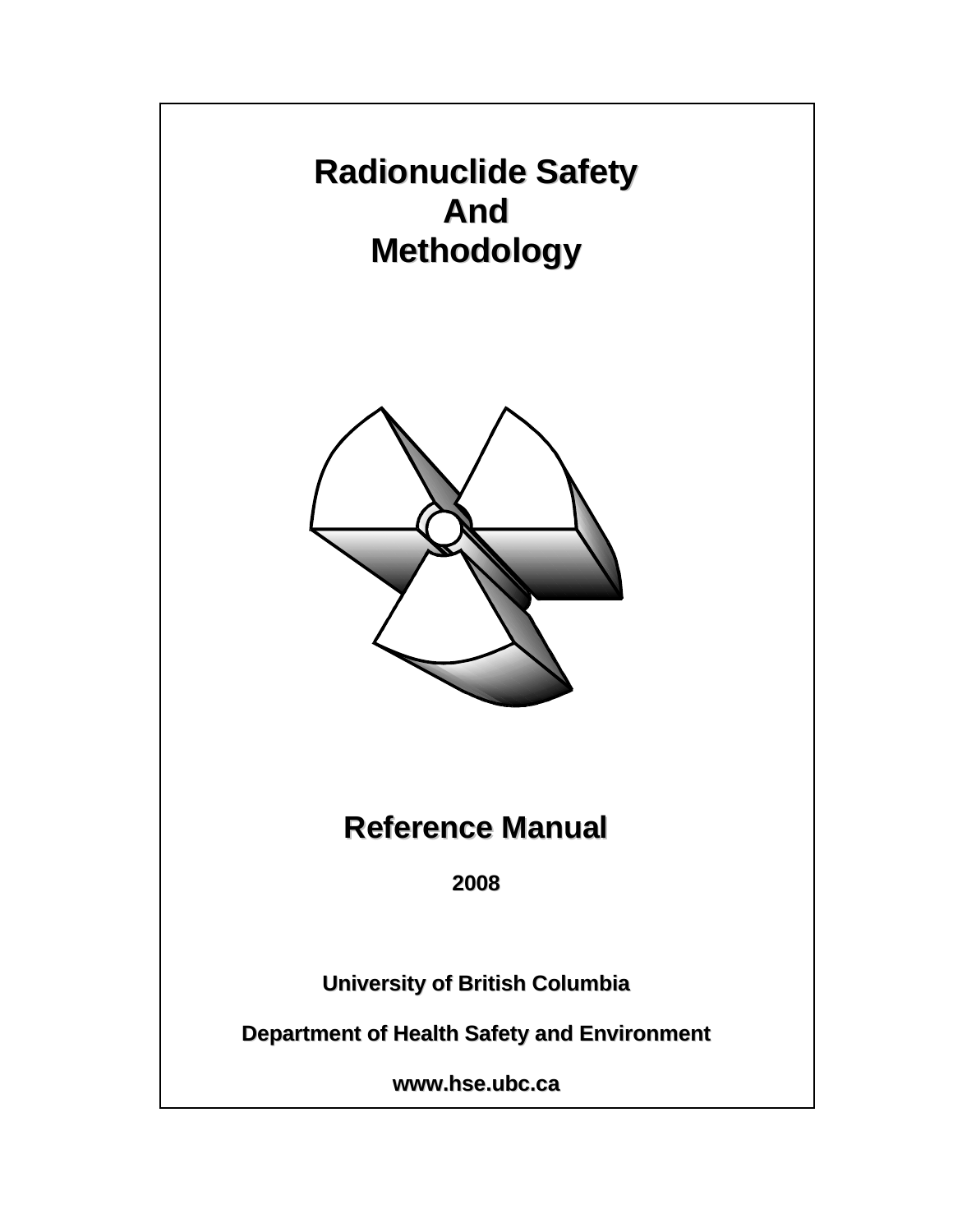# **EMERGENCY NUMBERS UBC CAMPUS**

| Fire, Police, Ambulance             | 911      |
|-------------------------------------|----------|
| <b>Hazardous Materials Response</b> | 911      |
| Emergency First Aid                 | 822-4444 |
| <b>UBC Radiation Safety Office</b>  | 822-7052 |
|                                     | 822-2222 |

# **VANCOUVER HOSPITAL and HEALTH SCIENCES CENTRE Vancouver Hospital Site, Jack Bell Research Centre**

| Fire                                |          |
|-------------------------------------|----------|
| <b>Hazardous Materials Response</b> | 84       |
|                                     |          |
| <b>UBC Radiation Safety Office</b>  | 822-7052 |
| Security                            | 875-4560 |

# **University Site Koerner, Purdy and Detwiller Pavilions**

| Fire                               | 0000     |
|------------------------------------|----------|
|                                    | 0000     |
| Hazardous Materials Response       | 0000     |
| Security                           | 0000     |
| <b>UBC Radiation Safety Office</b> | 822-7052 |

# **CHILDREN'S AND GRACE HOSPITALS RESEARCH CENTRE**

| Fire                               |          |
|------------------------------------|----------|
|                                    | 8400     |
| Hazardous Materials Response       | 8400     |
| <b>UBC Radiation Safety Office</b> | 822-7052 |
| Security                           | 2999     |

# **St. PAUL'S HOSPITAL**

| Fire                                | 5323      |
|-------------------------------------|-----------|
| <b>Emergency First Aid</b>          | 3246      |
| <b>Hazardous Materials Response</b> | 5323/5042 |
| <b>UBC Radiation Safety Office</b>  | 822-7052  |
| Security                            | 5323      |
|                                     |           |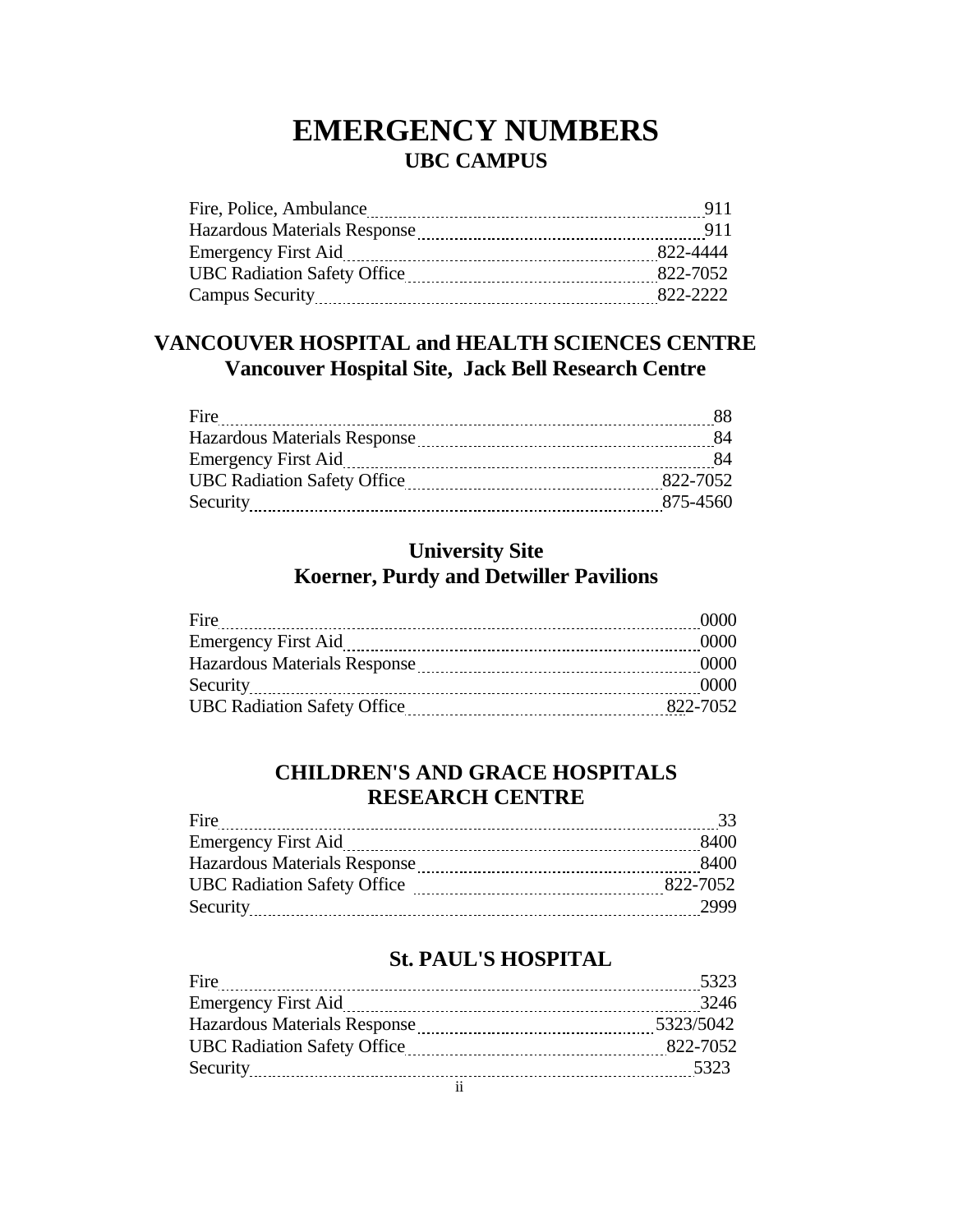#### **Foreword**

*Radiation sources when properly handled represent a minimal risk to research personnel. Accidents and misadventure may result in the loss of scientific information, and of greater concern, possible exposure of laboratory workers. In order to minimize the likelihood of such events, an understanding of the principles of radiation protection is essential. Individuals successfully completing the UBC Radionuclide Safety and Methodology Course will have received a strong foundation in these protection principles as well as the tools necessary to decontaminate and evaluate hazardous situations that may arise.* 

*This manual has been developed over several years, and reflects the needs of the University of British Columbia's research community. The University's Committee on Radioisotopes and Radiation Hazards has endorsed the contents of the manual.*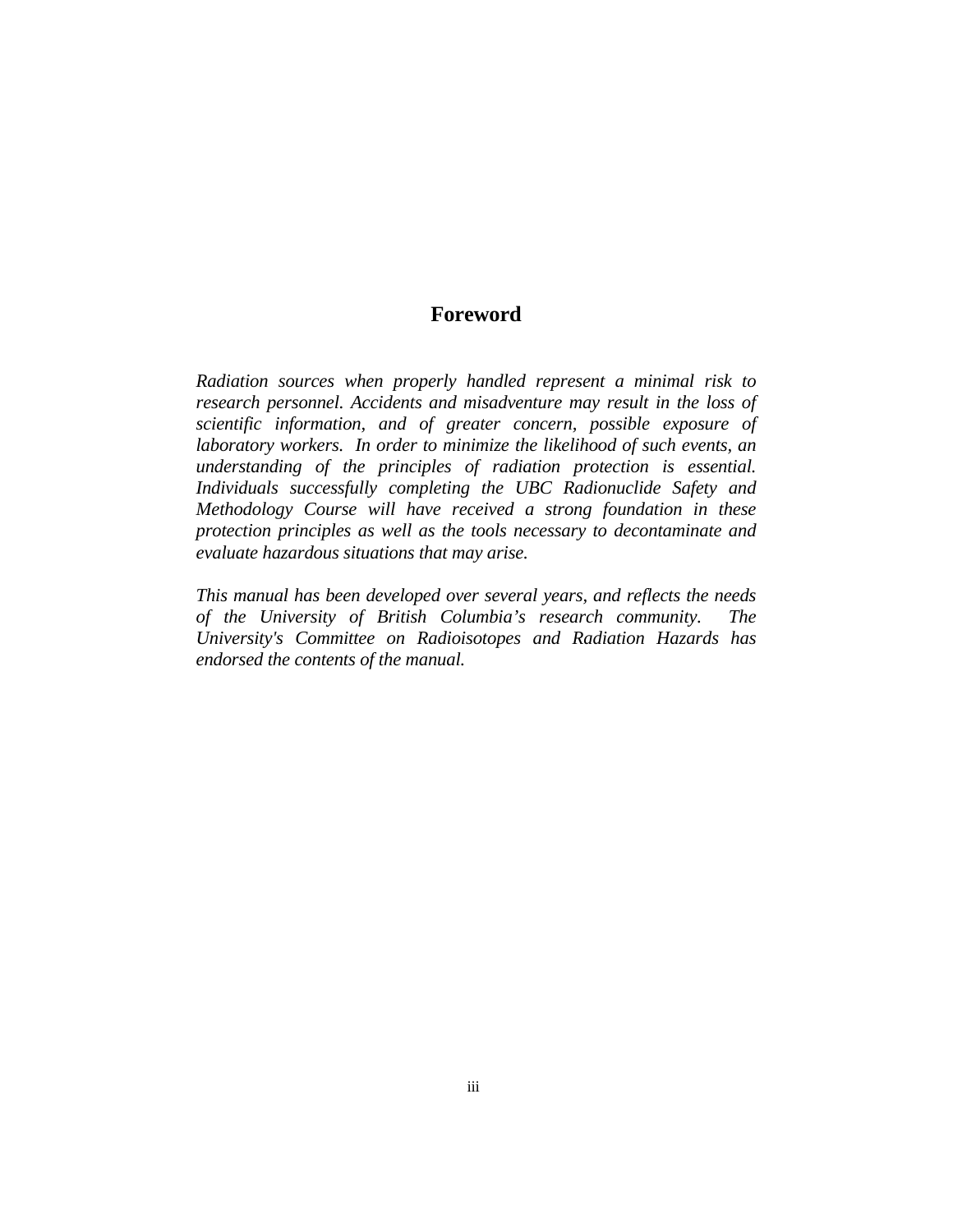# **TABLE OF CONTENTS**

| <b>Forward</b>                                                                                                                                                              | iii                                                       |
|-----------------------------------------------------------------------------------------------------------------------------------------------------------------------------|-----------------------------------------------------------|
| <b>Table of Contents</b>                                                                                                                                                    | iv                                                        |
| <b>ADMINISTRATIVE REQUIRMENTS</b>                                                                                                                                           |                                                           |
| 1. Safety Policy                                                                                                                                                            | 1                                                         |
| 2. Duties and Responsibilities<br>University<br><b>Advisory Committee</b><br><b>Safety Officer</b><br><b>Licence Holders</b><br>Radioisotope Users<br>Radioisotope Licences | $\begin{array}{c} 2 \\ 3 \\ 3 \\ 5 \end{array}$<br>6<br>6 |
| <b>INTRODUCTION</b>                                                                                                                                                         | 8                                                         |
| <b>FUNDAMENTALS OF</b><br><b>RADIATION PHYSICS</b><br>1. Historical Review                                                                                                  | 8                                                         |
| 2. Atomic Structure                                                                                                                                                         | 9                                                         |
| 3. Radioactivity                                                                                                                                                            | 10                                                        |
| 3.1 Alpha Emission<br>3.2 Beta Emission<br>3.3 Positron Emission<br>3.4 Orbital Electron Capture<br>3.5 Gamma Rays<br>3.6 X-rays<br>3.7 Other Radiations                    | 10<br>10<br>11<br>11<br>12<br>12<br>12                    |
| 4. Radioactive Decay<br>4.1 Half-life<br>4.2 Effective Half-life                                                                                                            | 12<br>12<br>13                                            |
| 5. Units of Radiation<br>5.1 Activity<br>5.2 Radiation Exposure<br>5.3 Absorbed Dose<br>5.4 Relative Biological<br>Effectiveness                                            | 13<br>13<br>14<br>14<br>15                                |

## **RADIATION EXPOSURE AND RISK ASSESSMENT**

| 6. Radiation Dosimetry                                                                |                |
|---------------------------------------------------------------------------------------|----------------|
| 6.1 External Personnel Monitoring<br>6.2 External Exposures<br>6.3 Internal Exposures | 15<br>15<br>17 |
| 7. Biological Effects of Ionizing Radiation<br>7.1 Acute Effects                      | 17             |
| 7.2 Delayed Effects                                                                   |                |

#### **RADIATION DETECTION SYSTEMS**

|  | 8. Laboratory Radiation Surveillance | 18. |
|--|--------------------------------------|-----|
|  | 8.1 Geiger-Mueller Tube              | 18  |
|  | 8.2 Solid Scintillation Detectors    | 19  |
|  | 8.3 Liquid Scintillation Detectors   | 20  |

#### **RADIATION SOURCES IN THE WORKPLACE**

| 9. Basic Principles           | 20 |
|-------------------------------|----|
| 9.1 Time                      | 20 |
| 9.2 Distance                  | 20 |
| 9.3 Shielding                 | 21 |
| 9.4 Contamination Control     | 21 |
| 10. Record Keeping            | 23 |
| 10.1 Purchases                | 23 |
| 10.2 Usage                    | 23 |
| 10.3 Disposals                | 23 |
| 10.4 Contamination Control    | 23 |
| 11. Radioisotope Licences     | 23 |
| 11.1 Ordering Radioisotopes   | 23 |
| 11.2 Receipt of Radioisotopes | 23 |
|                               |    |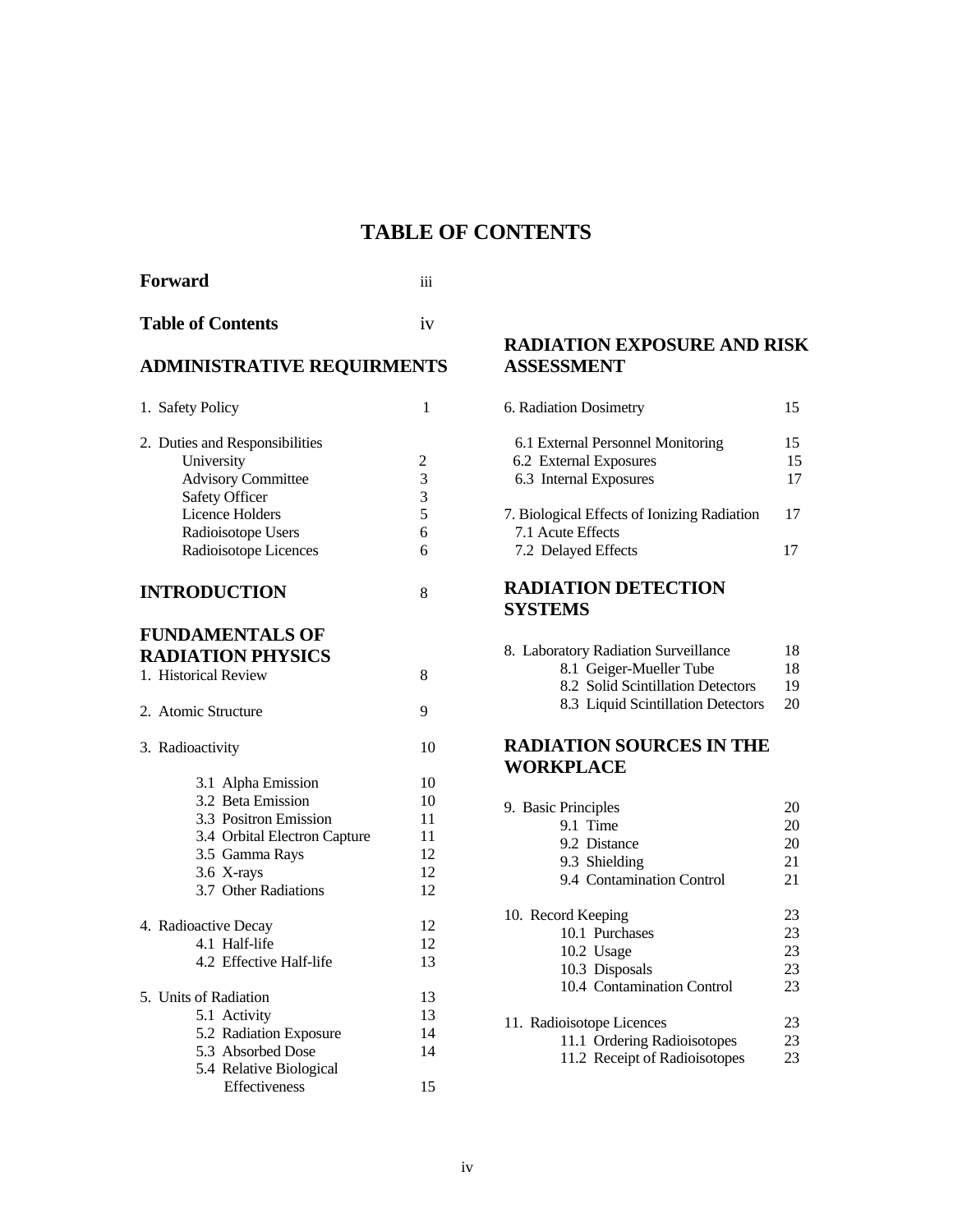| 12. Safety in the Working Environment         | 24 |  |
|-----------------------------------------------|----|--|
| 12.1 Locations                                | 24 |  |
| 12.2 Fume Hoods                               | 24 |  |
| 12.3 Sinks                                    | 24 |  |
| 12.4 Refrigerators                            | 24 |  |
| 12.5 Radioactive Sources                      | 25 |  |
| 12.6 Posting of Signs and Labels              | 25 |  |
| 12.7 Miscellaneous                            | 25 |  |
| 13. Personal Protective Equipment             | 25 |  |
| <b>MANAGEMENT OF</b><br>DA DIA A ATIVE WA STE |    |  |

# **RADIOACTIVE WASTE**

| 14. Disposal Procedures  | 26 |
|--------------------------|----|
| 14.1 Gases and Aerosols  | 26 |
| 14.2 Liquids             | 26 |
| 14.3 Solids              | 27 |
| 14.4 High Activity Waste | 28 |
|                          |    |

## **RADIATION EMERGENCY RESPONSE**

| 15. Dealing with Source Incidents and |    |
|---------------------------------------|----|
| Accidents                             | 30 |
| 15.1 Spills                           | 30 |
| 15.2 Sealed Source Leaks              | 30 |
|                                       |    |
| 16. Decontamination of Personnel      | 30 |
| 16.1 External Contamination           | 30 |
| 16.2 Internal Contamination           | 31 |
| 17. Accidents                         | 31 |
| 17.1 Personal Injury                  | 31 |
| 18. Radioisotope Losses or Thefts     |    |

# **TABLES AND FIGURES** 33

#### **APPENDIX I**

| <b>Radiation Exposure Policy for Women</b> |     |
|--------------------------------------------|-----|
| at UBC                                     | -34 |

#### **APPENDIX II**

| Radioisotope Inventory, Waste Decay and<br><b>Contamination Control Forms</b> | 35 |
|-------------------------------------------------------------------------------|----|
| APPENDIX III                                                                  |    |
| <b>Rules Posters</b>                                                          |    |
| <b>APPENDIX IV</b>                                                            |    |

| Solid Waste Disposal |  |
|----------------------|--|
|----------------------|--|

#### **APPENDIX V**

| <b>Transport Packaging</b> | 45  |
|----------------------------|-----|
| <b>GLOSSARY OF TERMS</b>   | 46. |

| <b>BIBLIOGRAPHY</b> |  |
|---------------------|--|
|                     |  |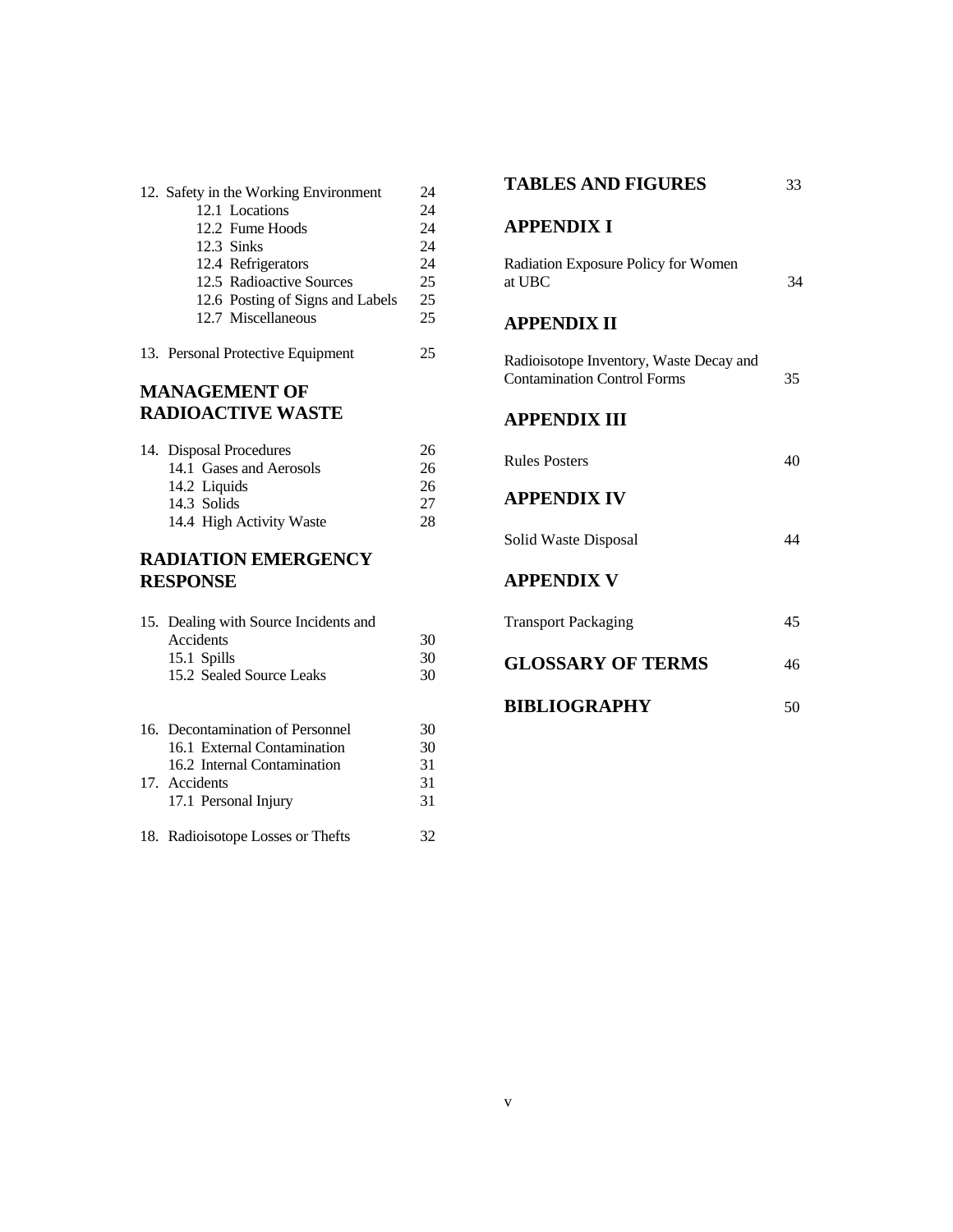# **ADMINISTRATIVE REQUIREMENTS**

\_\_\_\_\_\_\_\_\_\_\_\_\_\_\_\_\_\_\_\_\_\_\_\_\_\_\_\_\_\_\_\_\_\_\_\_\_\_\_\_\_\_\_\_\_\_\_\_\_\_\_\_\_\_\_\_\_\_\_\_\_\_\_\_\_\_\_\_\_\_

# **Safety Policy**

The safety of all faculty, staff, students and visitors to the campus is a major concern of the University.

It is an objective of the University to provide a safe environment in which to carry on the University's affairs. All possible preventative measures must be taken to eliminate accidental injuries.

The University shall be administered so as to ensure that health, safety and accident prevention form an integral part of the design, construction, purchase and maintenance of all buildings, equipment, and work processes.

The University Health and Safety Committee shall work to achieve these objectives.

Department Area/Building Safety Committees shall monitor the safety programs within their areas and make recommendations to improve the effectiveness with which the safety objectives of the University can be achieved.

Compliance with the Workers' Compensation Act and related legislation is the minimum standard which is acceptable to the University. The intention is to encourage all faculty, staff, and students to strive to exceed these minimum legal standards.

#### **Application**

The successful application of this policy will be achieved by everyone exercising his or her personal responsibility for safety as follows:

#### **The University**

It is the responsibility of the University acting through deans, directors and department heads to:

- provide a safe and healthy working environment
- ensure regular inspections are made and take action as required to improve unsafe conditions
- provide first aid facilities where appropriate
- support supervisors and safety committees in the implementation of an effective accident prevention program
- ensure compliance with WCB regulations

#### **The Supervisor**

It is the responsibility of the supervisory staff to:

- formulate specific safety rules and safe work procedures for their specific areas of supervision
- ensure that all employees under their supervision are aware of safety practices and follow safety procedures
- provide training in the safe operation of equipment
- regularly inspect their areas for hazardous conditions
- investigate any accidents using the appropriate form
- establish a department safety committee or building safety committee

#### **The Employee/Student**

It is each employee or student's responsibility to:

- observe safety rules and procedures established by the supervisors, department heads, the University and the Workers' Compensation Board
- take an active part in practicing safe work habits
- immediately report any accident, injury or unsafe conditions to a supervisor
- properly use and care for personal protective equipment provided by the University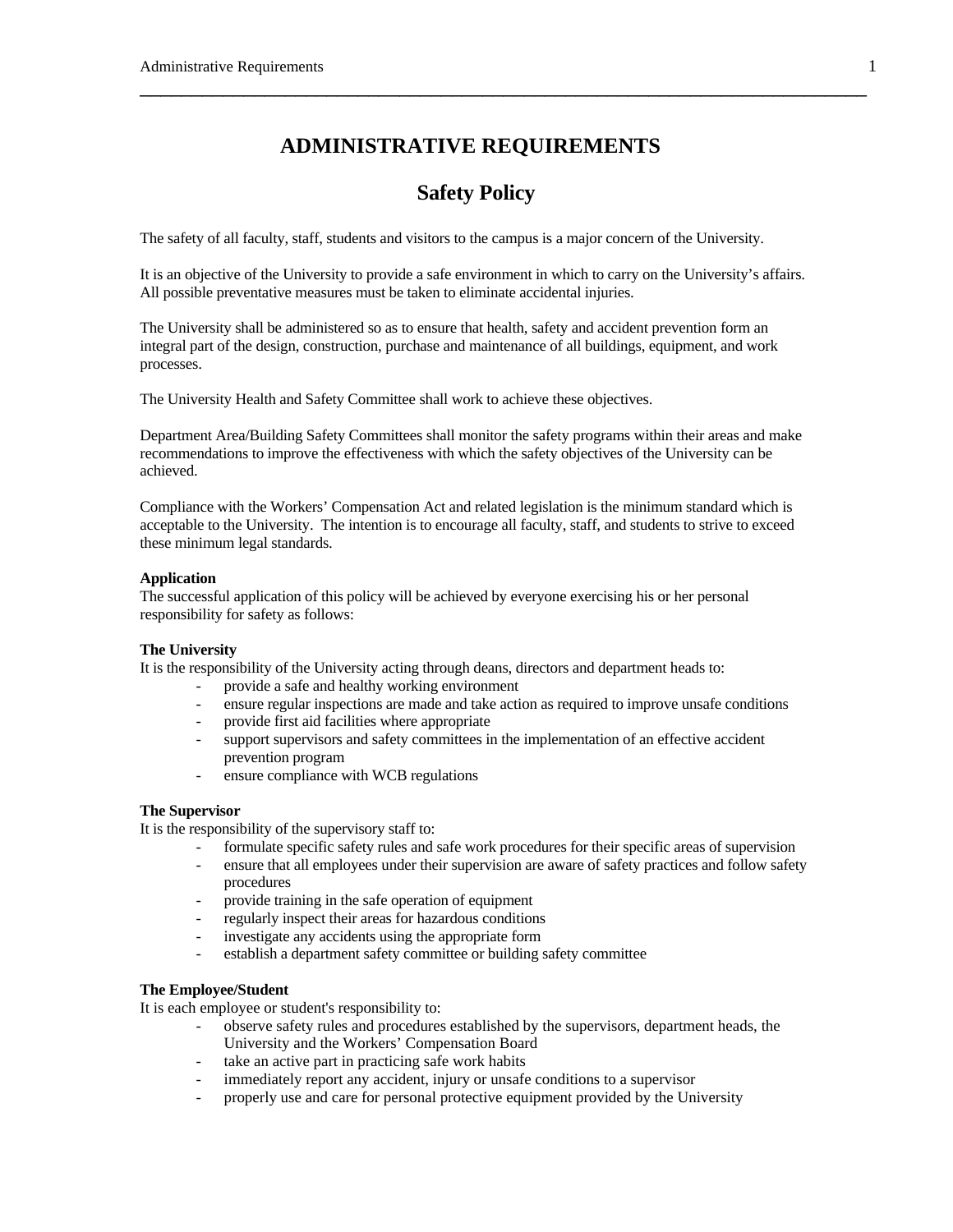#### **Duties and Responsibilities**

\_\_\_\_\_\_\_\_\_\_\_\_\_\_\_\_\_\_\_\_\_\_\_\_\_\_\_\_\_\_\_\_\_\_\_\_\_\_\_\_\_\_\_\_\_\_\_\_\_\_\_\_\_\_\_\_\_\_\_\_\_\_\_\_\_\_\_\_\_\_

Federal legislation created the Nuclear Safety and Control Act and the pursuant regulations, which deal with the handling of radioactive material in Canada. The Canadian Nuclear Safety Commission (CNSC) is the federal body whose agents administer the Act. This agency issues a consolidated licence to the University and has defined the duties and responsibilities of the UBC Committee on Radioisotopes and Radiation Hazards, which administers the licence.

These responsibilities include ensuring that all persons involved in the handling of radioisotopes have adequate training and experience enabling them to perform their duties safely and in accordance with the licensee's radiation safety program and CNSC requirements. Further, the committee is required to ensure that equipment and facilities used with radiation sources are in compliance with CNSC requirements.

The committee is also required to ensure that the doses of ionizing radiation received by any person involved in the use of radioisotopes do not exceed the limits specified in the Canadian Nuclear Safety Regulations.

The UBC radiation safety program is based on the principle that radiation exposure and the associated risk must always be As Low As Reasonably Achievable. This ALARA principle is subject to the condition that all exposures must not exceed the regulatory limits.

Further, the policy implies that simply meeting the regulatory limits is not adequate and that every reasonable effort must be made to reduce or eliminate radiation exposure.

The committee is also permitted to grant approval for use of radioisotopes to users only if the use will comply with all the regulatory, environmental and institutional requirements. The committee can ultimately deny the use of radioactive materials given sufficient cause.

The CNSC also defines the roles and responsibilities of the permit holders and radioisotope users as well as the Radiation Safety Officer.

In general terms: The permit holders are personally responsible for radiation safety in all the areas specified on their permits; users of radioisotopes are personally responsible for the safe handling of radioactive materials, and the Radiation Safety Officer is responsible for coordinating and overseeing all aspects of radiation safety within the institution.

#### **Specific Responsibilities of the University**

The University can best ensure ionizing radiation sources are handled safely by incorporating the active participation of all faculty, management, staff and students in the radiation safety program. In specific situations, the respective contributions of these parties will depend upon regulatory requirements, organizational structure, and the mandate and responsibilities of management, staff and students.

Licensees must, by law, ensure that they and those activities under their control comply with any applicable regulations and licence conditions. The federal government only licenses entities that have legal capacity and responsibility; that is, individuals, companies or institutions. When a radioisotope licence is granted to an educational, medical or research institution, it issues the licence to the organization. Upon licensing, the institution becomes and remains legally responsible for compliance within the terms of the licence and any other regulatory requirements.

UBC has chosen to delegate, in whole or part, some of the duties to the UBC Advisory Committee on Radioisotopes and Radiation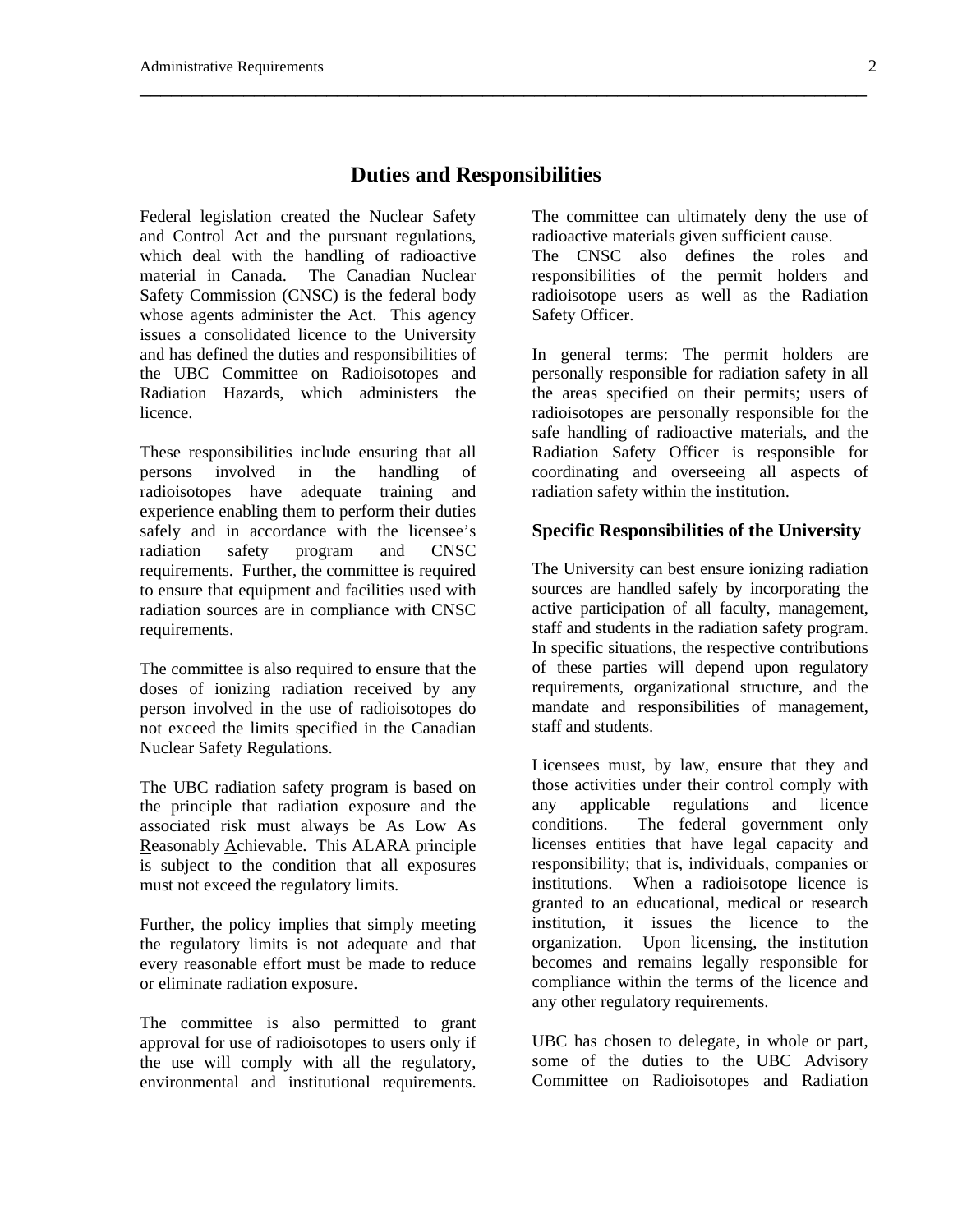Hazards (CRRH) and Radiation Safety Officer (RSO).

\_\_\_\_\_\_\_\_\_\_\_\_\_\_\_\_\_\_\_\_\_\_\_\_\_\_\_\_\_\_\_\_\_\_\_\_\_\_\_\_\_\_\_\_\_\_\_\_\_\_\_\_\_\_\_\_\_\_\_\_\_\_\_\_\_\_\_\_\_\_

#### **Composition and Duties of the UBC Advisory Committee on Radioisotopes and Radiation Hazards**

The Committee includes faculty members selected or appointed because of their expertise or stake in radiation safety matters. Collectively, these members advise their management and RSOs on radiation safety matters in general, and the effectiveness of Radiation Safety Programs within the University. Other members include governmental radiation safety specialists and a nuclear medicine physician.

As authorized by the University, the Committee may:

- (i) Oversee radiation safety on behalf of the University;
- (ii) Advise management and RSOs on radiation safety matters, including the safe use of radioactive materials during licenced activities;
- (iii) Review all proposed or existing corporate Radiation Safety Programs and procedures to determine whether they assure that radiation exposures will comply with regulatory limits and will be As Low As Reasonably Achievable (ALARA), as described in Regulatory Guides;
- (iv) Review all proposed uses of radioisotopes, and their proposed locations of use, to determine whether these proposals comply with corporate procedures and regulatory requirements;
- (v) Assess the adequacy, in terms of the contents and schedules for delivery, of the institutions' programs to train staff and workers in the safe use of radioactive materials;
- (vi) Assess the results, and determine the effectiveness, of the institutions'

programs to train staff and workers in the safe use of radioactive materials;

- (vii) Review the results of internal inspections of facilities, premises, equipment, and work practices that assess whether radioisotopes are used safely in CNSC-licenced activities;
- (viii) Review annual summaries of the occupational radiation exposures received by staff and workers to determine whether these exposures comply with the ALARA principle of dose limitation;
- (ix) Review reports concerning any incidents or unusual occurrences at the institution that involved radioactive materials;
- (x) Recommend corrective measures or improvements when their review or assessment identifies deficiencies in a proposal, program, practice, procedure, equipment, record or report;
- (xi) Recommend measures or improvements to prevent recurrences of any incidents that exposed staff or workers to excessive radiation, or to prevent recurrence of any other unusual occurrences involving radioactive materials;
- (xii) Advise management of any perceived need for additional resources to establish, maintain or improve Radiation Safety Programs; and
- (xiii) Maintain written records of their activities, decisions, advice and recommendations concerning radiation safety, including details of meetings and reviews of data, reports, programs, procedures, circumstances, incidents or unusual occurrences.

#### **Duties of the Radiation Safety Officer**

The RSO has been assigned lead responsibility to ensure radiation safety at all educational, medical and research sites over which the University has administrative control.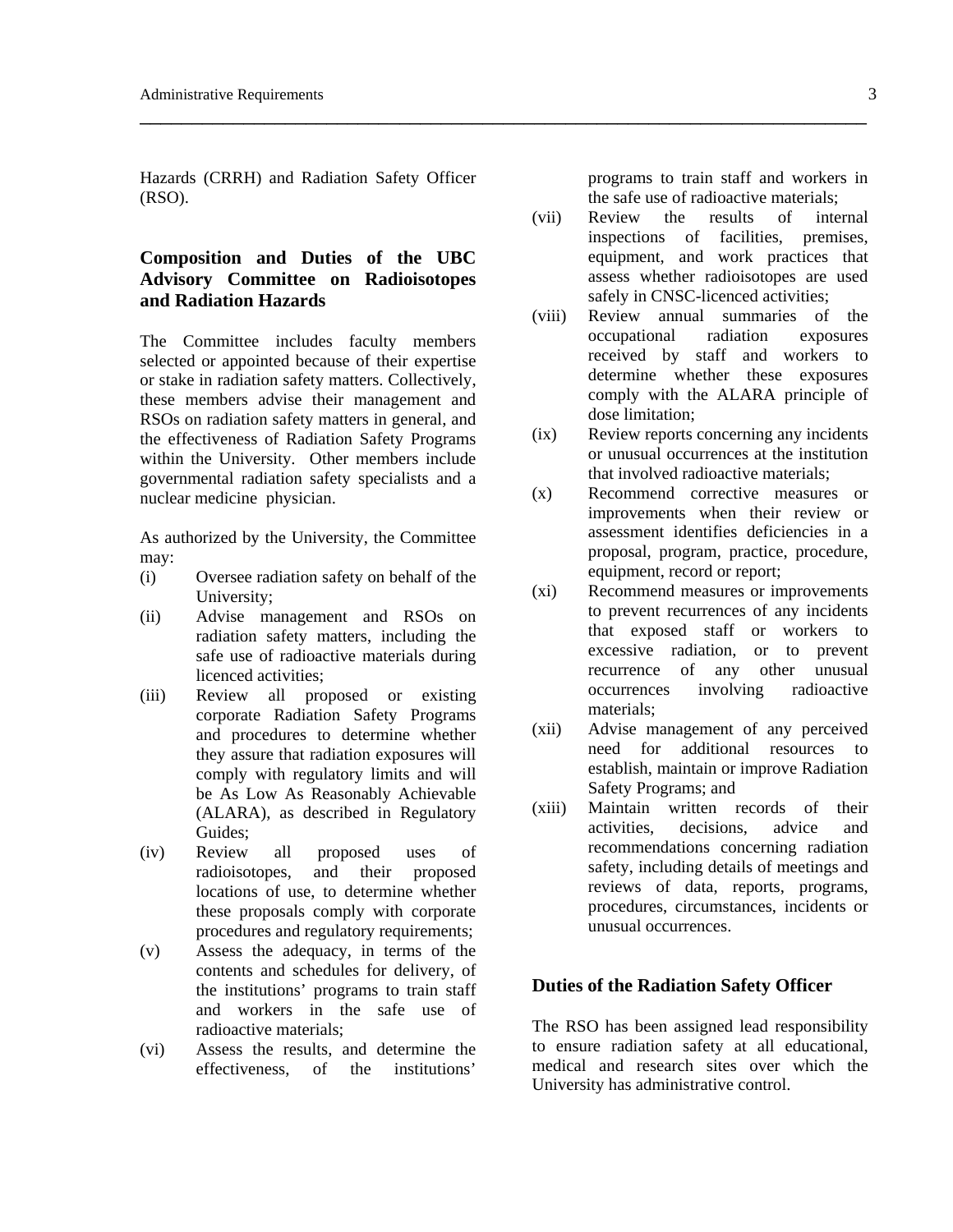To ensure radiation safety and compliance with regulatory requirements on behalf of management, the RSO is authorized to do the following:

\_\_\_\_\_\_\_\_\_\_\_\_\_\_\_\_\_\_\_\_\_\_\_\_\_\_\_\_\_\_\_\_\_\_\_\_\_\_\_\_\_\_\_\_\_\_\_\_\_\_\_\_\_\_\_\_\_\_\_\_\_\_\_\_\_\_\_\_\_\_

- *(i)* Supervise, advise and consult regarding issues related to the institution's use of radioisotopes in accordance with regulations and licence conditions;
- *(ii)* Prepare annual reports in accordance with Regulatory Documents*,* and any pertinent conditions contained in the radioisotope licence(s) issued to the institution;
- *(iii)* Review, either independently or in concert with the CRRH, staff requests for authorization to purchase or use radioactive materials in order to ensure that the proposed uses and locations of use are acceptable and comply with the *Regulations* and licence requirements;
- *(iv)* For radioactive materials, authorize only those purchases, uses, work procedures, and conditions and locations of use that assure compliance with the institution's Radiation Safety Program, the *Regulations*, and licences;
- *(v)* Assess and designate, as "Basic-level," "Intermediate-level", "High-level" or "Nuclear Medicine in accordance with licence conditions, those institution laboratories that use radioisotopes (see Appendix III);
- *(vi)* Maintain a record of all institution laboratories that use radioactive materials, and whether they are designated as Basic-level, Intermediatelevel or High-level;
- *(vii)* Develop and implement administrative controls or procedures to ensure radiation safety and compliance with regulatory requirements;
- *(viii)* Assess the qualifications and competence of persons who apply to use or handle radioactive materials to determine whether they can do so safely

and in compliance with regulations and licences;

- *(ix)* Ensure that Radiation Safety Programs appropriate to the organization's undertakings are developed, implemented and maintained;
- *(x)* Ensure that persons who are required to use or handle radioactive materials are adequately trained in radiation safety and the institution's radiation protection procedures;
- *(xi)* Authorize qualified persons to possess, use or handle radioactive materials;
- *(xii)* Authorize, on an as-required basis, the safe disposal of radioactive materials in accordance with applicable regulations, procedures and licence conditions;
- *(xiii)* Designate Nuclear Energy Workers (NEWs) in accordance with the *Regulations*;
- *(xiv)* Assess, independently or in conjugation with management or the CRRH, the effectiveness of Radiation Safety Programs;
- *(xv)* Ensure that workers such as porters, cleaners, secretaries, and shipping and receiving or other support staff, who may be exposed to radiation as a consequence of their duties, receive appropriate training in radiation safety;
- *(xvi)* Develop and implement programs to inspect and critically review licenced activities, locations of radioisotope use, storage of radioisotopes, and the adequacy of personnel training, safety procedures or physical facilities;
- *(xvii)* Implement remedial actions to correct any deficiencies identified in the inspection programs referred to in (xvi) above;
- *(xviii)* Initiate any revisions to procedures, changes to equipment and facilities, and licence amendments required to ensure on an ongoing basis that the licensee's operations, equipment and facilities comply with regulatory requirements;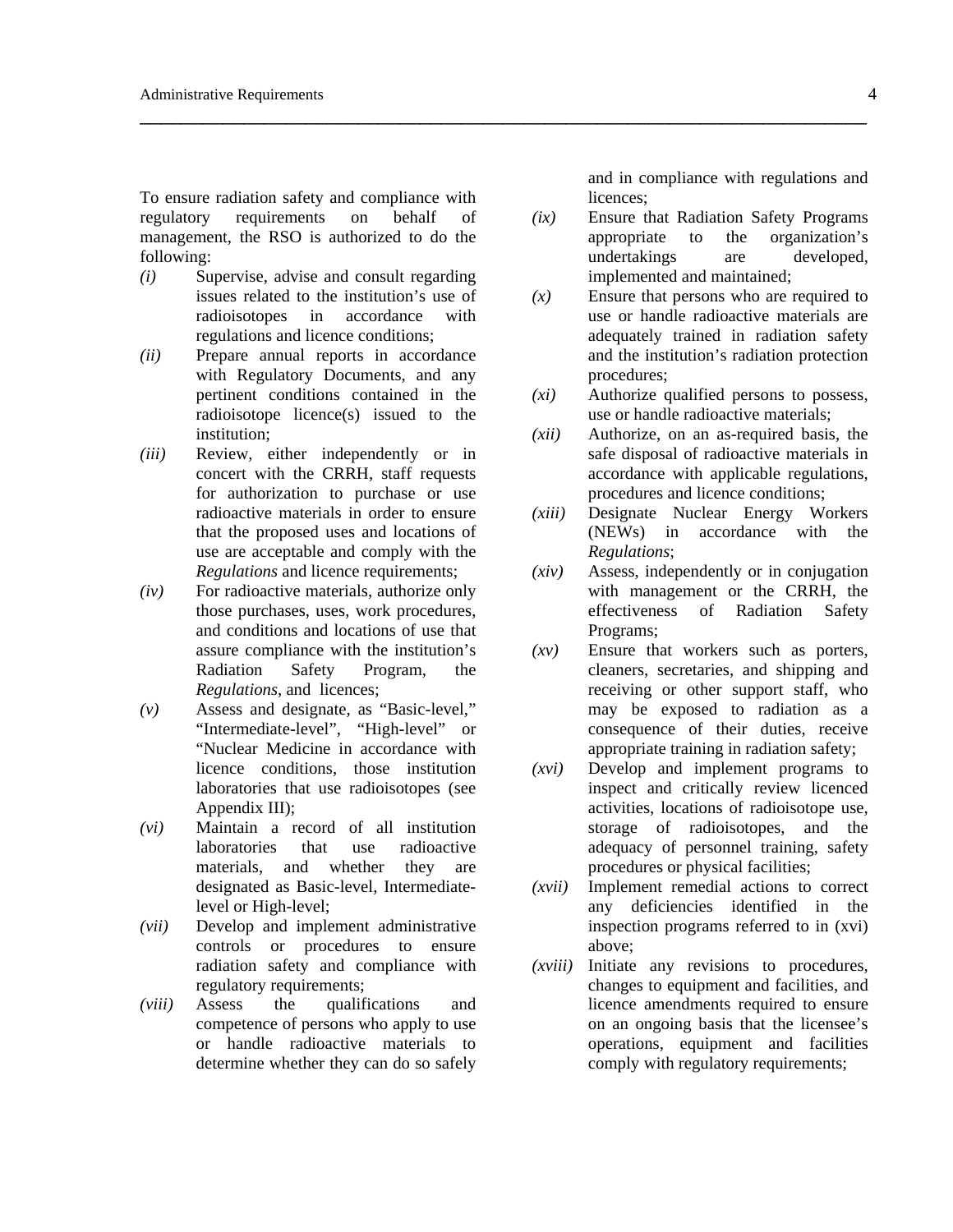- *(xix)* Communicate with the CRRH, radioisotope users, and management;
- *(xx)* Design and implement in accordance with regulatory requirements, appropriate personnel monitoring and bioassay programs to measure "external" and "internal" exposures to ionizing radiation;
- *(xxi)* Administer or control the issue, use, and maintenance of personnel monitoring devices and equipment within the institution, and the recording of results;
- *(xxii)* Monitor the occupational radiation exposures received by employees by reviewing the records of exposures over each calendar quarter;
- *(xxiii)* Where the above reviews of radiation exposure records indicate that exposures are unnecessarily high, recommend measures to management to reduce these exposures in accordance with the ALARA principle of dose limitation, as described in Regulatory Documents;
- *(xxiv)* Investigate all reports of overexposures to ionizing radiation, of accidents involving radioactive materials, and of losses of radioactive materials, determine pertinent facts or confirm events, and recommend appropriate actions to mitigate the consequences or to prevent recurrences;
- *(xxv)* Ensure that the incidents referred to in (xxiv) above, and the results of related investigations, are reported in accordance with the *Regulations*;
- *(xxvi)* Assess the adequacy of survey programs that measure or control radiation fields and radioactive contamination during licensed activities, such as the use, storage and disposal of radioisotopes;
- *(xxvii)* Ensure, through participation or other measures, that properly-designed radioactive-decontamination programs are implemented as required in the interests of radiation safety;

*(xxviii)* Ensure that sealed radiation sources are leak-tested in accordance with the institution's procedures and regulatory requirements;

\_\_\_\_\_\_\_\_\_\_\_\_\_\_\_\_\_\_\_\_\_\_\_\_\_\_\_\_\_\_\_\_\_\_\_\_\_\_\_\_\_\_\_\_\_\_\_\_\_\_\_\_\_\_\_\_\_\_\_\_\_\_\_\_\_\_\_\_\_\_

- *(xxix)* Ensure that all persons who use or handle radioisotopes follow institution procedures, in order to prevent occupational exposures to ionizing radiation that exceed the limits specified in the *Regulations* or that violate the ALARA principle of dose limitation;
- *(xxx)* When an CNSC radioisotope licence authorizes the use of radioisotopes in research, diagnosis or therapy on humans, consult, communicate or cooperate with the responsible physician or body (such as Scientific or Ethical Review Committees) as necessary to assure the safe use of radioactive materials and compliance with licence conditions and regulations;
- *(xxxi)* Prepare or review proposed or existing radiation safety procedures, either independently or in cooperation with the CRRH;
- *(xxxii)* Coordinate, or participate in, emergency responses to accidents involving radioactive materials;
- *(xxxiii)* Ensure that all records and reports that are required by the conditions of the radioisotope licence and the *Regulations* are prepared, maintained and submitted as required; and
- (xxxiv) Ensure that any radioisotopes that are to be transported over public roads are packaged in accordance with the *Packaging and Transport of Nuclear Substances* regulations.

#### **Responsibilities of Licence Holders**

(1) Ensuring that the conditions stated in the licence are fulfilled and that safe laboratory practices are followed as per posted signs.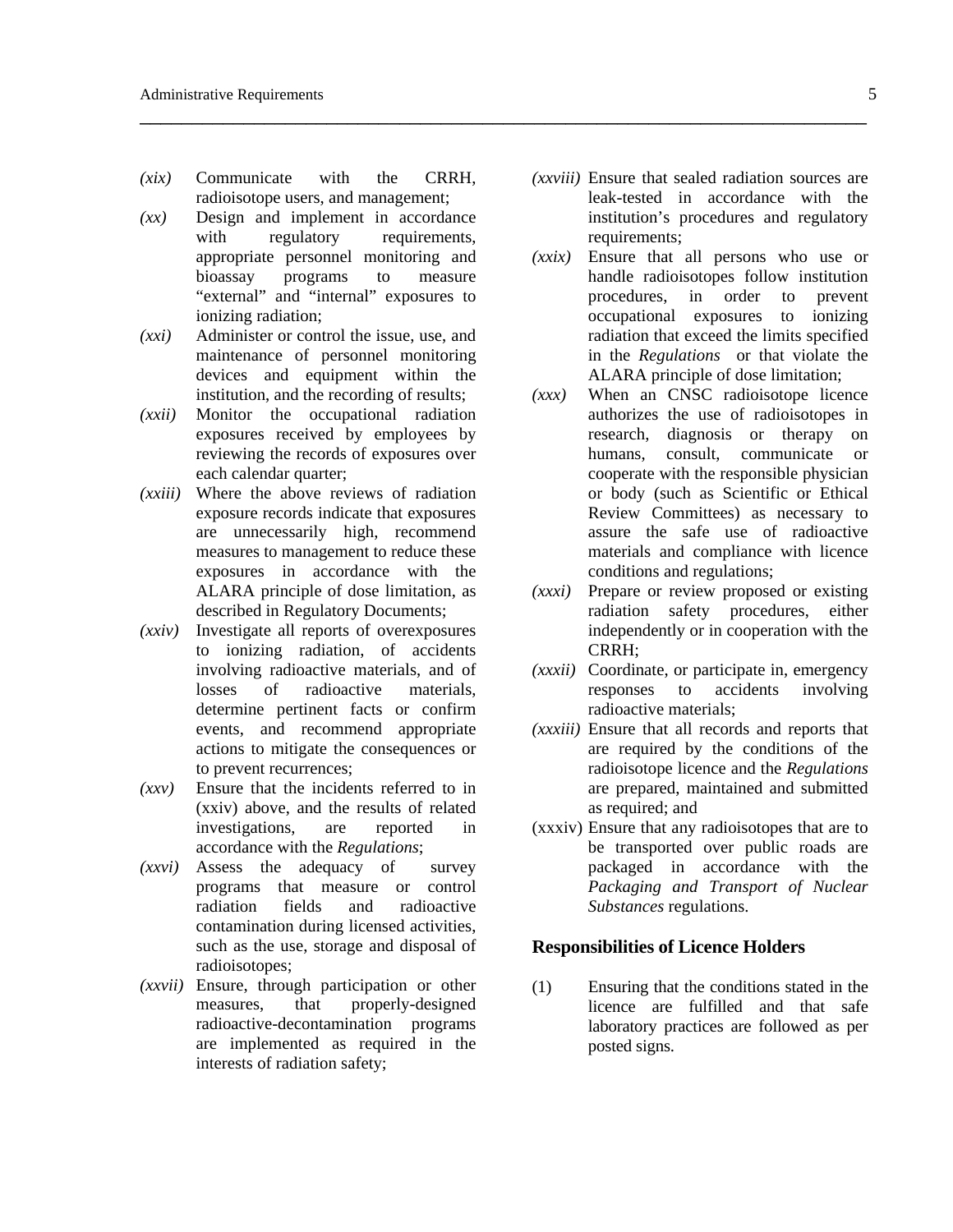(2) Ensuring that all staff and students under their supervision using radioactive materials have been authorized to use these radioactive materials. An up to date list of all such personnel shall be maintained.

\_\_\_\_\_\_\_\_\_\_\_\_\_\_\_\_\_\_\_\_\_\_\_\_\_\_\_\_\_\_\_\_\_\_\_\_\_\_\_\_\_\_\_\_\_\_\_\_\_\_\_\_\_\_\_\_\_\_\_\_\_\_\_\_\_\_\_\_\_\_

- (3) Ensuring that if required, all staff using radioisotopes have been issued, and wear, a thermoluminescent dosimeter and participate in bioassay programs.
- (4) Designating specific work and storage areas for radioactive materials and ensuring that these areas are kept clean, are properly labelled, have adequate ventilation, and are adequately shielded.
- (5) Ensuring that all staff using radioactive materials have received adequate radiation protection training from the institution and have been informed of the risks associated with exposure to ionizing radiation. Further, licence holders are responsible for the provision of specific training in radioisotope handling that is necessary for the safe use of the radioisotopes in their laboratories.
- (6) Maintaining inventories of all radioactive materials purchased and used as well as storage and disposal records.
- (7) Maintaining all area monitoring and/or wipe test records.
- (8) Reporting all radiation incidents to the Radiation Safety Officer.

#### **Responsibilities of Radioisotope Users**

(1) Every person... shall take all reasonable and necessary precautions to ensure their own safety and the safety of fellow workers.

(2) Every person... shall strictly adhere to all policies and procedures defined by the CNSC regulations, Worker's Compensation Board Regulations and the University Safety Policy as described in this Manual.

## **Radioisotope Licences**

#### **Obtaining a UBC Radioisotope Licence**

Any principal investigator wishing to use radioactive material under his/her grant or supervision in activities larger than those listed as exemption quantities in Table 5 (Section 14) must first obtain a radioisotope licence. Research involving radioisotopes may not be conducted under the umbrella of a fellow researchers' licence. The applicant must be a UBC Faculty member and have successfully completed the UBC Radionuclide Safety and Methodology Course. Applications are obtained from the Radiation Safety Office. The form requires a signature of approval from the relevant Department Head. The completed typed form is submitted to the Radiation Safety Office and is reviewed by the UBC Committee on Radioisotopes and Radiation Hazards. The processing of the documents takes several weeks.

#### **Amending a UBC Radioisotope Licence**

A modification to any of the defined conditions of a UBC radioisotope licence must be approved and documented through the Radiation Safety Office. An application must be made in writing indicating the specific licence changes that are being requested. The licence must be amended **PRIOR** to any changes being instigated by the licence holder.

 Any project in which more than 10,000 EQs (exemption quantities) is used must first be approved in writing by the CNSC and the UBC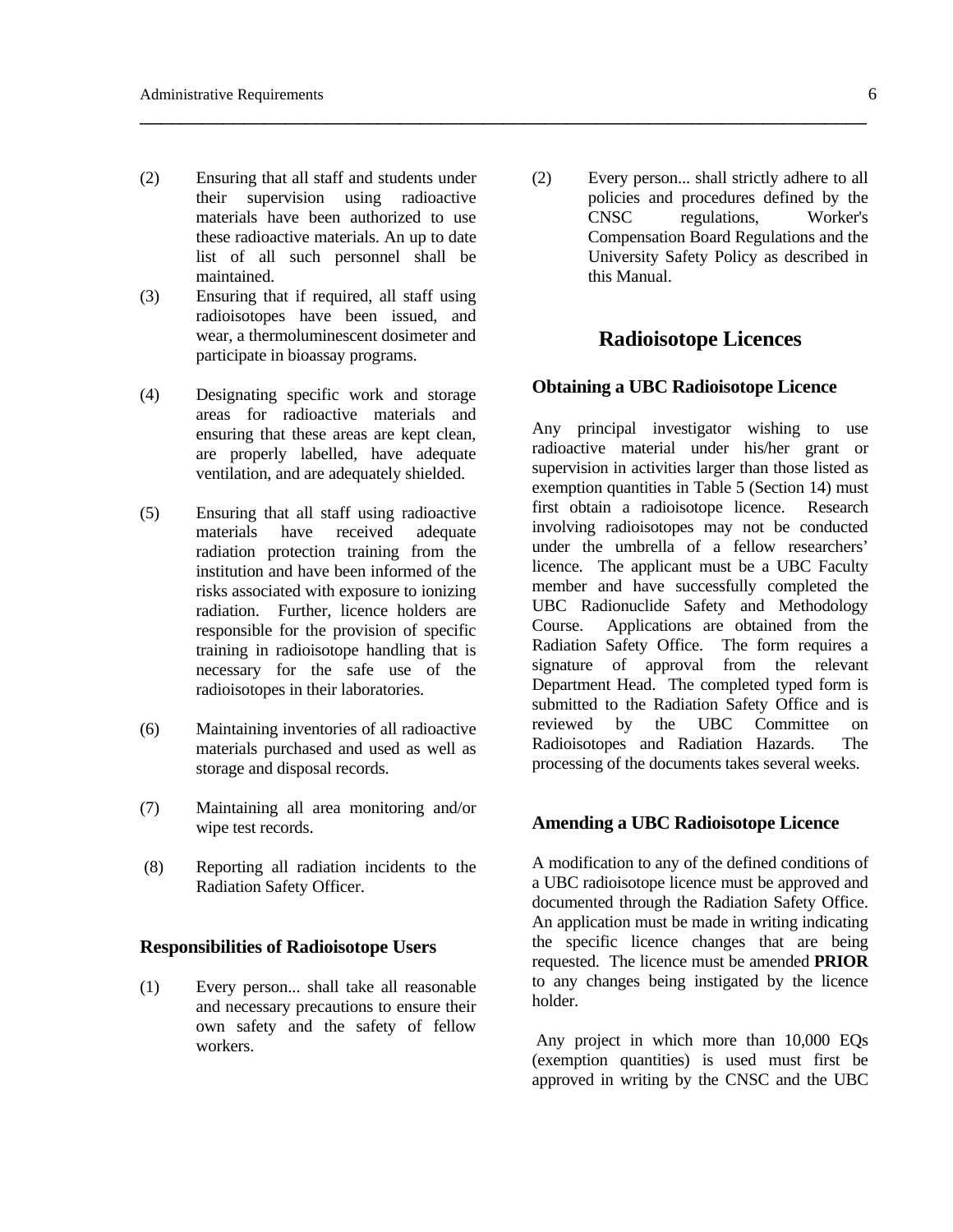Committee on Radioisotopes and Radiation Hazards. Such projects require significant advance planning, capital expenditure and specialized training for laboratory personnel.

#### **Protocol for Licence De-activation and Laboratory Decommissioning**

When a researcher acquires a radioisotope licence, they accept personal responsibility for all associated activities. This extends to ensuring that when radioactive material is no longer needed or the researcher wishes to leave the University for any reason, the approved protocol is followed to properly decommission the licence.

#### Required from the Licencee:

- 1) Memo stating intent to discontinue the isotope licence.
- 2) Complete set of wipe tests for all laboratories licenced for isotope use.
- 3) Record of proper disposal of isotope on hand (this can include a gift of remaining isotope to another researcher that is licenced for that nuclide).
- 4) Completion of a yearly isotope inventory.
- 5) If the researcher\* is leaving the University, or does not intend to reactivate the licence at some future date, all isotope purchase, usage, disposal and contamination control records must be forwarded to the Radiation Safety Office.

Following the completion of the above steps, members from the Radiation Safety Office will remove all signs. Thereafter, a letter will be issued to the researcher stating that the licence is no longer active. Decommissioning of laboratory

space is not complete until verification by the Radiation Safety Office.

\*Note: The licencee is responsible for ensuring that the de-activation steps are followed. Failing this, it becomes the responsibility of the Department.

#### **Licence Re-activation**

\_\_\_\_\_\_\_\_\_\_\_\_\_\_\_\_\_\_\_\_\_\_\_\_\_\_\_\_\_\_\_\_\_\_\_\_\_\_\_\_\_\_\_\_\_\_\_\_\_\_\_\_\_\_\_\_\_\_\_\_\_\_\_\_\_\_\_\_\_\_

If the researcher wishes to use isotopes again, they need simply to re-apply for a licence by requesting a Licence Renewal Form from the Radiation Safety Office.

#### **Annual Report**

At the end of each calendar year, the CNSC requires that the RSO submit for review, a comprehensive report of all the activities related to the Radioactive Materials Safety Program. This annual report must confirm in structure and content to specific criteria. In early January of each year, a request from the RSO is sent to the individual licence holders. The requested summary of radioactive material purchased, disposed and held in the inventory must be submitted in a timely fashion.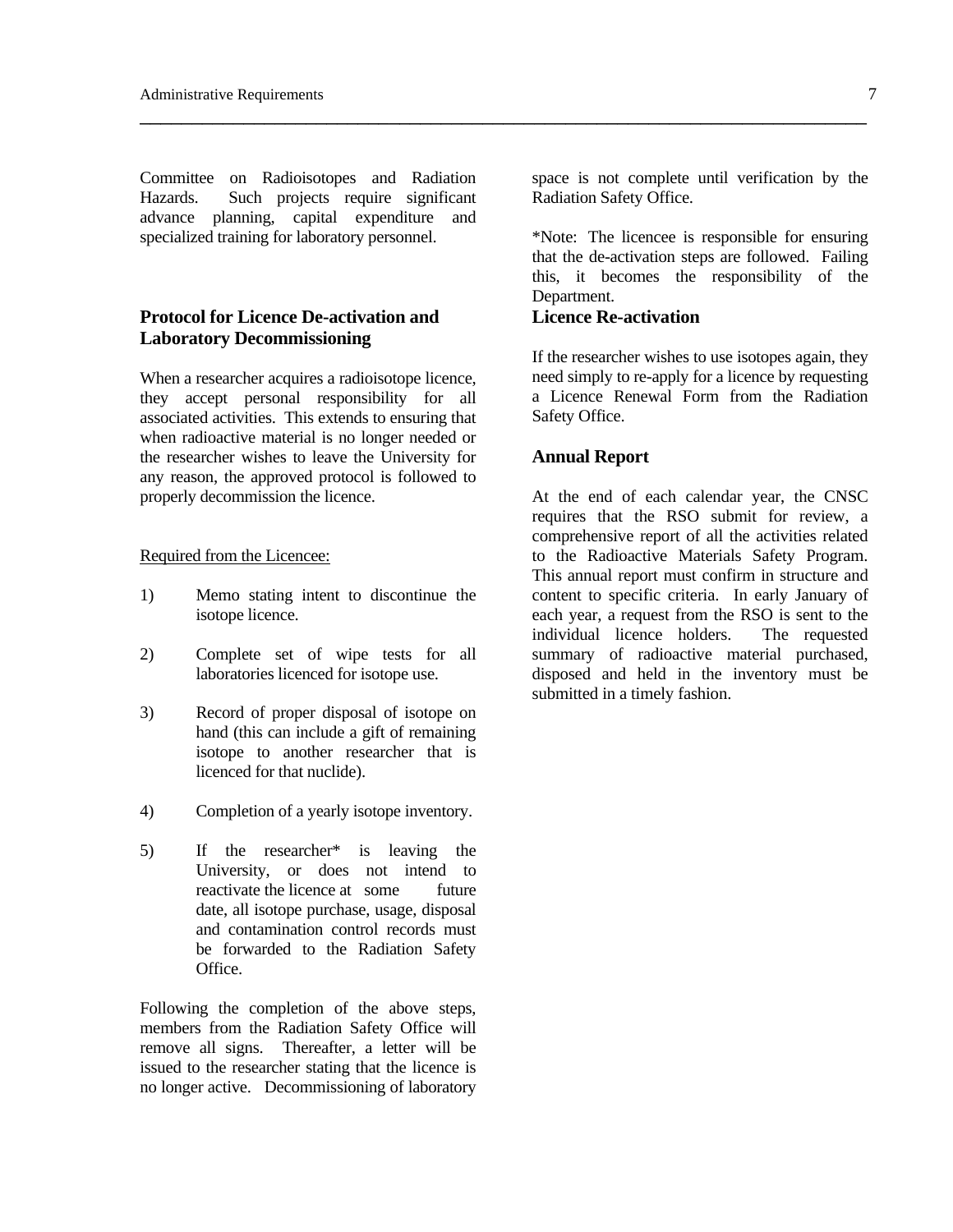#### **INTRODUCTION**

The purpose of this manual is to assist in preparing UBC personnel to work safely with radioactive materials. The topic areas covered are as follows: an introduction to ionizing radiation, health effects, record keeping, legal requirements, practical aspects of handling radioactive materials and radiation sources, laboratory and personnel decontamination, the appropriate use of portable survey meters and emergency response measures.

> *The primary objective of the UBC Radiation Safety Program is to ensure the safe and knowledgeable use of radiation sources and devices in research, teaching and the environment.*

## **FUNDAMENTALS OF RADIATION PHYSIC**

#### **1. Historical Review**

At the time of the formation of this planet, much of the constituent matter was radioactive. Over the millennia, this activity decayed until only those isotopes with extremely long half-lives (e.g. uranium-238 ; 4.47 x 109 years) and their decay products are found in the earth. Most of the radioactive material that is used in scientific research and medicine is generated in particle accelerators or nuclear reactors.

We are continually exposed to atomic radiations from the earth and are bombarded with different types of radiations emanating from the sun, stars and galaxies. As cosmic radiation enters our atmosphere, it generates radioactive atoms, such as carbon-14, that become incorporated into our water and food supplies.

Life on earth has evolved in this inescapable bath of naturally occurring radioactivity and all living organisms, including humans, assimilate this material into their basic chemical make-up. Although ionizing radiation has been present from the beginning of time, it was not until the year 1895 that Wilhelm C. Roentgen discovered X-rays. Interest in this "new ray" was immediate and intense. Within a few months the first cases of injury due to radiation overexposure (erythema, skin burns, aplastic anaemia) were seen by physicians, who knew neither about the origin of these injuries nor of any appropriate therapeutic response.

Within a year after Roentgen's discovery of X-rays, Henri Becquerel discovered that uranium salts emitted radiation capable of exposing photographic films. In 1898, the element Polonium was isolated from tons of ore by Marie and Pierre Curie. Intensive research then followed, resulting in the isolation of the radioactive element radium and the discovery of, and subsequent investigation of alpha particles. The labs in which this research was performed were highly contaminated with radium, as up to a gram of the material was used in some instances.

 Some of the initial health effects encountered were skin burns, deformed fingers and cancer. Another group of occupationally exposed workers were women employed in the 1920s as watch dial painters. In the process of their work, they ingested small amounts of radium and many later died of different types of radiation induced cancers.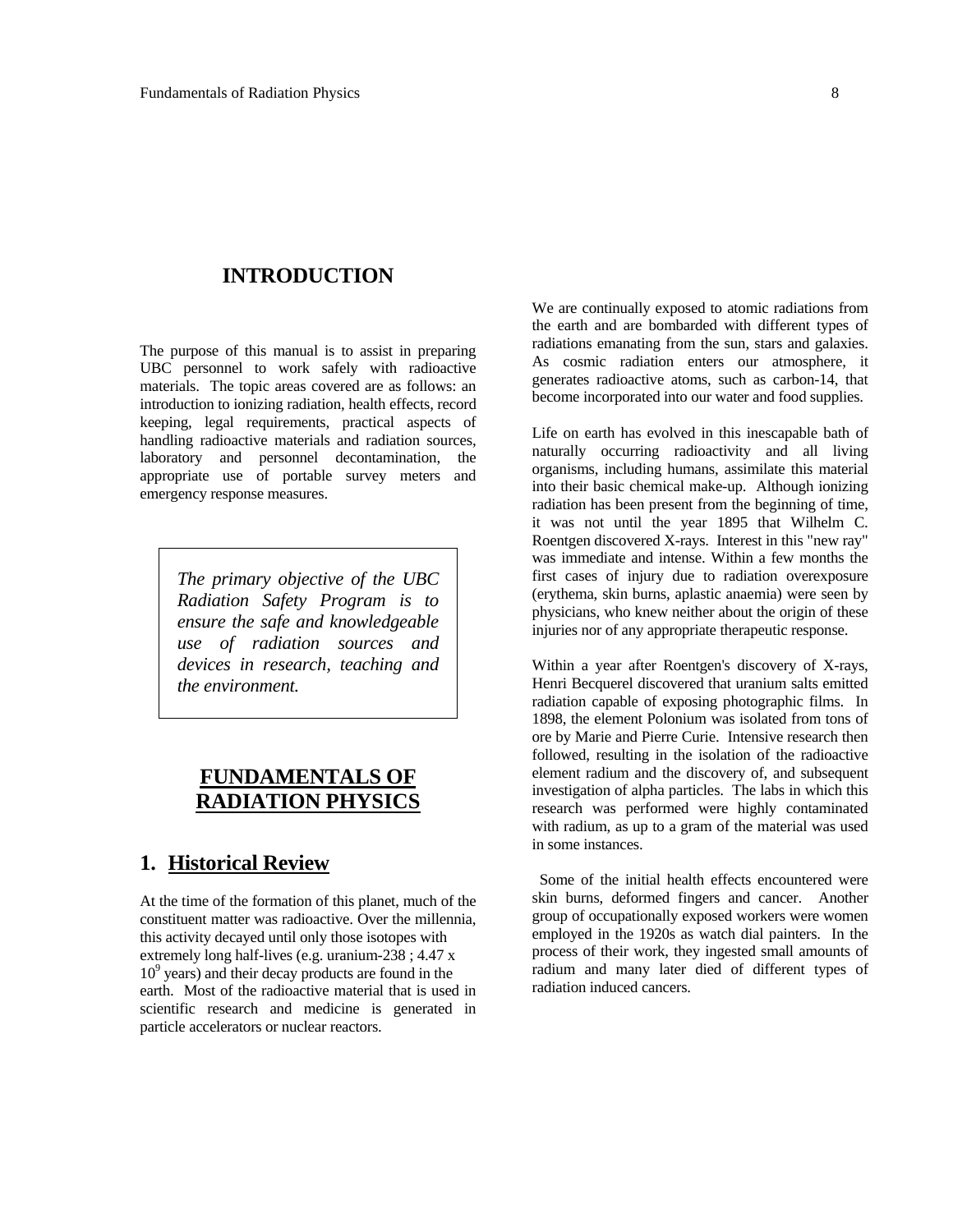The first organized step toward radiation protection standards was made in 1915 at the first meeting of the British Roentgen Society, at which a resolution was passed that "...this Society considers it a matter of greatest importance that the personal safety of the operators conducting the roentgen-ray examinations should be secured by the universal adoption of stringent rules...". In 1928, at the Second International Congress of Radiology, an International Committee on X-Ray and Radium Protection (now known as the International Commission on Radiological Protection - ICRP) was constituted. Early efforts of the ICRP were concerned with establishing radiation units and making some interim protection recommendations. Today the ICRP conducts in-depth studies of the many facets of radiation protection, makes recommendations and issues reports which form the basis for legislation worldwide. In Canada, the federal legislation governing radioactivity is the Nuclear Safety and Control Act which is enforced by the Canadian Nuclear Safety Commission. Radiation emitting devices such as X-ray machines, microwave ovens, etc. are regulated by Health and Welfare Canada.

#### **2. Atomic Structure**

In spite of years of intense theoretical and experimental work, no completely satisfactory model of the atomic nor nuclear structure has been developed. Many models have been proposed, each capable of explaining some, but not all, of the physical characteristics of the atom and the nucleus. Even the most acceptable of the proposed structures are incomplete and research is constantly posing new questions and finding answers to the basic structure and substance of matter.

For our purposes, Bohr's Model of the atom adequately describes atomic structure. It refers to a simple solar system-like model, with the negative electrons revolving about the positively charged nucleus. See Fig. 1.

The nucleus is the central core of the atom and is composed of two types of particles, the proton that has a positive electrical charge, and the neutron, which is electrically neutral. The mass of each neutron and proton is approximately one atomic mass unit (amu) and is equal to 1/12 of a carbon-12 atom, i.e. 1.66x10- 24 g.

Electrons revolve around the nucleus at discrete and well-defined orbital distances. Each electron carries a negative electrical charge and has a mass of 1/1836 that of a proton. There are 109 named elements, each of which is characterized by two related terms.

\_\_\_\_\_\_\_\_\_\_\_\_\_\_\_\_\_\_\_\_\_\_\_\_\_\_\_\_\_\_\_\_\_\_\_\_\_\_\_\_\_\_\_\_\_\_\_\_\_\_\_\_\_\_\_\_\_\_\_\_\_\_\_\_\_\_\_\_\_\_

 $A = mass number$ , equal to the sum of protons and neutrons in the nucleus.

 Z = *atomic number*, equal to the number of protons in the nucleus; Z is also equal to the number of electrons attached to the nucleus in a neutral, non-ionized atom.

 A Atomic Formula  $=$   $X$ z za zaporadni za zaporadni za zaporadni za zaporadni za zaporadni za zaporadni za zaporadni zaporadni za zapor

Given that the number of protons, and hence the atomic number, defines a specific type of atom, the number of neutrons may change without changing the chemical characteristics of that atom. Thus various species or *nuclides* can exist with the same atomic number. These nuclide variants are called *isotopes* and are defined as nuclides having equal numbers of protons but different numbers of neutrons. Isotopes are atoms of the same element that have the same atomic number  $(Z)$ , but a different mass number  $(A)$ . An element may have many isotopes, a few of which are normally stable, but most are radioactive. However several heavy elements, such as thorium, uranium and plutonium, have no stable isotopes.

#### **Fig. 1. Isotopes of Hydrogen**

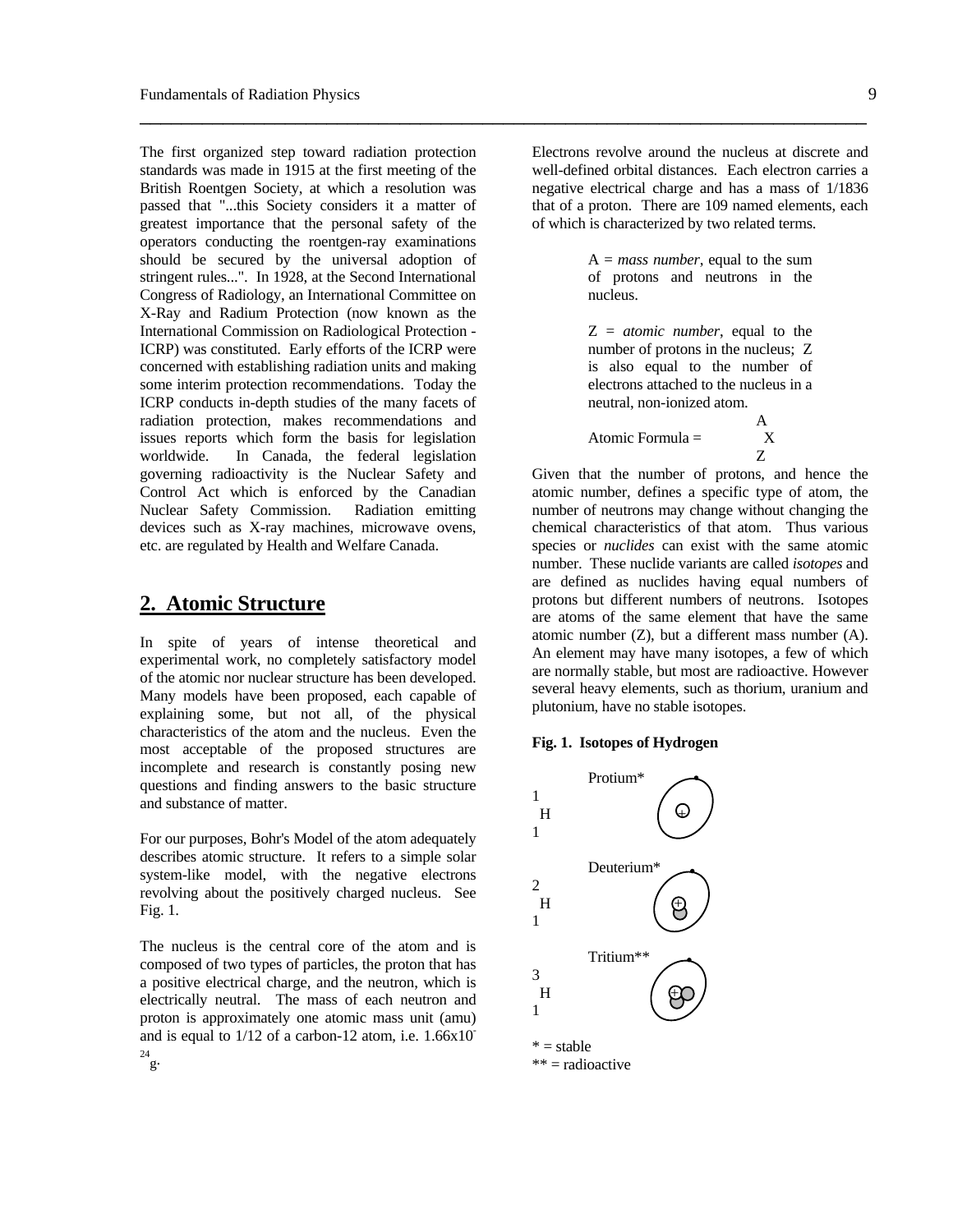# **3. Radioactivity**

Radioactivity can be defined as spontaneous nuclear events that result in the atomic transmutation from one element into a different element. Many distinct mechanisms are involved in these nuclear transformations, of which alpha particle emission, beta particle and positron emission, and orbital electron capture are some examples. Each of these reactions may or may not be accompanied by emission of gamma radiation. The exact mode of radioactive transformation depends on two factors:

- the particular type of nuclear instability (too high or too low neutron to proton ratio).

- the mass-energy relationships between the parent nucleus, progeny nucleus, and the emitted particle.

**3.1 Alpha Emission.** An *alpha particle* (α) is a massive, highly energetic nuclear fragment that is emitted from the nucleus of a radioactive atom when the neutron to proton ratio is too low. It is a positively charged helium nucleus, consisting of two protons and two neutrons.

A A-4 4  
\n
$$
X \rightarrow Y + \alpha + \text{gamma}
$$

Example:

$$
\begin{array}{cccc}\n226 & 222 & 4 \\
Ra \rightarrow Rh + \alpha + ganma rays \\
88 & 86 & 2\n\end{array}
$$

Because of their mass and charge, alpha particles are extremely limited in their ability to penetrate matter. The dead outer layer of skin covering the entire body is sufficiently thick to stop and absorb all alpha radiation. As a consequence, alpha radiation from sources outside the body does not represent a radiation hazard. However, cells irradiated by alpha particles emitted by atoms that have entered the body by injection, ingestion or inhalation suffer severe radiation effects and are likely to be permanently damaged. Hence alpha radiation is an extreme internal radiation hazard.

*Alpha particles are extremely hazardous when deposited internally; however the inability to penetrate clothing or the dead surface layer of skin minimizes the risk of external exposure to alpha radiation.* 

\_\_\_\_\_\_\_\_\_\_\_\_\_\_\_\_\_\_\_\_\_\_\_\_\_\_\_\_\_\_\_\_\_\_\_\_\_\_\_\_\_\_\_\_\_\_\_\_\_\_\_\_\_\_\_\_\_\_\_\_\_\_\_\_\_\_\_\_\_\_





**3.2 Beta Emission.** A *beta particle* (β -) is an electron that is ejected from a beta-unstable radioactive atom. The particle has a single negative electrical charge (-  $1.6 \times 10^{-19}$ C) and a very small mass (0.00055 amu). The beta particle, or *negatron*, is emitted at the instant a neutron undergoes transformation into a proton. Beta decay occurs among those isotopes that have a surplus of neutrons.

$$
\begin{array}{ccc}A & A\\ X & \!\!\!\! > & Y \!\!\!\! > & \!\!\!\! > & \!\!\!\! Y+ \beta^{\text{-}} + \text{ antineutrino}\\ Z & Z\!\!\!\! > & \!\!\!\! 1 \end{array}
$$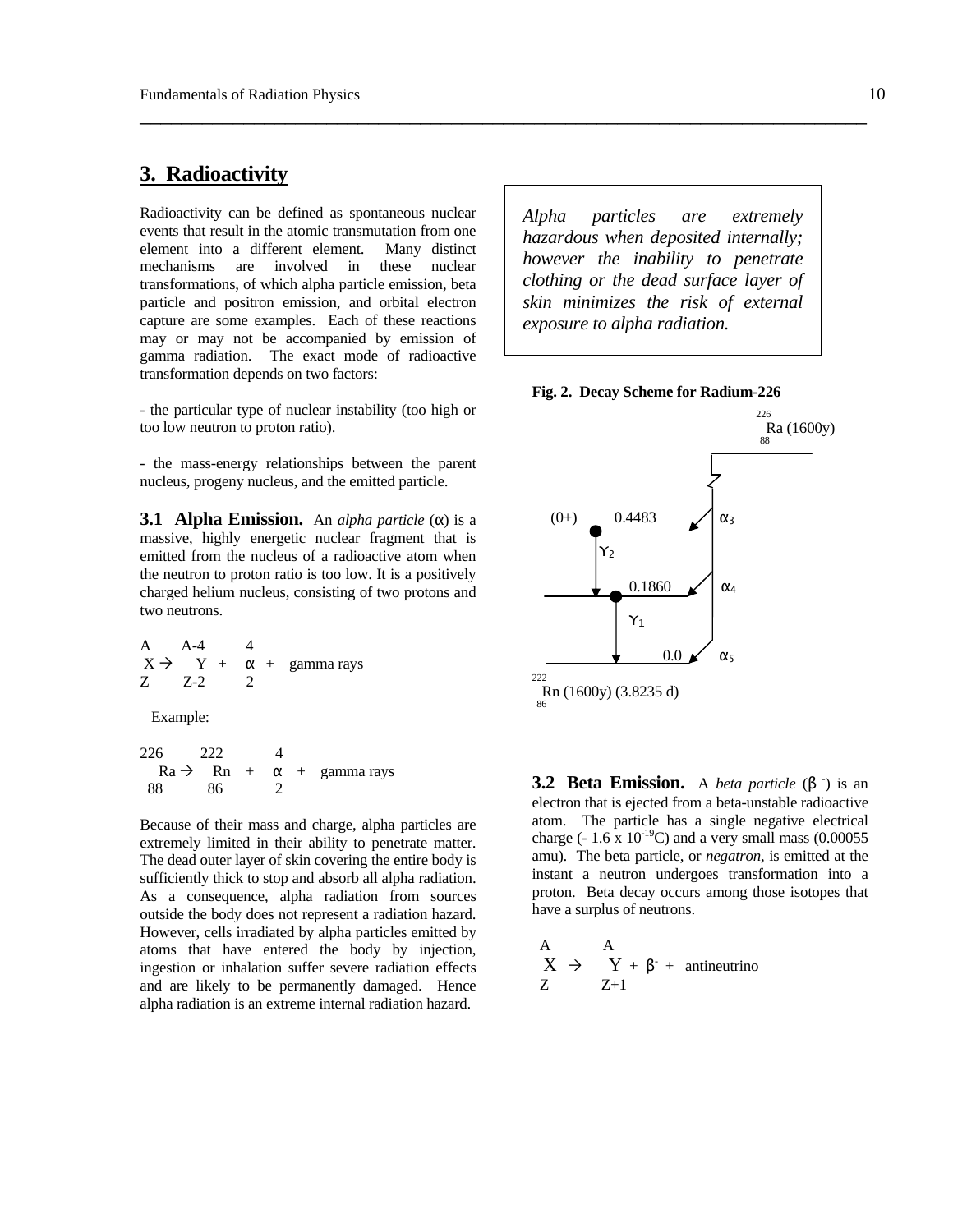Example:

$$
\begin{array}{ccc} 32 & 32 \\ P \rightarrow & S + \beta^{\cdot} + \text{ antineutrino} \\ 15 & 16 \end{array}
$$

The proton remains in the nucleus, thus no change in the mass number occurs, but the beta particle is emitted. Since the number of protons has increased by one, the atomic number (Z) has also increased by one. During this process, a particle called the *antineutrino* having negligible mass and no electrical charge is also emitted. Beta particles have a range of a few millimeters in tissue, so external exposure does not penetrate to the body core. It can however, produce significant radiation damage to the cells of the skin.

#### **Fig. 3. Decay Scheme for Phosphorus-32**



**3.3 Positron Emission.** A *positron*  $(\beta^+)$  is a beta particle with a single positive charge  $(+ 1.6 \times 10^{-19})$ C). It has the same rest mass as a negative electron (0.00055 amu) and is emitted from nuclei in which the neutron to proton ratio is very low and  $\alpha$  emission is not energetically possible. Positrons and antineutrinos are classified as *antimatter*, whereas negatrons and neutrinos are classified as *matter*.

$$
\begin{array}{ccc}A & A \\X \rightarrow & Y+\beta^+ + \text{ neutrino} \\Z & Z\text{-}1 \end{array}
$$

Example:

\_\_\_\_\_\_\_\_\_\_\_\_\_\_\_\_\_\_\_\_\_\_\_\_\_\_\_\_\_\_\_\_\_\_\_\_\_\_\_\_\_\_\_\_\_\_\_\_\_\_\_\_\_\_\_\_\_\_\_\_\_\_\_\_\_\_\_\_\_\_

$$
22 \t\t 22
$$
\n
$$
Na \rightarrow Ne + \beta^+ + neutrino
$$
\n
$$
11 \t\t 10
$$

During this process, a particle called the neutrino having negligible mass and no electrical charge is also emitted. Whereas negative electrons freely exist, these antimatter positrons have only a transitory existence. The positron rapidly combines with an electron, which results in the annihilation of both particles and the generation of two 511 keV gamma-ray photons. The hazard associated with positron emission results from this gamma radiation.

#### **Fig. 4. Decay Scheme for Sodium-22**



**3.4 Orbital Electron Capture.** *Electron Capture* or " K Capture " is a process whereby one of the K orbit electrons is captured by the nucleus and unites with a proton to form a neutron. An X-ray, characteristic of the daughter element, is emitted when an electron from an outer orbit falls into the energy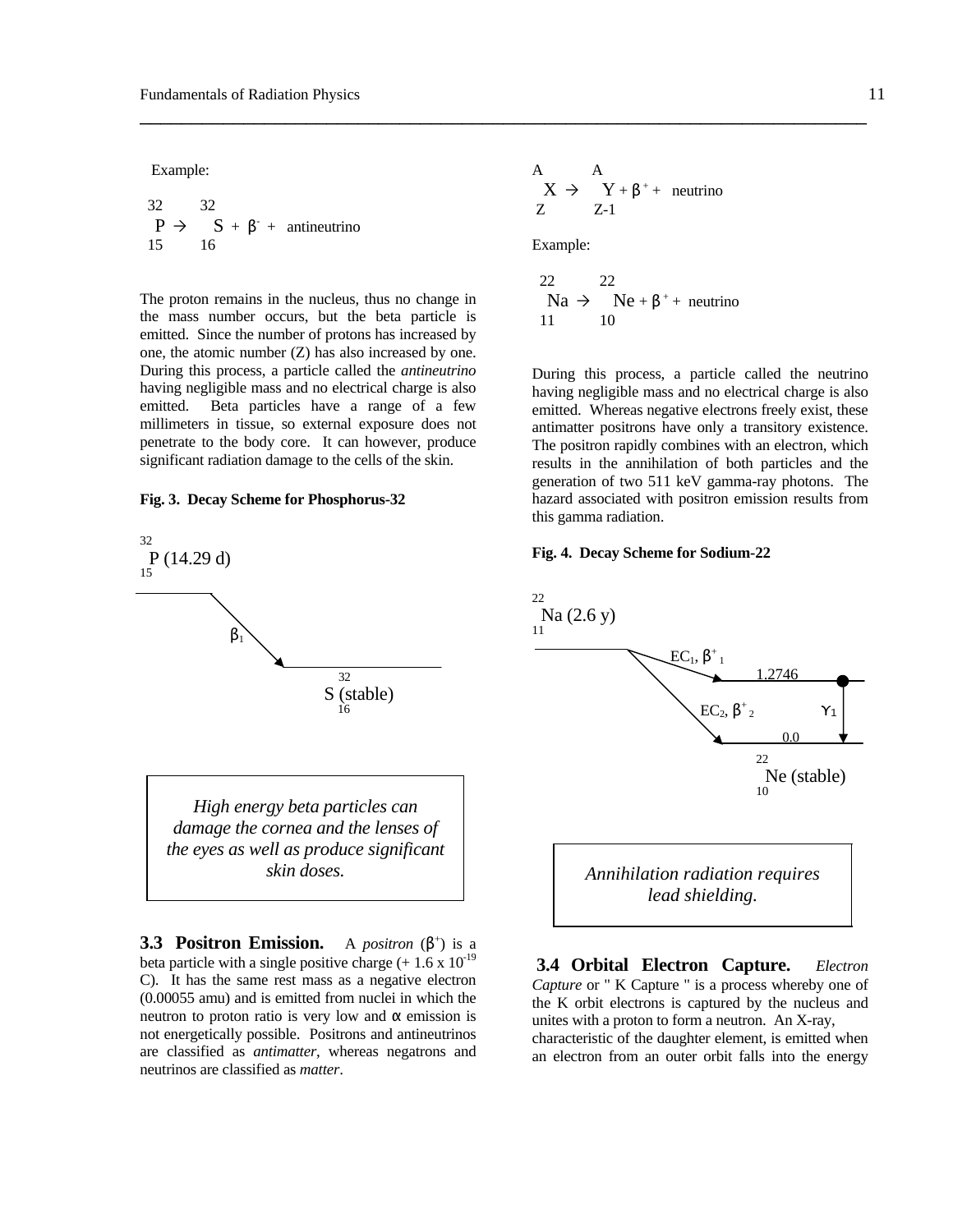level occupied by the electron which had been captured.

A  
\n
$$
X + e^ \rightarrow
$$
 A  
\n $Y + Y + neutrino$   
\nZ-1

Example:

125  
\n
$$
I + e^- \rightarrow
$$
 Te +  $\gamma$  + neutrino  
\n53 52

**3.5 Gamma Rays.** Mono-energetic electromagnetic radiations that are emitted from nuclei of excited atoms following radioactive transformations are called *gamma rays* (Υ). In most cases, following alpha or beta decay processes, gamma emission is the mechanism by which a nucleus loses energy in going from a high energy excited state to a low energy stable state.

**3.6 X-Rays.** *X-rays* are electromagnetic radiations generated outside the atomic nucleus. Both X-rays and gamma rays are highly penetrating and can produce whole body radiation doses. One type of X-ray that is a safety hazard in research laboratories is called *bremsstrahlung*. These photons are emitted when electrons are quickly decelerated when interacting with the electric fields surrounding atomic nuclei. The energy of the resultant photon is related to the energy of the incident electron or  $\beta$ <sup>-</sup> as well as the electric field strength. These forces are greater in nuclei with a high atomic number. For this reason lead is not an appropriate shielding material for beta isotopes. Using shielding material composed of atoms with low atomic number, such as hydrogen, carbon and oxygen, the energy and intensity of the bremsstrahlung is minimized. Plexiglass is therefore the shielding of choice.

*Beta particle interaction with matter results in the production of penetrating bremsstrahlung radiation. Plexiglass shielding is required for beta radiation.* 

**3.7 Other Radiations.** Other radiations, such as fast and slow neutrons, mesons, protons, etc. are beyond the scope of this manual, and will not be addressed here.

#### **4. Radioactive Decay**

\_\_\_\_\_\_\_\_\_\_\_\_\_\_\_\_\_\_\_\_\_\_\_\_\_\_\_\_\_\_\_\_\_\_\_\_\_\_\_\_\_\_\_\_\_\_\_\_\_\_\_\_\_\_\_\_\_\_\_\_\_\_\_\_\_\_\_\_\_\_

**4.1 Physical Half-life**  $(T_{1/2})$ **.** Early studies of radioactive materials have shown that the activity of each radioisotope decreases at its own characteristic rate. For example, when the activity of P-32 is measured daily over a period of two months, and the percentage of the initial activity is plotted as a function of time, the curve shown in Fig. 5 is obtained. Experimental observation shows that one-half of the initial amount of P-32 is gone in 14.3 days, half of the remainder in another 14.3 days, half of that after another 14.3 days, and so on. This period of time in which half of the original activity decays is called the *physical half-life* (PHL).

#### **Fig. 5. Decay of Phosphorus-32**



When an atom decays, the atomic number (Z) is normally altered either by decreasing or increasing the number of protons. Hence, an atom of a specific element rarely decays to the same element, as can be seen in Figures 2, 3 and 4 (Isomers are an exception to this rule). This may be of significance in research protocols as the new element may have significantly different chemical characteristics than those of the original.

Given that the half-life of some isotopes is short, it is important to be able to determine the amount of activity that has decayed after purchase but prior to use, over the term of an experiment, as well as the decay period for waste disposal. The precept upon which the calculation of present activity is based is that at some observation time (t), there are a given number of atoms (N). The law of constant fractional decay requires that over a short period of time (dt), the number of atoms decaying (dN), will be

dN = -λNdt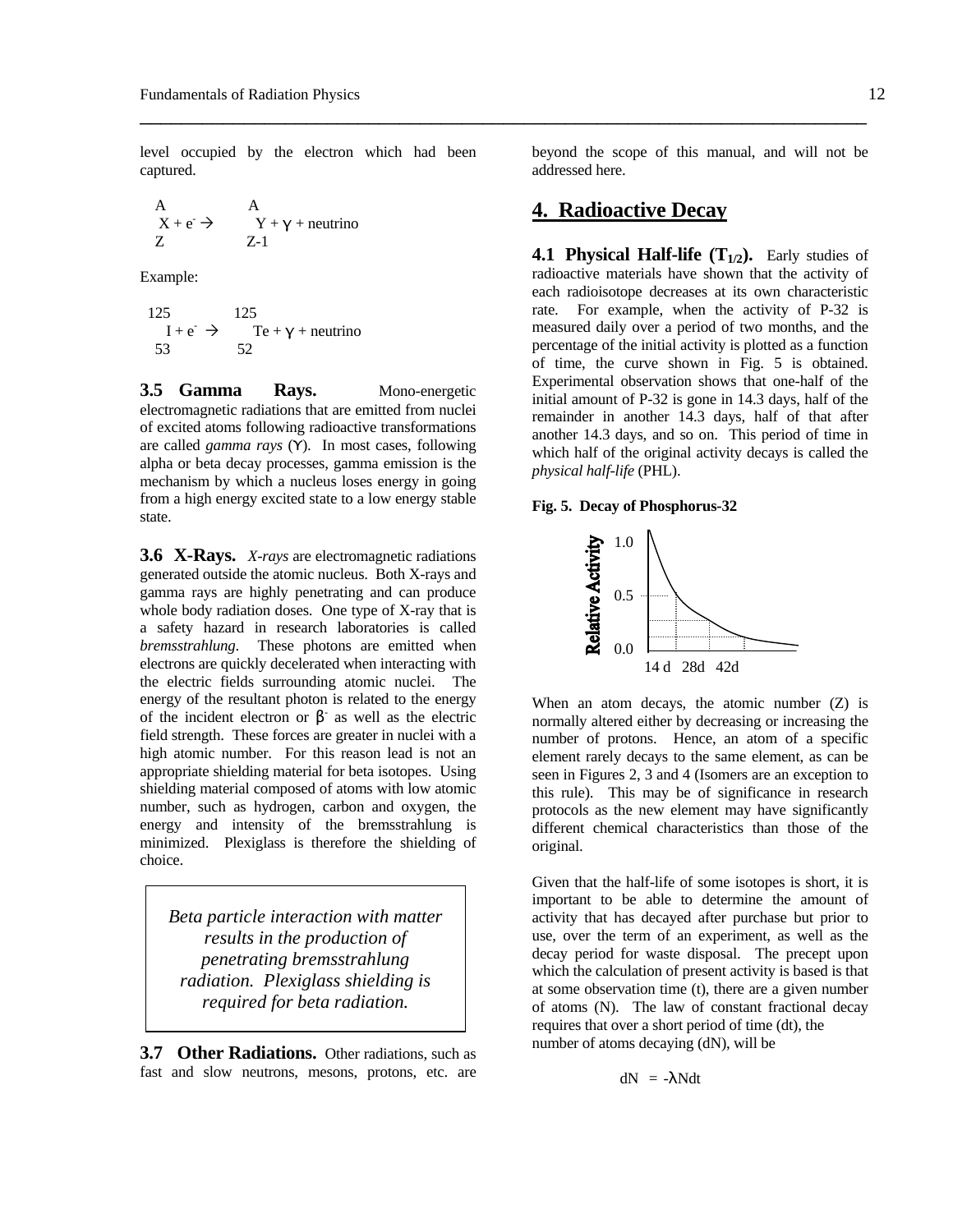where the constant of proportionality  $(\lambda)$ , is called the decay constant and  $N\lambda$  is called the activity (A). Integrating this equation gives the relationship between N and t:

$$
N = N_0 e^{-\lambda^t}
$$

given that  $\lambda = 0.693/T_{1/2}$ 

then  $N = N_0 e^{-0.693t/T_{1/2}}$ 

where N is the number of atoms at time t,  $T_{1/2}$  is the half-life, and  $N_0$  is the number at  $t = 0$ .

Multiplying both sides by  $\lambda$  gives:

$$
N\lambda = No \lambda e^{-0.693t/T}
$$

Or finally

$$
A = Ao e^{-0.693t/T}
$$
<sub>1/2</sub>

Thus the number of radioactive atoms, and the activity decay away together.

Example: A researcher received a shipment of Phosphorus-32 labeled Adenosine 5'-triphosphate. The supplier documentation indicated that on the shipping date of March 26 the source activity was 555 MBq. The researcher, however, was unable to use the material until April 30. What was the activity on the day of the experiment?

Data:  $A = ?$ 

$$
Ao = 555 MBq\nt = 35 days\nT1/2 = 14.3 days
$$

(You may use any unit for the time: sec, hr, day, yr, but it must be the same for t and  $T_{1/2}$ ).

Solution: 
$$
A = 555 \text{ MBq x } e^{-0.693 \times 35d/14.3d}
$$

 $A = 101.78$  MBq

**4.2 Effective Half-life.** The above calculation utilizes the physical half-life of the isotope in question. However, if one is studying a particular process within a living system, such as an animal, plant or cell line, not only is the physical half-life a determining factor in the clearance of the radio-labeled

compound, but the natural secretion and excretion rates of the atoms from the organism also affect the length of time radioactivity is present in the system. The time required for the body to eliminate one-half of an administered dosage of substance by the regular processes of elimination is called the *biological halflife* (BHL). The chemical characteristics of all isotopes of an element are identical, hence the elimination time of both stable and radioactive isotopes of that particular element is the same. The time required for radioactivity to be reduced to fifty percent of the original burden as a result of the combined action of radioactive decay and biological elimination is called the *effective half-life* (EHL). This process is of special importance in the calculation of *in vivo* dosimetry and experimental results of blood volume and tissue isotope concentration studies. The relationship is:

 $1/EHL=1/PHL + 1/BHL$ An example, for iodine-125:  $PHL= 60$  days BHL= 138 days

\_\_\_\_\_\_\_\_\_\_\_\_\_\_\_\_\_\_\_\_\_\_\_\_\_\_\_\_\_\_\_\_\_\_\_\_\_\_\_\_\_\_\_\_\_\_\_\_\_\_\_\_\_\_\_\_\_\_\_\_\_\_\_\_\_\_\_\_\_\_

 $EHL=1/(1/60 + 1/138)$ So the effective half-life EHL= 42 days

#### **5. Units of Radiation**

Uranium-238 and a progeny element, thorium-234, each contain about the same number of atoms per gram, approximately 2.5 x  $10^{21}$ . Their half-lives however, are greatly different; uranium-238 has a half-life of  $4.5 \times 10^9$  years, while thorium-234 has a half-life of 24.1 days (or  $6.63 \times 10^{-2}$  y). Thorium-234, consequently, is decaying 6.8 x  $10^{10}$  times faster than uranium-238. When radioisotopes are used, the radiations are the centre of interest. In this context, 1.5  $x$  10<sup>-7</sup> grams of thorium-234 is about equivalent in activity to 1 gram of uranium-238. Obviously, when interest is centred on radioactivity, the gram is not a very useful unit of quantity.

**5.1 Units of Activity.** Under the International System of Units (SI), the *becquerel* (Bq) is defined as one atomic nuclear transformation per second. Prior to the adoption of the SI units by the scientific community, the Curie was the unit used to quantify radioactivity. Today, one finds that many commercial suppliers provide radionuclides in becquerel and/or curie quantities and thus familiarity with both systems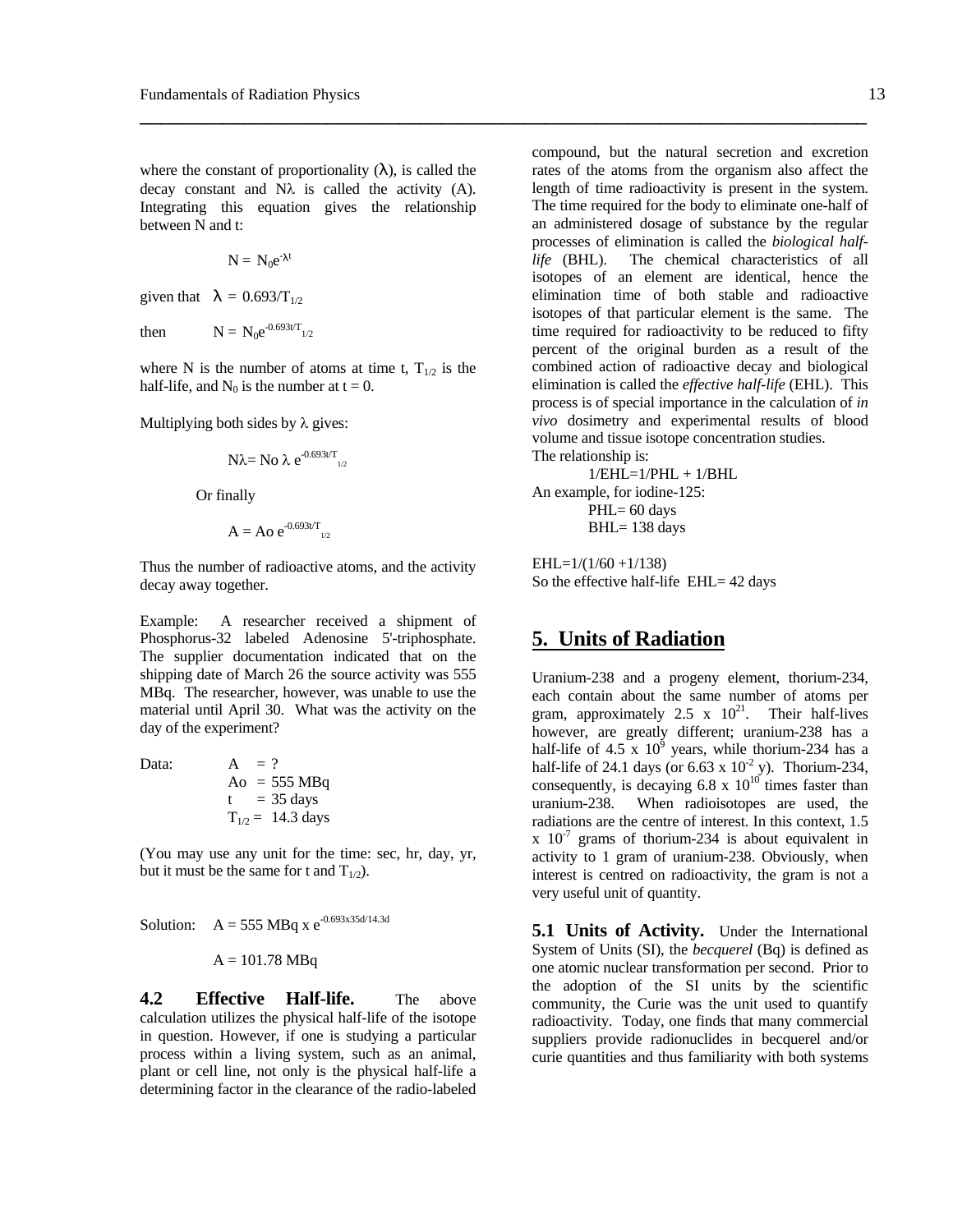l.

is essential. Originally the *Curie* (Ci) was defined as the activity of 1 g of Ra-226, but was later redefined as the activity of radioactive material in which the nuclei of 3.7 x  $10^{10}$  atoms disintegrate per second (dps).

Consequently, one curie is equal to  $2.2 \times 10^{12}$ disintegrations per minute (dpm).

| Nuclide                                                                     | Half-life                                                                                 |                                           | <b>Emission Energy</b> | (MeV)                                                                     |
|-----------------------------------------------------------------------------|-------------------------------------------------------------------------------------------|-------------------------------------------|------------------------|---------------------------------------------------------------------------|
|                                                                             | $(T_{1/2})$                                                                               | Beta<br>(maximum)                         | Positron<br>(maximum)  | Gamma                                                                     |
| $H-3$<br>$C-14$<br>$Na-22$<br>$P-32$<br>$P-33$<br>$S-35$                    | 12.3 years<br>5730 years<br>2.6 years<br>14.3 days<br>28.4 days<br>87.4 days              | 0.018<br>0.156<br>1.710<br>0.248<br>0.167 | 1.820                  | 0.511; 1.275                                                              |
| $Ca-45$<br>$Cr-51$<br>$Co-57$<br>$Co-60$<br>$Ni-63$<br>$Zn-65$              | 165 days<br>$27.7$ days<br>271 days<br>5.27 years<br>100 years<br>244 days                | 0.252<br>1.148;0.3<br>0.067               | 0.327                  | 0.320<br>0.122<br>1.17; 1.33<br>0.511; 1.116                              |
| $Rb-86$<br>$Tc-99m$<br>$In-111$<br>$I-125$<br>$I-131$<br>$Cs-137$<br>Ra-226 | 18.8 days<br>6 hours<br>2.83 days<br>$60.2$ days<br>8.04 days<br>30.2 years<br>1600 years | 1.780<br>0.806<br>1.173                   | $4.87\alpha$           | 1.077<br>0.141<br>0.171; 0.245<br>0.035<br>0.364; 0.637<br>0.662<br>1.186 |

\_\_\_\_\_\_\_\_\_\_\_\_\_\_\_\_\_\_\_\_\_\_\_\_\_\_\_\_\_\_\_\_\_\_\_\_\_\_\_\_\_\_\_\_\_\_\_\_\_\_\_\_\_\_\_\_\_\_\_\_\_\_\_\_\_\_\_\_\_\_

**Table 1. Half-lives and Radiation Produced by Some Commonly Used Radioisotopes**

Sub-multiples of the becquerel and curie are:

| 1 becquerel $(Bq)$    |                        | $=1$ dps                |            | $= 27$ pCi    |  |
|-----------------------|------------------------|-------------------------|------------|---------------|--|
| 1 kilobecquerel (kBq) |                        | $=1 \times 10^3$ dps    |            | $= 27$ nCi    |  |
| 1 megabecquerel (Mbq) |                        | $=1 \times 10^6$ dps    |            | $= 27 \mu Ci$ |  |
| 1 gigabecquerel (GBq) |                        | $=1 \times 10^9$ dps    |            | $= 27$ mCi    |  |
| 1 terabecquerel (TBq) |                        | $=1 \times 10^{12}$ dps |            | $= 27$ Ci     |  |
|                       |                        |                         |            |               |  |
| 1 millicurie (mCi)    | $=2.2 \times 10^9$ dpm |                         | $=$ 37 MBq |               |  |
| 1 microcurie (µCi)    | $=2.2 \times 10^6$ dpm |                         | $=$ 37 kBq |               |  |
| 1 nanocurie (nCi)     | $=2.2 \times 10^3$ dpm |                         | $= 37$ Bq  |               |  |
| 1 picocurie (pCi)     | $=2.2 \times 10$ dpm   |                         | $=$ 37 mBq |               |  |

**5.2 Units of Radiation Exposure.** The *coulomb/kilogram* (C/kg) is the SI unit used to measure the radiation induced ionization's created in a unit mass.

The *roentgen* (R) is the old unit defined as the quantity of radiation that produces ions carrying one statcoulomb of charge of either sign per cubic centimetre of air at  $0^0$  C and 760 mm Hg. One roentgen corresponds to an absorption of 87.7 ergs per gram of air. One C/kg is approximately equal to 3876 roentgens and one roentgen is approximately equal to 258 microcoulomb/kg ( $\mu$ C/kg). The Coulomb/kilogram unit is not widely used.

**5.3 Units of Absorbed Dose.** The SI unit used to measure the energy imparted to irradiated matter is called the *gray* (Gy). It is defined as the absorbed radiation dose of one joule per kg.

 The *RAD* (Radiation Absorbed Dose) is the unit used prior to, and very commonly since, the establishment of the gray, and is defined as an absorbed radiation dose of 100 ergs/g or 0.01 Joules/kg.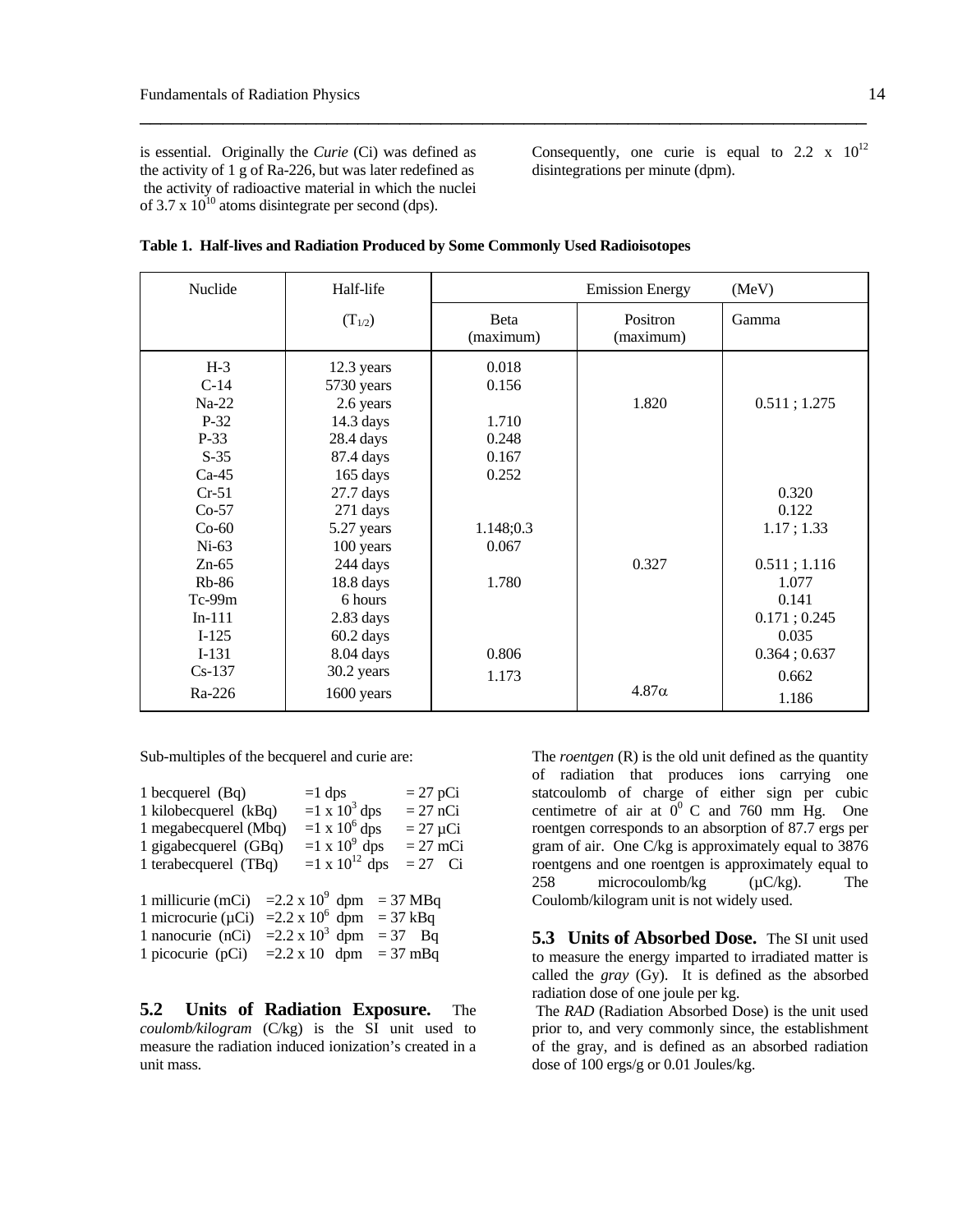1 gray  $(Gy) = 1$  J/kg  $1 \text{ gray} = 100 \text{ rads}$ 

**5.4 Units of Relative Biological Effectiveness (RBE).** The *Sievert* (Sv) is the SI unit that takes into account the biological effect of the particular radiation emission into the absorbed dose. It is defined as the numerical product of the absorbed dose in grays, multiplied by the appropriate modifying factors. For beta, gamma and X-rays this quality factor (QF) equals 1. The quality factor for alpha particles and fast neutrons may be 20 or more. The Sievert replaces the old Roentgen Equivalent Man unit or REM (RAD x QF) where:

 $1 Sv = 100 rems$  $1 \text{ mSv} = 100 \text{ mrems}$  $1\mu Sv = 0.1$  mrems

The *microsievert* (uSv) is the unit used for the display or readout of most survey meters and portable detection units on the UBC campus.

# **RADIATION EXPOSURE AND RISK ASSESSMENT**

#### **6. Radiation Dosimetry**

All users of radiation sources must follow all internal and external dosimetry protocols as set out in the terms and conditions of the licence that sanctions their specific research project.

Personnel using radioactive material during which they may be reasonably expected to receive a radiation exposure greater than 1 mSv per year shall be classified as Nuclear Energy Workers (NEWs). Personnel using radioactive material during which they may be reasonably expected to receive a radiation exposure greater than 1 mSv shall wear a dosimeter. Under specific circumstances, the Radiation Safety Officer may direct individuals to wear dosimeters.

**6.1 External Personnel Monitoring.** Thermoluminescent dosimetry is the most accurate method used to determine personal external radiation exposure. The functional components of a thermoluminescent dosimeter (TLD) are lithium fluoride chips that undergo lattice structure changes

when ionized by radiation. This structural alteration "traps" the free electrons in a meta-stable state until the chips are heated, at which point light is emitted. The amount of light produced is proportional to the amount of radiation absorbed, and can be measured and recorded. TLDs are excellent dosimeters for X-rays, gamma radiation and bremsstrahlung from high energy betas, such as Phosphorus-32, but do not detect radiation from alpha particles or low energy beta particles such as tritium, carbon-14, or sulphur-35.

\_\_\_\_\_\_\_\_\_\_\_\_\_\_\_\_\_\_\_\_\_\_\_\_\_\_\_\_\_\_\_\_\_\_\_\_\_\_\_\_\_\_\_\_\_\_\_\_\_\_\_\_\_\_\_\_\_\_\_\_\_\_\_\_\_\_\_\_\_\_\_\_\_\_\_\_\_\_\_\_\_\_\_\_\_\_\_\_\_\_\_\_\_

*TLDs are to be worn only by NEWs who might reasonably expect to receive annual exposures greater than 1 mSv* 

Any individual working with more than 50 MBq of P-32 is required to wear an extremity dosimeter. This provides an accurate exposure assessment to the fingers and hands. To ensure accurate information is obtained from these devices, it is important that the Mylar coating on the badge holders has no holes or tears, and that exposure to ultraviolet light is minimized during the badge replacement procedure. Most importantly, the badges should always be worn when required and only by the person to whom the badge is issued. Avoid badge contamination and nonpersonal exposure readings by storing your badge well away from laboratory radiation sources when not in use.

A recent innovation has been the introduction of optically stimulated luminescence (OSL) dosimeters such as those provided by Landauer. The exposure registered with these badges is determined by stimulation using a laser rather than heating the detector. Similar handling precautions to those for TLDs are warranted for this type of detector.

Generally, the badges are changed on a quarterly basis and the results are forwarded to the Radiation Protection Office for review. Regardless of whether the TLD data is generated by Health Canada or the American firm Landauer, all personal exposure data is maintained in the National Dose Registry in Ottawa.

**6.2 External Exposures.** It is possible to calculate the theoretical radiation fields emitted by gamma radiation sources, thus enabling individuals to determine the required shielding and safe working distances for proposed experiments. The calculation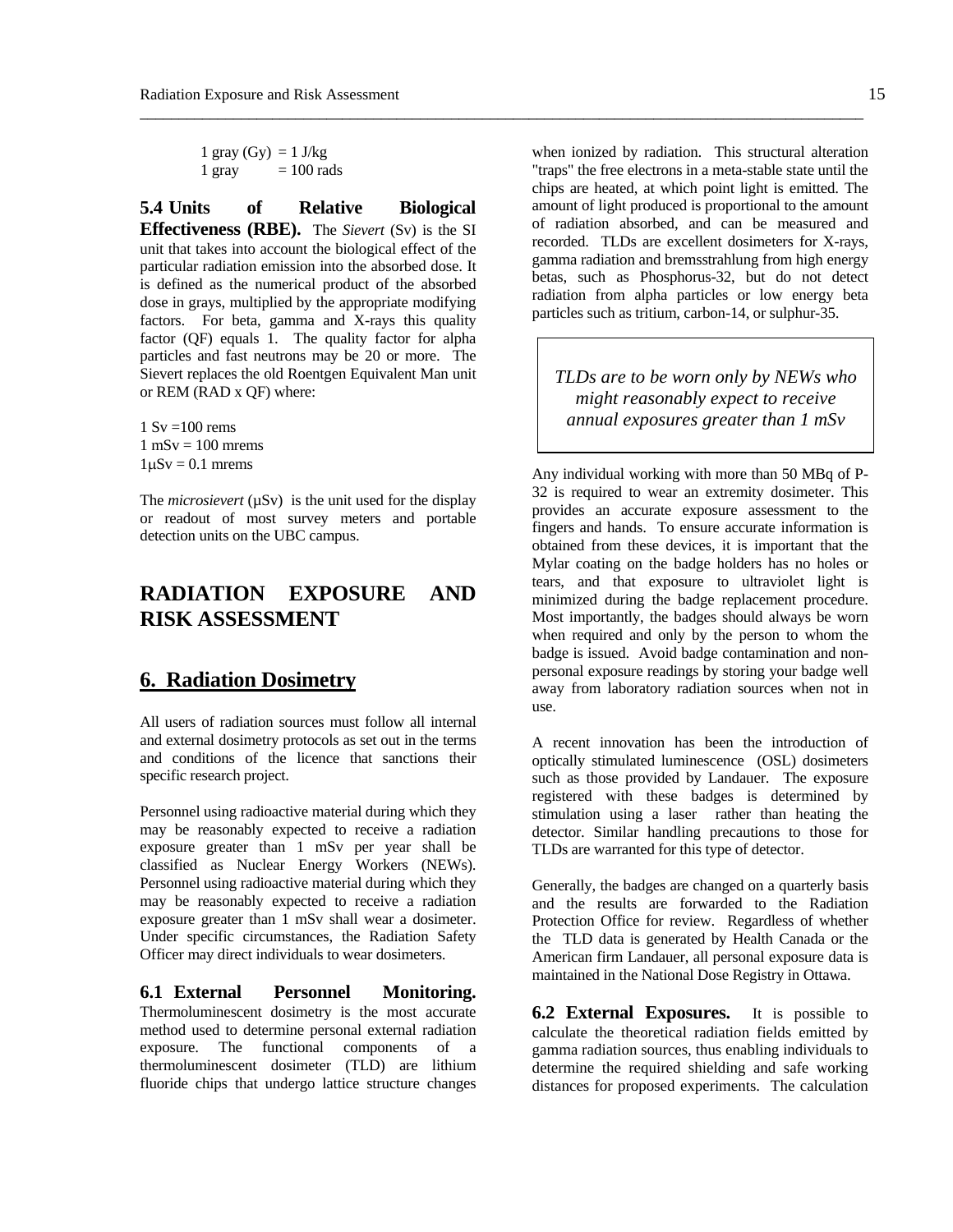| Organ or Tissue              | General Public     | <b>CNSC</b><br><b>Nuclear Energy Workers</b>          | <b>UBC</b><br><b>Nuclear Energy Workers</b> |
|------------------------------|--------------------|-------------------------------------------------------|---------------------------------------------|
| Whole body                   | $1$ mSv/ $v$       | 50 mSv per 1 yr period<br>and 100 mSv for 5 yr period | $10$ mSv/y                                  |
| Skin                         | $50$ mSv/y         | $500$ mSv/y                                           | $100$ mSv/y                                 |
| Any tissue of hands and feet | $50$ mSv/y         | $500$ mSv/y                                           | $100$ mSv/y                                 |
| Eye                          | $15 \text{ mSv/y}$ | $150$ mSv/y                                           | $30$ mSv/y                                  |
| Abdomen of pregnant worker** | $1 \text{ mSv/v}$  | $4$ mSv/y                                             | $4$ mSv/y $**$                              |

\_\_\_\_\_\_\_\_\_\_\_\_\_\_\_\_\_\_\_\_\_\_\_\_\_\_\_\_\_\_\_\_\_\_\_\_\_\_\_\_\_\_\_\_\_\_\_\_\_\_\_\_\_\_\_\_\_\_\_\_\_\_\_\_\_\_\_\_\_\_\_\_\_\_\_\_\_\_\_\_\_\_\_\_\_\_\_\_\_\_\_\_\_\_

#### **Table 2. Maximum Permissible Doses per 1 year dosimetry period\***

Note: In determining the dose, the contribution from sources of ionizing radiation both inside and outside the body shall be included.

\* The maximum permissible doses specified in this Table do not apply to ionizing radiation that has been:

a) received by a patient in the course of medical diagnosis or treatment by a qualified medical practitioner; or

b) received by a person carrying out emergency procedures undertaken to avert danger to human life

\*\* See Appendix I - Radiation Exposure Policy for Women at UBC.

is based on the amount of activity, the time spent in the radiation field, the distance of the individual from the source and a constant that is a reflection of the emission flux of a given isotope. Table 3 lists the gamma ray constants for some of the isotopes commonly found on campus.

The theoretical dose to an individual in the vicinity of a point source of radioactivity is defined as:

$$
X = \frac{\Gamma At}{d^2}
$$

where

| X | $=$ Dose from an external source.         |
|---|-------------------------------------------|
| Г | $=$ Specific gamma ray constant in        |
|   | $(mSv \cdot cm^2)/(h \cdot MBq)$ at 1 cm. |
| A | $=$ Activity of source in MBq.            |
| t | $=$ time in hours spent in the            |
|   | vicinity of the source.                   |
|   | $=$ distance from the source in           |

centimeters.

Example: What is the whole body radiation dose a graduate student receives when working with 185 MBq of Na-22 for two hours every day for 22 days (a working month) at a distance of 35 cm from the source and using no shielding?

Data:

X = Total dose  
\nt = 44 h  
\n
$$
\Gamma = 3.24 \text{ (mSv • cm}^2\text{)/(h • MBq)}
$$
\nd = 35 cm  
\nA = 185 MBq

Solution:

$$
X = \frac{3.24 \frac{(mSv \cdot cm^{2})}{(h \cdot MBq)} \cdot 185 MBq \cdot 44h}{(35 cm)^{2}}
$$

#### $X = 21.53$  mSv

Comparing the results with the information in Table 2 we see that this is an unacceptable exposure and shielding will be necessary to perform the experiment safely. Such calculations should be performed before conducting any work with radioactive material to ensure that the prospective work will not be performed in a hazardous environment.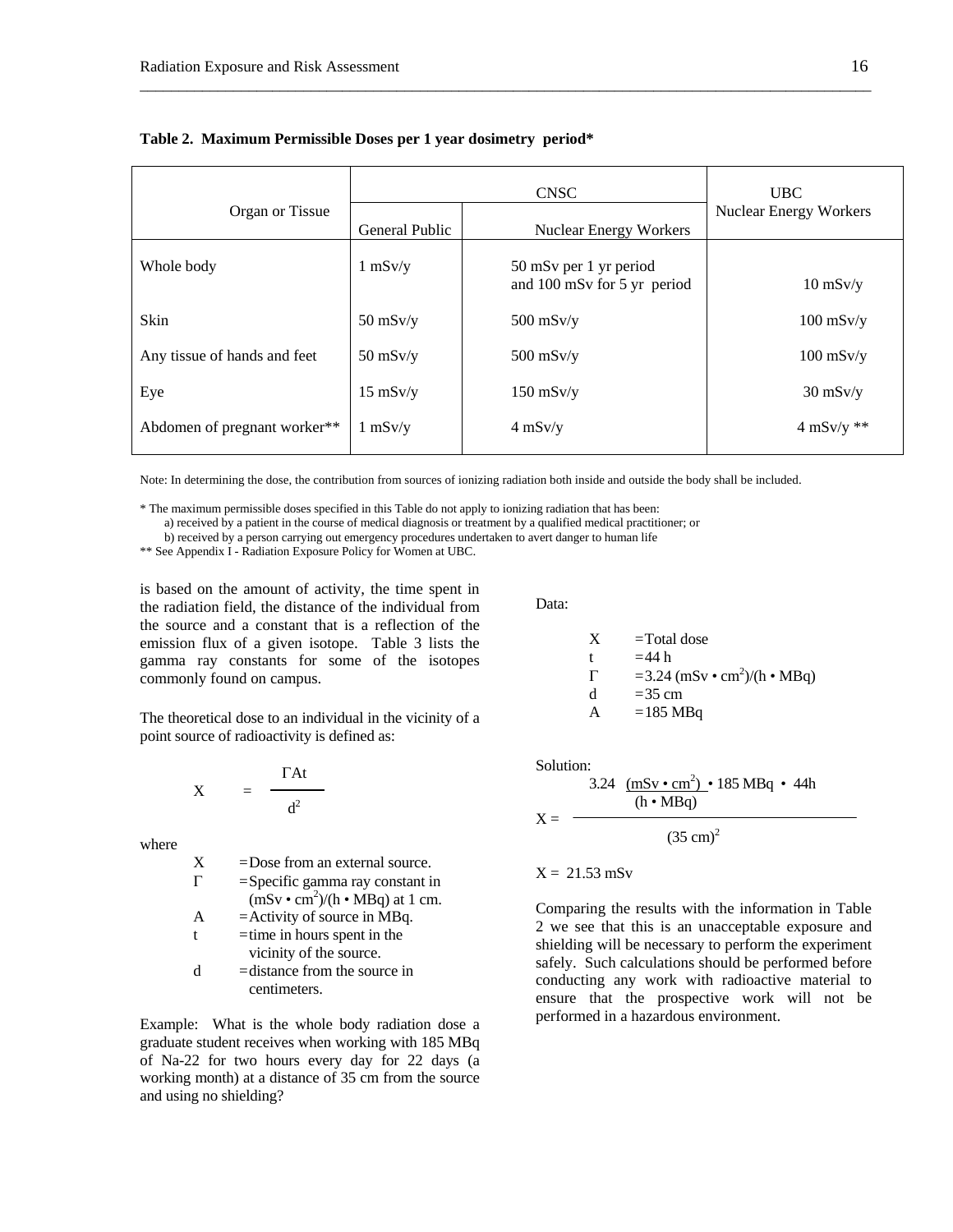| Nuclide              |      | Nuclide      |      | Nuclide        |      |
|----------------------|------|--------------|------|----------------|------|
|                      |      |              |      |                |      |
| Arsenic-74           | 1.19 | Cobalt-58    | 1.49 | Radium-226     | 2.23 |
| Carbon-11            | 1.59 | Cobalt-60    | 3.57 | Rubidium-86    | 0.14 |
| Cesium-134           | 2.35 | Hafnium-181  | 0.84 | Selenium-75    | 0.54 |
| Cesium-137           | 0.89 | Iodine-125   | 0.19 | Sodium-22      | 3.24 |
| Chromium-51          | 0.04 | Iodine-126   | 0.68 | Technetium-99m | 0.19 |
| Cobalt-56            | 4.76 | Iodine-131   | 0.59 | $Tin-113$      | 0.46 |
| Cobalt <sub>57</sub> | 0.29 | Manganese-54 | 1.27 | $Zinc-65$      | 0.73 |
|                      |      |              |      |                |      |

\_\_\_\_\_\_\_\_\_\_\_\_\_\_\_\_\_\_\_\_\_\_\_\_\_\_\_\_\_\_\_\_\_\_\_\_\_\_\_\_\_\_\_\_\_\_\_\_\_\_\_\_\_\_\_\_\_\_\_\_\_\_\_\_\_\_\_\_\_\_\_\_\_\_\_\_\_\_\_\_\_\_\_\_\_\_\_\_\_\_\_\_\_\_

**Table 3. Specific Gamma Ray Constants in**  $(mSv \cdot cm^2)/(h \cdot MBq)$ 

**6.3 Internal Exposures.** Internal dosimetry is more difficult to accurately assess than external doses, as in most cases direct measurements of the amount and distribution of the radioisotope are not possible, especially if the isotope ingested is a beta emitter. In the case of beta emitters (H-3, C-14, S-35, Ca-45, P-32 and others), calculations of internal dose are based on the amounts of these isotopes that may be found in breath and/or in urine. The radioisotopes iodine-125 and iodine-131 concentrate in the thyroid gland and can be quantified using a calibrated sodium iodide crystal monitor located in the Radiation Safety Office.

*Individuals using radioactive iodine are required to report to the Radiation Safety Office for a thyroid scan on a quarterly basis and from one to three days following the experimental iodination of compounds.*

Exposure from other gamma isotopes can be assessed mathematically or with the use of whole body counters. The characteristics of the isotope in question, as well as the proposed experimental protocol, are the determining factors for choosing the appropriate method of monitoring personal radiation exposure.

## **7. Biological Effects of Ionizing Radiation**

Radiation is one of the most thoroughly investigated disease causing agents. Although much still remains to be learned about interactions between living organisms and radiations, more is known about the mechanisms of radiation damage at the molecular, cellular, and organ system levels than is known for most other environmental pathogens.

The accumulation of dose-response data has enabled health physicists to specify environmental radiation levels that allow the use of radiation sources to be conducted at degrees of risk no greater than, and frequently less than, those associated with other technologies.

*To ensure that only true occupational exposures are measured, your TLD must be promptly returned according to the schedule set by the group administrator.* 

**7.1 Acute effects.** *Deterministic effects* are those for which there exists a clear causal relationship between the amount of exposure and the observed effect. A certain minimum dose must be exceeded before the particular effect is observed, at which point the magnitude or severity of the effect increases with the size of the dose. For example, a person must consume a certain amount of alcohol before behavioral signs of drinking become evident, after which the effect of the alcohol depends on the amount consumed.

Radiation induced deterministic effects can be specific to a particular tissue: About 2 Gy (200 rads) of mixed neutron and gamma radiation or 5 Gy of beta or gamma radiation will produce cataracts in the lenses of the eyes; cell depletion in bone marrow or hemopoietic syndrome follows a gamma dose of about 2 Gy; gastrointestinal syndrome results from a 10 Gy (1000 rads) or greater dose; central nervous system syndrome occurs at a dose of 20 Gy (2000 rads). These effects tend to be acute in nature, with the symptoms presenting within days, weeks or months after exposure. Because of the minimum-dose that must be exceeded before an individual shows the effect, deterministic effects are also called *threshold effects*.

**7.2 Delayed Effects.** *Stochastic effects* are those for which the dose increases the probability of an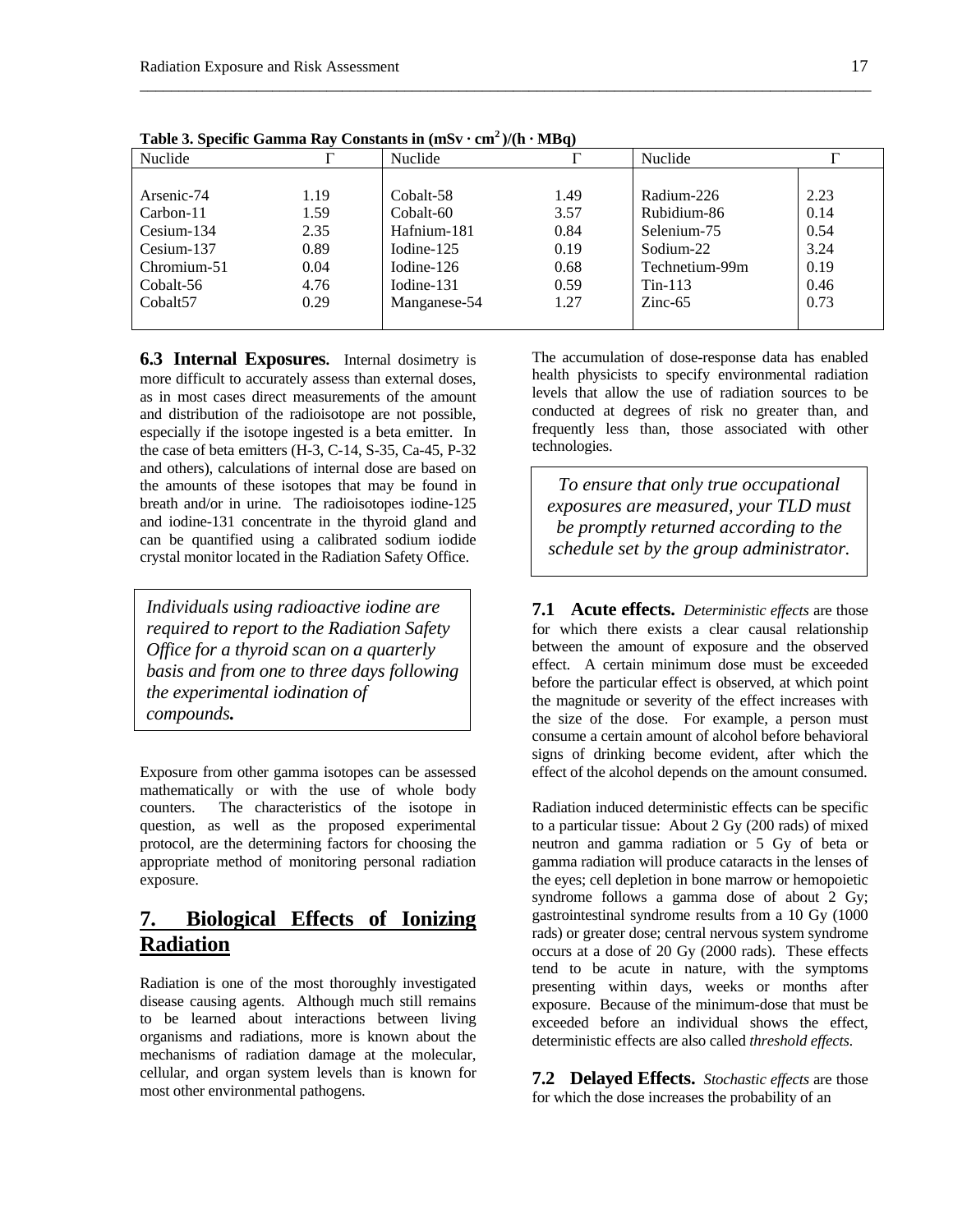effect occurring, rather than its magnitude or severity. Stochastic effects occur by chance and happen among exposed as well as unexposed individuals. When dealing with radiation exposure, the primary stochastic effects are cancer and genetic effects. Extensive epidemiological studies indicate that these effects occur years after the radiation exposure and have no threshold; that is to say that even at the smallest doses, there is a proportionally small increment in the probability of the effect occurring. Humans develop cancer without having received workplace radiation doses. However, exposure increases the probability of cancer and the greater the exposure, the greater the probability is that the disease will occur. Unlike the causal relationship between alcohol and drunkenness, if an individual does develop cancer, the causal factor cannot be determined. It is, however, possible to estimate the probability that the cancer was caused by radiation induced chromosomal damage.

These delayed effects of radiation may be due either to a single large overexposure or continuing low-level overexposure. Given the nature of the work performed with radiation sources at UBC it is most unlikely that any individual could receive a single large dose of radiation that could induce acute deterministic or delayed stochastic effects. The discussion of late effects therefore, will deal with low-level long-term exposure.

Epidemiological data on the carcinogenicity of low doses of radiation are contradictory and inconclusive. Cancer risk estimates are based on exposure histories of the early martyrs, atomic bomb survivors and the large numbers of individuals who have worked, and are working with radiation sources. Simple extrapolation of the risks of radiation exposure from high dose levels to lower dose levels does not accurately reflect the incidence of delayed exposure effects. These effects are so very low that it is difficult to separate them from the much greater incidence of stochastic effects that result from other environmental and genetic factors.

The Canadian Cancer Society estimates that approximately 25% of all adults will develop cancer induced by environmental and genetic factors not associated with work related radiation sources. Therefore, based on the BIER (1990) report on the biological effect of ionizing radiation, the increased risk of cancer to an individual occupationally exposed

to 10 mSv of radiation would rise from 25% to approximately 25.03%.

Given that the maximum permissible exposure for UBC workers is 1 mSv per year (women also see Appendix II) and that the average worker exposure is less than 0.1 mSv per year, the risk of suffering long term radiation effects from occupational exposure is minimal. These estimates are based on current epidemiological evidence and will assist the individual radiation user in making an informed decision concerning acceptance of the risks associated with exposure to radiation. A worker who decides to accept this risk, however minimal, should make every effort to keep exposure to radiation "As Low As Reasonably Achievable" (ALARA). Users of radiation sources have the primary responsibility for protecting themselves from the associated hazards.

> *U.S. National Academy of Sciences Report on the Biological Effects of Ionizing Radiation (BEIR) 1990*

*230-440 Death per Million Acute Exposures 10 mSv*

## **RADIATION DETECTION**

#### **SYSTEMS**

# **8. Laboratory Radiation Surveillance**

In each area where radioisotopes or radiations are utilized there must be functional monitoring equipment available, capable of detecting the types of radiation in use. All personnel should be familiar with the correct operation of these instruments.

**8.1 Geiger-Mueller Tube.** The most common alpha, beta and gamma radiation detector is the Geiger-Mueller tube (G-M), and is particularly suitable for radiation protection surveys. A G-M counter is a closed hollow tube containing a gas mixture (He, Ne, or Ar) with the interior under one tenth of an atmosphere of pressure, a thin mica or Mylar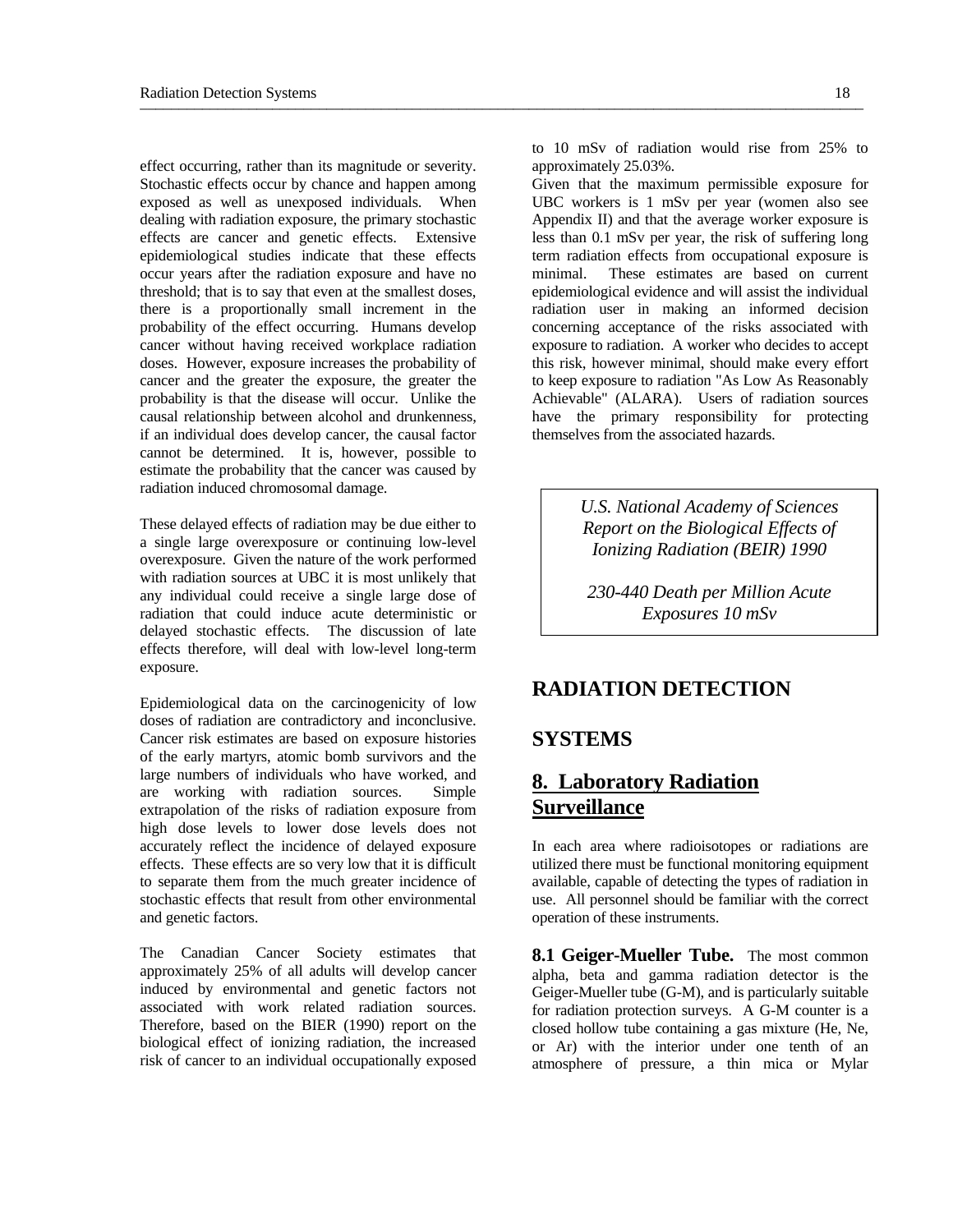membrane or "window", a fine wire anode in the centre of the barrel insulated from the tube inner wall, and a high voltage potential between the wire and the inner wall of the tube.

An incident particle or photon that ionizes at least one atom of the gas will cause a succession of ionizations in the counter with the resultant electrons captured by the charged centre wire This tremendous multiplication of charge, consisting of perhaps ten billion electrons, will produce, in a typical G-M circuit, a signal of about 1 volt, which is then used to activate a counting circuit. The ionization cascade is stopped or quenched in order that a second event may be detected. A G-M tube requires a certain recovery time after each pulse. If a successive event is initiated by an incident particle before the tube recovers, the discharge will not occur and the event will not be recorded. During the "dead time" the detector is completely unresponsive to additional radiation.

Most beta particles that enter the detector will produce a discharge and register a count on the meter. However, depending on the energy of the gamma or X-ray photons incident upon the counter, only a small fraction may interact and produce ionizations in the chamber. Many of the high energy photons may pass through without any interaction and will not be recorded, thus G-M counters are much more proficient in detecting beta particles than high energy gamma or X rays. Depending on the energy of the emitted ray, the detection efficiency of a G-M counter may be less than 5% for X and gamma rays, but can be much higher for alpha and beta particles that enter the counting volume.

Alpha and beta particles can be readily distinguished from photons by the use of absorbers or shields. If a thin absorber or shield (e.g. 1-3 mm aluminum) is placed in front of the window, it will stop the beta particles but will have relatively little effect on the gamma photons. Thus the counting rate with and without the absorber can be used to distinguish between these two types of radiation. The G-M tube is solely an ionization event counter, and its output signal cannot be used to provide information on the energy or type of the emission nor the identity of the isotope in question.

**8.2 Solid Scintillation Detectors.** Gas filled G-M tubes do not detect gamma and X-rays efficiently because most of the photons pass through the gas without interaction. The probability of X- and gamma ray detection is increased if a solid detector is used,

however, an interaction cannot be registered by collection of electrons and positive ions, as with G-M tubes. Instead, a solid scintillation crystal is utilized to trap the incident radiation, which causes the emission of photons. This light then impinges upon a photosensitive surface in a photomultiplier tube, resulting in the release of electrons. An electrical signal is created, which the circuitry counts as an event.

Among the alkali halide scintillators, thallium-activated sodium iodide crystals, NaI(Tl), are the most efficient because of the excellent light yield associated with these materials. The efficiency of a crystal for detecting X-ray and gamma-ray photons increases with the size of the crystal. Detectors using solid crystals can also be used to discriminate the various energy-ranges of X-ray and gamma-ray photons and thus can be used to quantify and identify unknown isotope samples. Sodium iodide crystals are highly hygroscopic and must be protected from moisture. If exposed to moisture, the crystal degrades from the resultant free iodine release, which in turn decreases the counting efficiency of the system by absorbing much of the radiation-induced fluorescence.

*Most Ludlum Survey Meter-LEGS Detector combinations are not appropriate for quantifying personal exposure fields or waste activity.* 

A Low Energy Gamma Scintillator (LEGS) is an example of this detector type and is used primarily to detect contamination with I-125 or other isotopes that emit low energy gamma or for soft X-rays. Unlike G-M tubes, LEGS detectors connected to Ludlum survey meters are not calibrated to a standard source and thus any meter reading generated is inaccurate. They are however, extremely useful for quickly identifying gamma isotope contamination sites.

Gamma counters, used mostly in research, also use a solid scintillator. Almost all gamma-emitting isotopes can be counted in this type of instrument.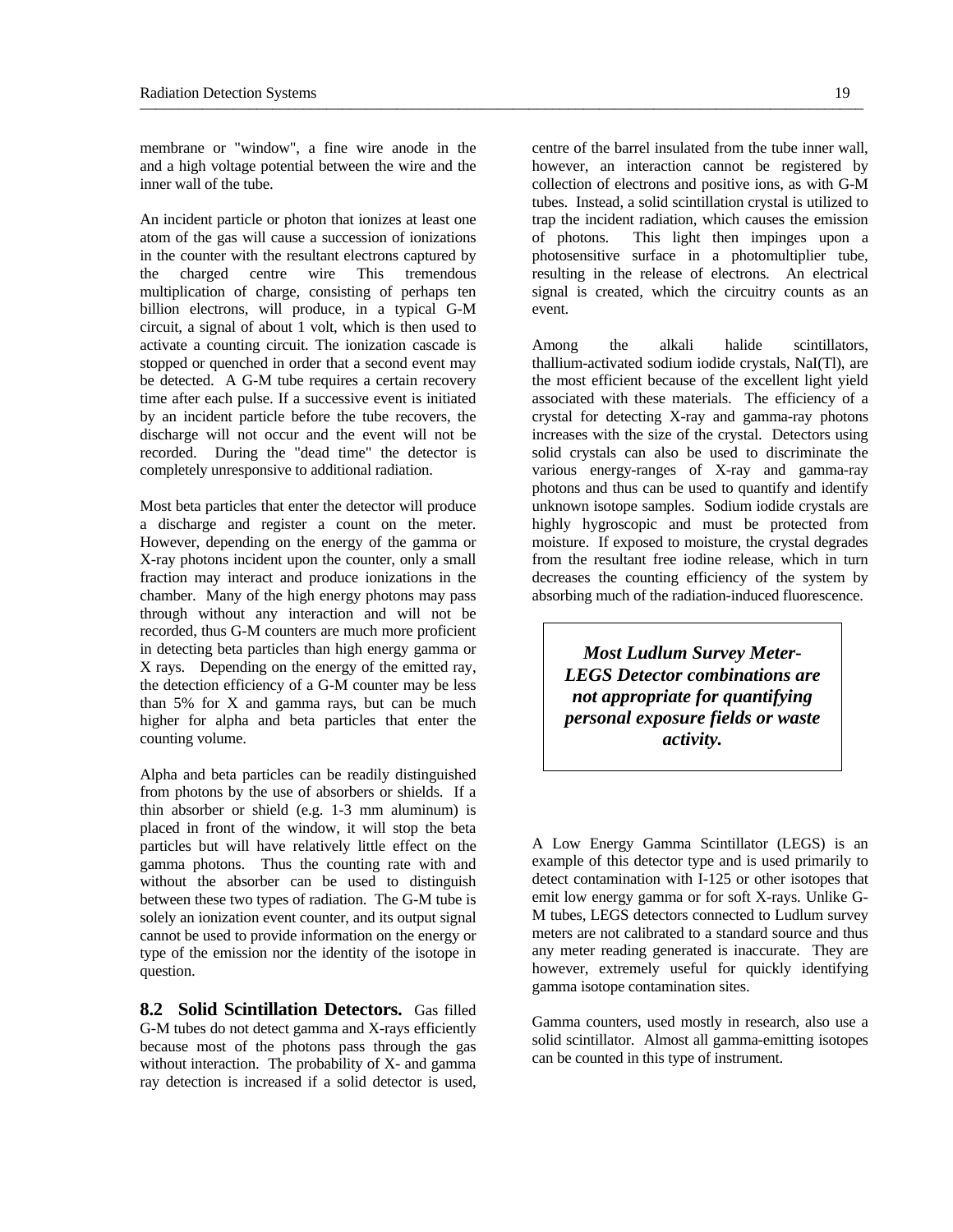**8.3 Liquid Scintillation Counters.** The LSC Scintillation Counter (LSC) is a very sensitive detection system, widely used in research, which can be used to detect minute quantities of almost any isotope. An instrument of this type is used for counting labeled experimental samples and wipe tests of potentially contaminated surfaces. The LSC is commonly used to quantify H-3 , C-14, P-32 or S-35 samples. In liquid scintillation counting, instead of using a solid crystal as the primary fluorescence initiator, a scintillating solution or "cocktail", which consists of a solvent, a primary chemical fluor and, if necessary, a secondary fluor, is used. The radioactive source or sample is then added to this liquid and the resultant photons are collected, multiplied and counted.

Before performing statistical manipulations on LSC data it is necessary to first convert the counts per unit time (CPM) data to disintegrations per unit time (DPM or Bq). To do this one must first determine the counting efficiency of the samples. When counting H-3 or C-14, most LSC systems now are able to make that determination. For other isotopes, this conversion requires the creation of standard reference curves

#### **RADIATION SOURCES IN THE**

#### **WORKPLACE**

#### **9. Basic Principles**

Four basic principles ensure that exposure to, and uptake of, radioactive materials is minimized. They are time, distance, and shielding and contamination control.

**9.1 Time.** The radiation dose an individual receives is directly proportional to the length of time spent in a radiation field. Therefore, in order to minimize radiation doses, it is necessary to ensure minimum working times when handling radioactive sources.

If possible, practice any new protocol or technique with a non-radioactive blank. The importance of this

is two fold. Firstly, you will become aware of any technical difficulties you are likely to encounter and thus avoid handling delays. Secondly, familiarity and practice will reduce the possibility of accidents.

**9.2 Distance.** It is essential to keep as much distance as possible between a radiation source and the worker. Distance is a very effective factor in reducing the intensity of radiation incident on the body. The actual relationship follows the inverse square law for point emission sources.

$$
\frac{I_1}{I_2} = \frac{(D_2)^2}{(D_1)^2} \qquad I_2 = \frac{I_1 \cdot (D_1)^2}{(D_2)^2}
$$

where  $I_1$  is the intensity of radiation at distance  $D_1$ from the source, and  $I_2$  is the intensity at distance  $D_2$ .

 Example: The intensity of the radiation at 2 meters from a point source is 13 µSv/h (1.3 mR/h) measured with a G-M detector. What is the radiation field at 50 cm?

Data:

$$
I_1 = 13 \mu Sv/h
$$
  
\n
$$
D_1 = 200 \text{ cm}
$$
  
\n
$$
I_2 = ?
$$
  
\n
$$
D_2 = 50 \text{ cm}
$$

Solution:

$$
I_2 = \frac{I_1 \cdot (D_1)^2}{(D_2)^2}
$$

$$
I_2 = \frac{13 \, \mu \text{Sv/h} \cdot (200 \, \text{cm})^2}{(50 \, \text{cm})^2}
$$

$$
I_2 = 208 \,\mu\text{Sv/h} \,\, (20.8 \,\text{mR/h})
$$

*Minimize exposure time. Use forceps and tongs to minimize radiation exposure to the hands.*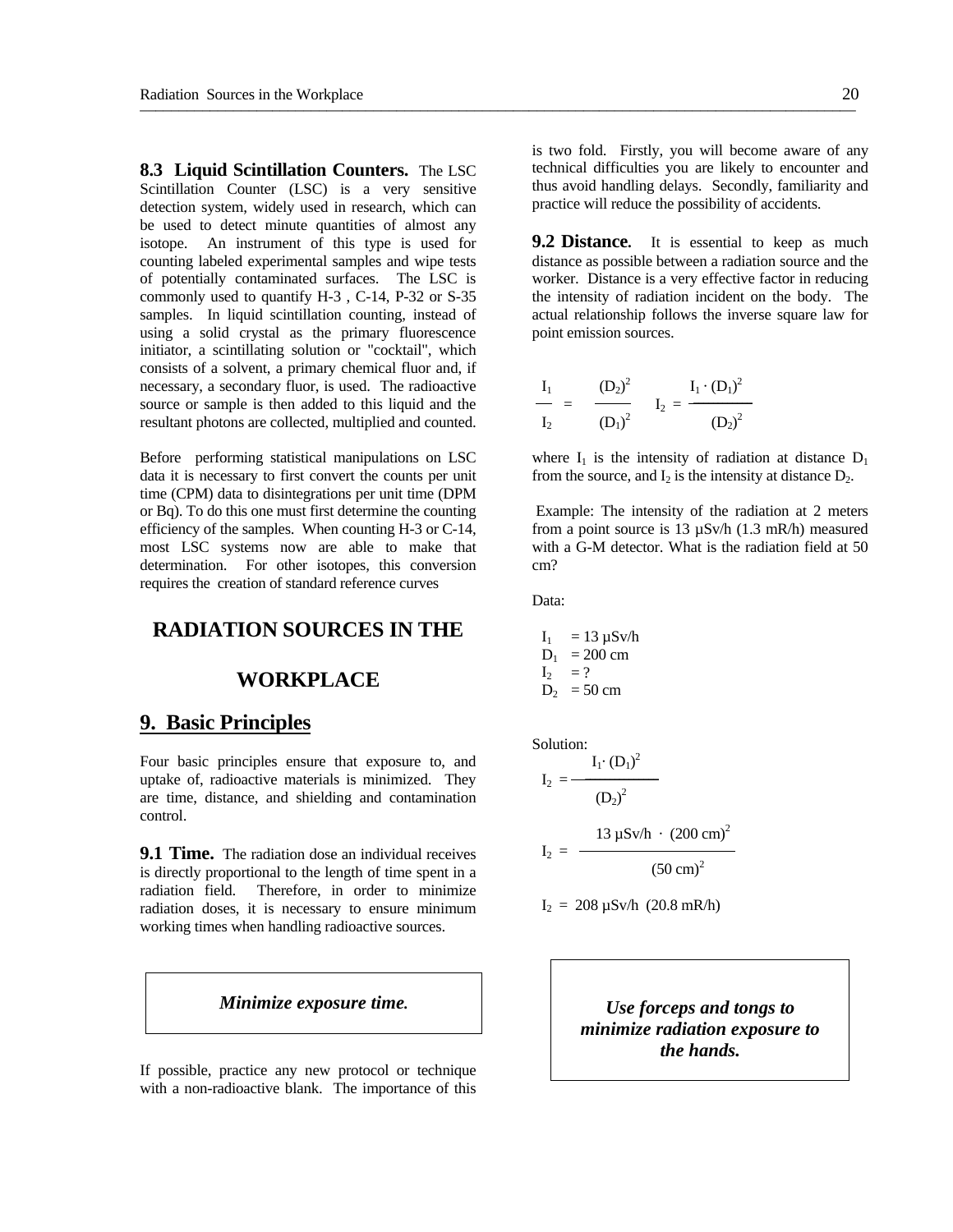The effects of distance on radiation intensity are illustrated in Figure 7. As the distance from the source gets smaller, the intensity gets progressively larger.

#### **Fig. 6 Effect of Distance on Radiation Intensity**



**9.3 Shielding.** The maximum allowable radiation field for any working area is  $2.5 \mu Sv/h$  (0.25 mR/h). In many instances it will not be possible to keep as far from a source as is required, thus necessitating the use of shielding. Depending on the type and energy of radiation, different shielding materials are recommended.

> *The maximum allowable radiation field for any working area is 2.5 µSv/h (0.25 mR/h).*

Tritium (H-3) produces very weak beta particles with a maximum energy of 18 keV. These electrons travel only a short distance in matter. The range in air of these particles is about 4.7 mm and a glass stock vial or test tube provides complete shielding.

Carbon-14, sulphur-35 and calcium-45 emit beta radiation with maximum energies of 156, 167, and 252 keV, respectively. If kilobecquerel amounts are handled, the glass container will provide adequate shielding. If tens of megabecquerels are being handled, 3 millimetres thick plexiglass, lucite, or glass shielding is recommended.

Phosphorus-32 is a high-energy beta emitter (1.71 MeV), consequently, most operations require shielding. Thick plexiglass (1.2 centimetres) is the material of choice. As described in section 3.6, lead is not recommended due to the generation of bremsstrahlung. The energy of these secondary X-rays increases with the increasing atomic number of the target and energy of the beta particle. For this reason, when shielding energetic beta emitters, a material such

as plastic or glass is preferred over lead and steel to minimize X-ray exposure.

Phosphorus-33 is a low-energy beta emitter (0.248 MeV). If kilobecquerel amounts are handled, the glass container will provide adequate shielding. If tens of megabecquerels are being handled, 3 millimetres thick plexiglass, lucite, or glass shielding is recommended.

Iodine-125 produces weak photons with a maximum of 35 keV and can easily be shielded using 1 mm thick lead sheets. An alternative to lead sheets are glass or clear plastic that contains lead in concentrations that are equivalent to the appropriate thickness of lead. The advantage to this material is that it permits the experimental apparatus to be viewed at all times. When performing iodinations it is essential to shield the separation column.

Sodium-22, chromium-51, cobalt-57, rubidium-86, tin-113 and cesium-137 emit both beta and gamma radiation, and shielding is always required when these isotopes are used. Good protection is offered by thick lead sheeting, but it is necessary to use a survey meter to check the effectiveness of the shielding. See Table 5.

**Half-Value Layer (HVL) and Tenth Value Layer (TVL).** The thickness of any given absorber that will reduce the intensity of a radiation field to one-half its initial value is defined as a *half-value layer*. If the absorber reduces the intensity of the beam to one-tenth it is called a *tenth-value layer*. This information is used to calculate theoretical radiation fields.

> *Use appropriate shielding. Lead is not always best.*

**9.4 Contamination Control**. Following the use of radioisotopes, monitoring of all work surfaces that may have become contaminated during the handling of the radioisotopes is mandatory. The methods used to check for radioactive contamination in a laboratory are determined by the physical characteristics of the particular radiation.

During a compliance inspection, a primary role of the CNSC officers is to review the contamination control records. The inspectors also regularly perform their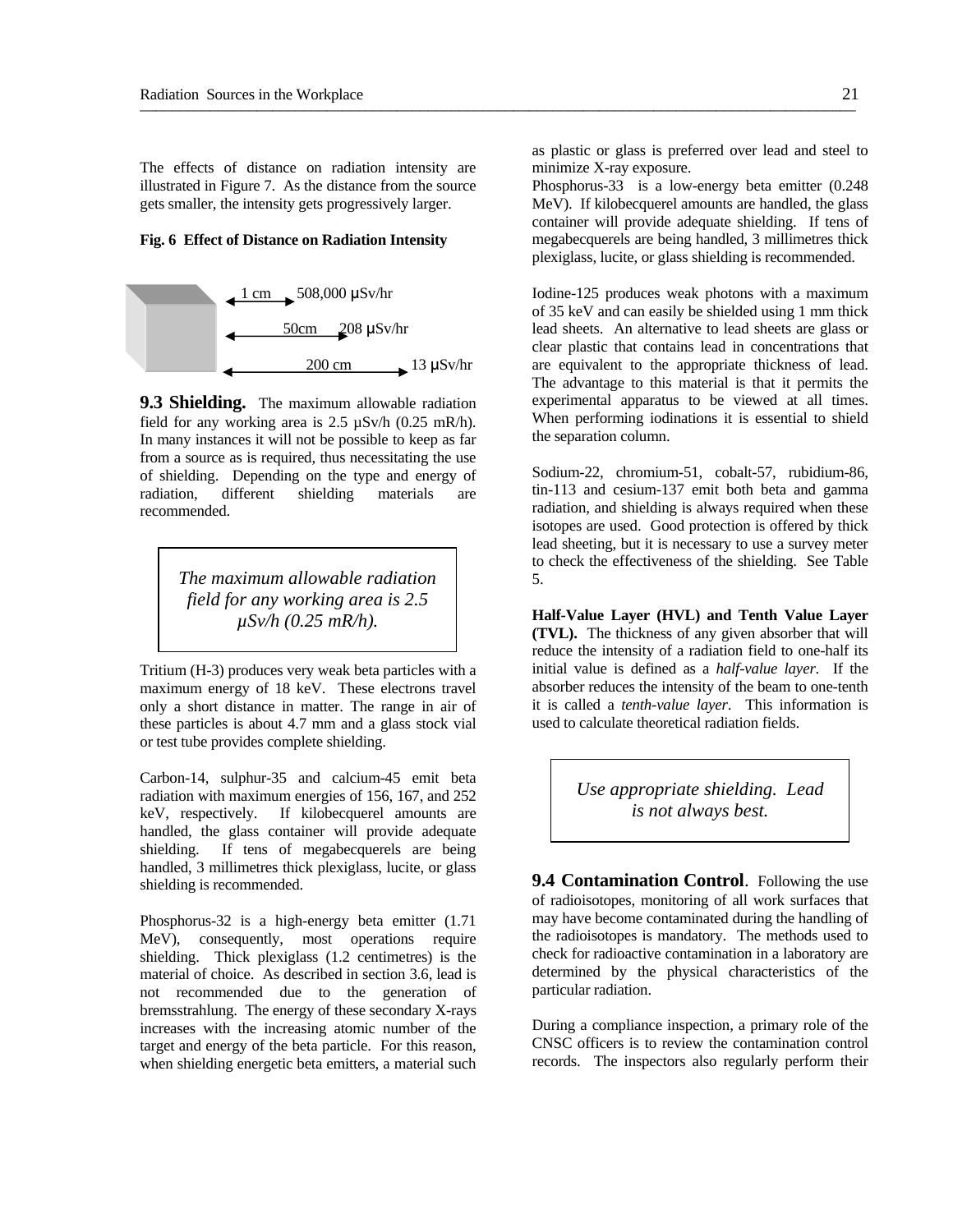own wipe tests in order to confirm the research laboratory results.

|  |  |  | <b>Table 4 Shielding Materials for Radioactive Sources</b> |
|--|--|--|------------------------------------------------------------|
|--|--|--|------------------------------------------------------------|

| Nuclide  | Minimum Shielding                                                 |
|----------|-------------------------------------------------------------------|
| $H-3$    | None required. Stock vial or any container absorbs all radiation. |
| $C-14$   | None required for activity up to 370 MBq. Then 3mm plexiglass.    |
| $Na-22$  | 10 cm (4") 2 layers of 2" lead bricks.                            |
| $P-32$   | $1.2$ cm $(1/2)$ plexiglass.                                      |
| $P-33$   | None required for activity up to 370 MBq. Then 3mm plexiglass.    |
| $S-35$   | None required for activity up to 370 MBq. Then 3mm plexiglass.    |
| $Ca-45$  | None required for activity up to 370 MBq. Then 3mm plexiglass.    |
| $Cr-51$  | $2.0 \text{ cm } (3/4")$ lead.                                    |
| $Co-57$  | $1.7$ mm $(1/8)$ lead.                                            |
| $Co-60$  | $10.0 \text{ cm}$ (4") 2 layers of 2" lead bricks.                |
| $Ni-63$  | None required. Electron capture detector housing is adequate.     |
| $Zn-65$  | $10.0 \text{ cm}$ (4") 2 layers of 2" lead bricks.                |
| $Rb-86$  | $10.0$ cm $(4")$ 2 layers of 2" lead bricks.                      |
| $Tc-99m$ | $1.2$ cm $(1/2")$ lead.                                           |
| $In-111$ | $2.5$ cm $(1")$ lead.                                             |
| $I-125$  | $0.4$ mm $(1/32)$ lead.                                           |
| $I-131$  | 6.0 cm $(21/2")$ lead.                                            |
|          |                                                                   |

\* Commercially available shielding material, based on ten half-value layers.

**a. Wipe test method:** Low energy beta particles such as those emitted by tritium, carbon-14, or sulphur-35 do not penetrate the detector window of G-M detectors effectively. These emissions are detected poorly or not at all with a hand-held survey meter. Further, any type of emission  $(\alpha, \beta, \text{or} \gamma)$  resulting from contamination at the stringent level set by the CNSC is not readily detected by a survey meter. For this reason, area wipe tests *MUST* be performed when using radioisotopes. To perform this test, a disc of filter paper is wetted with ethanol, rubbed over the surface in question and then counted in a liquid scintillation counter (or a gamma well-counter, as appropriate). **If the results indicate the contamination exceeds** *100 COUNTS PER MINUTE GREATER THAN THE BACKGROUND COUNT,* **the surface must be decontaminated and re-tested. Records of the numerical results of all wipe tests must be maintained. (Appendix II)**

**b. Direct reading method:** To *supplement* wipe testing, portable detectors or survey meters may be used to detect high energy betas, X- rays and gamma radiation. This is done by holding the detector approximately two centimetres above the surface to be monitored. In order to allow sufficient detector response time, it is moved slowly over the area in a

grid-like fashion. Some instruments have a beta shield which is used to distinguish between gamma and beta contamination. It should be open or removed and the instrument set on the most sensitive range that is practicable.

 **c. Combined method:** A combination of the direct reading and wipe test methods provides the best margin of safety. Wipe tests are useful for the detection of loose contamination but will not give any indication of fixed or embedded contamination. The poor counting efficiency of G-M survey meters results in the underestimation of the level of contamination, especially if the levels are low, or if the contaminant is a low energy beta emitter.

> *Wipe tests are mandatory following the use of radioactive material. Decontaminate any surface that exceeds 100 CPM above background. Numerical results must be documented.*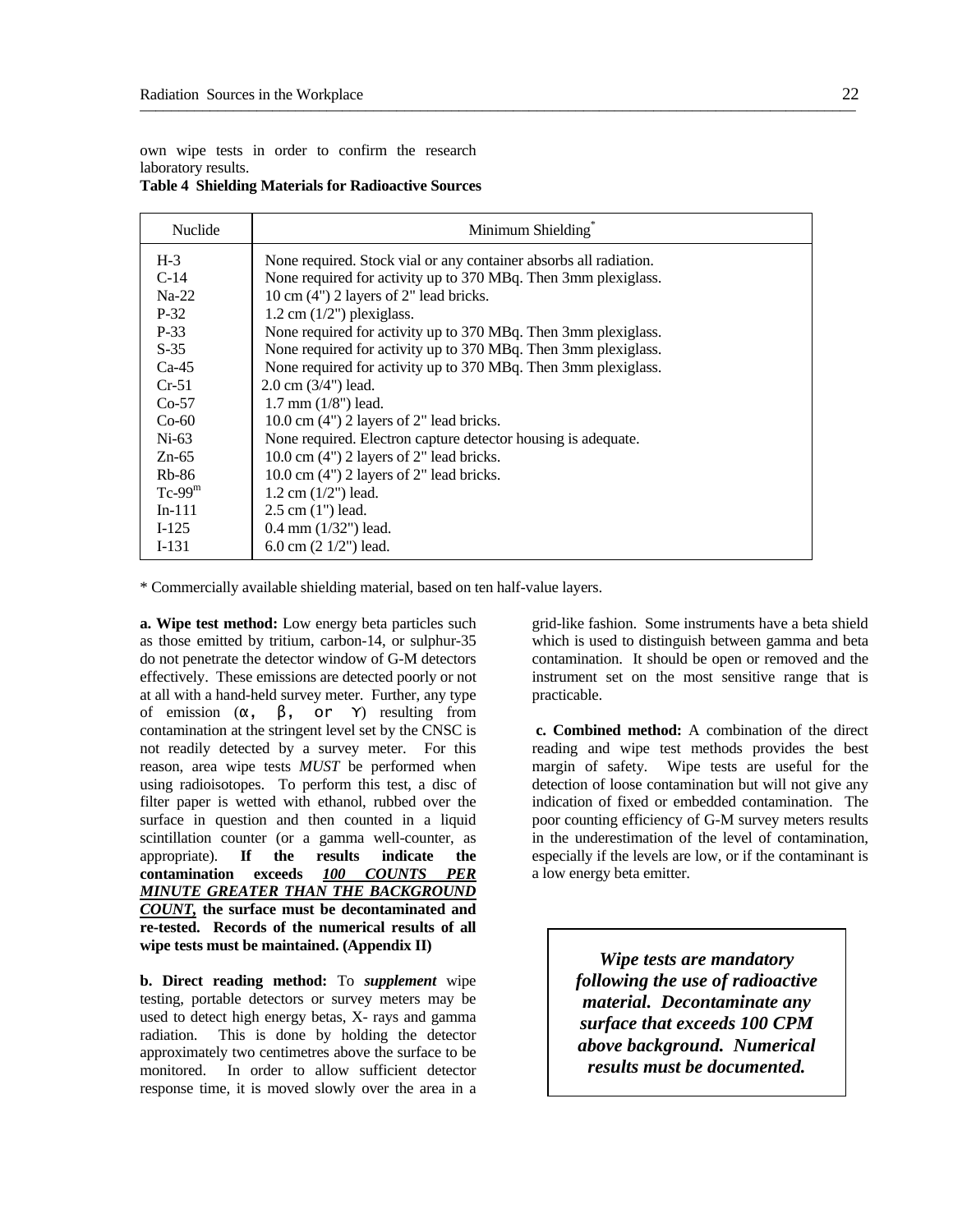Accidental contamination of work surfaces is a common occurrence in licensed laboratories. It is therefore imperative for the safety of all personnel, that wipe tests be performed following each use of the material. It is good practice to also include surfaces and equipment not normally involved in isotope use as part of the laboratory wipe test program.

#### **10. Record Keeping**

CNSC Regulations require each licensed research laboratory to maintain complete records of all radioactive sources. See Appendix III.

**10.1 Purchases.** Laws that require faculty research scientists to hold a valid UBC Radioisotope Licence prior to obtaining any radioactive substances strictly regulate the acquisition of radioisotopes. An up-todate record of all purchases, gifts, or donations of radioactive materials must be maintained.

**10.2 Usage.** It is necessary to record the user's name, date and activity of each aliquot removed from a stock solution vial. It is advisable to have one "usage sheet" per stock vial that is kept near the isotope storage location.

**10.3 Disposals.** All waste in the laboratory or decay storage area is part of the permanent radioisotope inventory. The activity of radioisotopes that are disposed into the solid waste containers, drains, fume hoods or held for decay must be documented as described in Section 14.3.

**10.4 Contamination Control.** As described in Section 9.4, it is required that contamination monitoring be performed at the end of each working day in which radioactive materials were used. The results of these checks, *EVEN WHEN NO CONTAMINATION IS FOUND*, must be recorded and held on file for a period of three years. It is advisable to draw a map of the lab and designate areas where monitoring will be performed.

#### **11. Radioisotope Licences**

The University of British Columbia has been issued a Consolidated Radioisotope Licence by the Canadian Nuclear Safety Commission, a federal regulatory

agency. Under this licence, individual principal investigators are issued licences that permit radioactive materials to be used for specific purposes in defined locations. A condition of licensing is that only faculty members are issued such permits and that they, as well as their research personnel, successfully complete the UBC Radionuclide Safety and Methodology Course. The conditions of the licence, appendix A and any licence amendments are in keeping with the legal requirements as defined in the Nuclear Safety and Control. Breech of the conditions is a criminal offense. The process for obtaining, modifying or decommissioning a radioisotope licence is detailed on page 6 this manual.

**11.1 Ordering Radioisotopes.** Only holders of current UBC Radioisotope Licences are permitted to procure radioactive materials in quantities that exceed the exemption limits. The Licence clearly indicates which isotopes may be purchased, how much isotope may be purchased and stored on hand. It also details the permissible uses of that material.

At UBC, each licence holder is responsible for ordering and receiving her/his radioactive material. The purchases are arranged with each supplier after establishing the financial linkage through the Purchasing Department. Purchases are made through the web-based purchasing system by the license holder or authorized users. Upon receipt of the radioactive material, the information on the internet site must be updated with the date received, the receivers name, and the vial identifier information.

Inform the RSO when receiving any isotope shipment through the webbased purchasing system at :

http://www.hse.ubc.ca/rad/Purchasi ng/login.asp

**11.2 Receipt of Radioactive Sources.** As packages arrive in the lab it is necessary to carefully monitor each shipment. The fibreboard boxes can be contaminated with loose radioactive material on both inside and outside surfaces. The contamination is caused by poor housekeeping at the place of origin, rough handling, or leaks developing due to material being carried in non-pressurized aircraft. It is therefore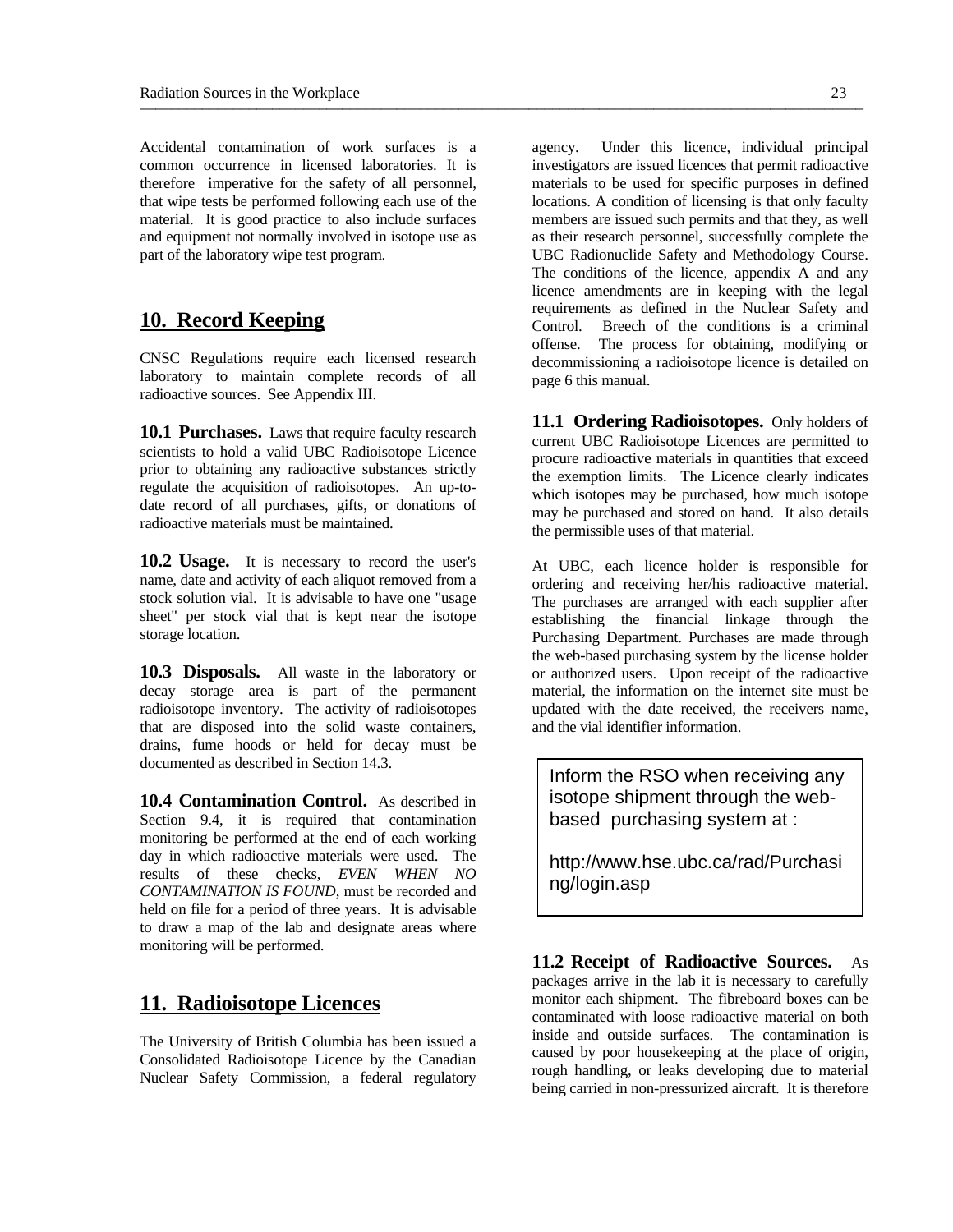necessary to establish regular procedures when receiving radioactive materials, using the following guidelines:

- Wear disposable gloves and a lab coat while processing the package.
- Wear eye protection (goggles) if the package contains P-32 or I-125.
- Verify the labels and transport index (T.I.) See Appendix V.
- Place the package in a fume hood.
- Wipe test the exterior for contamination.
- Remove packing slip and open outer package.
- Verify that contents agree with packing slip. Check that the activity, isotope and chemical form agree with your order.
- Measure radiation of inner container and shield as required.
- Check for damage, broken seals, loss of liquid, change in colour, etc.
- Wipe test inner container.
- Remove or deface the radiation symbol on the shipping label.
- If shipping carton is found to be free of contamination, dispose as regular nonradioactive waste.
- Notify the lab supervisor and the Radiation Safety Officer 822-7052 of any irregularities.
- Amend purchase records in the web- based ordering system.

# **12. Safety in the Working Environment**

12.1 Locations. Radioactive materials may only be used in licensed locations. Busy areas of the workplace should be avoided. When radioisotopes are being used, all personnel in the radiation area should be informed and precautions taken to ensure that the maximum allowable working field of 2.5  $\mu$ Sv/h (0.25) mR/h), in any direction from the source, is not exceeded.

Label all the material used for radioactive work with radiation stickers. Warning signs are essential, since visitors, cleaning staff, emergency or Plant Operations personnel may otherwise be unaware of the presence of the radiation field. Glassware, tongs, and other equipment used to handle unsealed sources should be segregated and labeled to prevent use with non-radioactive materials. Signs and labels should be removed when the equipment has been shown to be

free of radioactive contamination and is no longer required for isotope work.

Working surfaces require covering with an absorbent covering to prevent radioactive contamination. Some options are:

- 1. Absorbent plasticized paper; eg. Kay-dry, Benchkote, incontinence pads.
- 2. An absorbent-paper lined tray.
- 3. A glass plate (for very small volumes only).

Should a spill occur, it can then easily be contained and cleaned up, rather than having to remove and dispose of the contaminated bench.

**12.2 Fume Hoods.** If there is the possibility of producing airborne radioactivity (aerosols, dust, vapours, etc.), work should be performed in an absorbent-paper lined fume hood. The hood should be labeled with a clearly visible radiation sign. The airflow in each hood is checked by the Department of Health, Safety and Environment on an annual basis; however, should the hood not operate correctly, perform a complete set of wipe tests in the fume hood and remove all hazardous materials. Then fax the results to the Radiation Safety Office at 822-7052. The RSO will supply a document to be posted that confirms the fume hood is free of radioactive contamination. Workers will not repair the fume hood without this documented proof. Then call the Campus Plant Operations TROUBLE line at 2-2173 (or other appropriate Environmental Services number) to request servicing of the unit.

If there is not an operational magnehelic gauge on the hood, it is a good practice to tape a telltale (small piece of tissue paper) to the bottom of the sash to give a visual indicator of airflow. Iodine is an extremely volatile isotope and iodination's must always be performed in a fume hood.

**12.3 Sinks.** If possible, only one sink should be used for the washing of contaminated labware and dilution disposal of aqueous radioactive waste. The sink should be clearly and boldly labeled with radiation warning tape or labels that are replaced immediately if they become obscured.

12.4 **Refrigerators.** Store the open source radioisotopes in a refrigerator clearly labeled with a radiation sign. On a routine basis, the refrigerator should be defrosted, cleaned and wipe tested. Ensure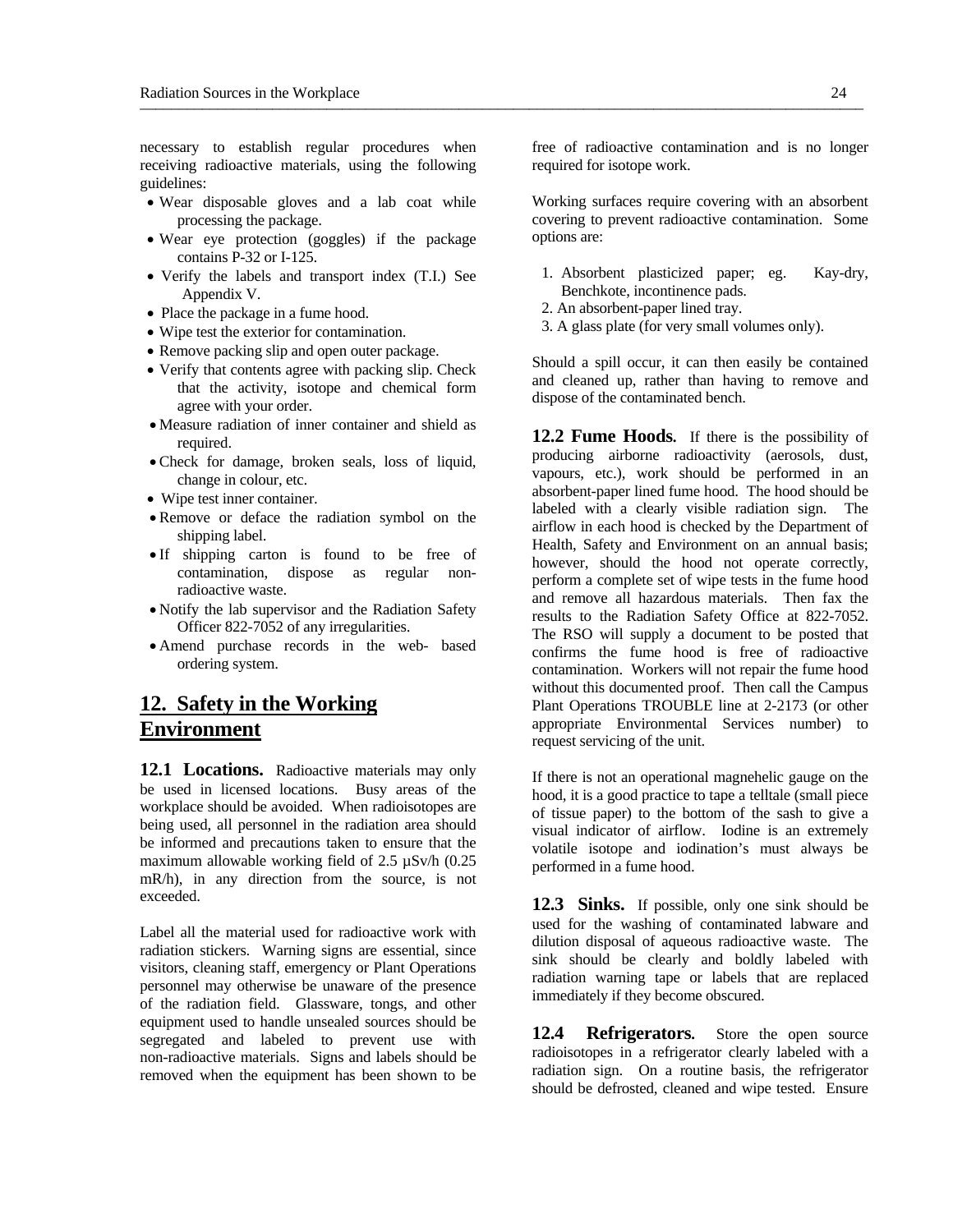that all radioactive samples are labeled with the name of the user, date, isotope and activity. Food or beverages *MUST NOT BE STORED* in laboratory refrigerators.

**12.5 Radioactive Sources.** In order to minimize degradation of a labeled compound it is often good practice to aliquot the stock solution into smaller volumes, which are then shielded and stored. This lessens the number of freeze-thaw cycles of the stock solutions which can cause degradation of your nuclide labeled chemical compound.

#### **12.6 Posting of Signs and Labels.**

"CAUTION RADIATION AREA" and "In Case of EMERGENCY Call..." labels must be posted at the entrance to each area or laboratory in which radiation hazards may be present. All storage areas, contamination sites, isotope decay cupboards, etc., must be labeled with a "CAUTION RADIOACTIVE MATERIALS" sign. All licensed rooms must display the "NO EATING DRINKING OR SMOKING" and the "RULES FOR WORKING WITH RADIOISOTOPES" signs. These signs and labels may be obtained from the Radiation Safety Office.

**12.7 Miscellaneous.** Coat hooks should be provided within the laboratory close to the exit, in order to encourage laboratory personnel to remove lab coats prior to leaving the laboratory. Under no circumstances shall provision be made for food or beverage preparation or storage in the laboratory.

# **13. Personal Protective Equipment**

The primary aim of the Radiation Safety Program is to ensure that radioactive materials are used safely and that radiation exposures are minimized. The individuals using radioisotopes can further this objective simply by ensuring that each and every time they use radiation sources, personal protective equipment is utilized. Apart from radiation hazards, the use of personal protective equipment is further necessitated by the myriad of biological, chemical, physical, and ergonomic hazards present in research areas.

**a. Gloves.** The use of disposable gloves is mandatory when working with open radioactive sources. Gloves should be checked frequently throughout an experiment in order to detect any small punctures that

may have developed. Disposable gloves are prone to fail at the fingertips especially if the wearer has long fingernails. Disposable gloves must never be worn outside the laboratory. For iodinations, it is recommended that a minimum of two pairs of gloves be worn, with the outer pair being replaced frequently during the procedure.

**b. Laboratory coats.** Laboratory coats are designed to offer spill protection to the wearer and their use is mandatory when working with radioactive materials. In order to function properly, the lab coat must be buttoned completely, with the sleeves rolled down fully, thus enabling the wearer to seal the cuffs with gloves. Laboratory coats should not be worn outside the laboratory and may never be worn in areas in which food is consumed.

**c. Clothing.** It is recommended that laboratory personnel wear long pants. These provide splash protection for the lower legs. Jewelry, especially rings, should not be worn in laboratories as contamination is often trapped under the band and may go undetected. If a ring were to be contaminated, it may be impossible to decontaminate and could not be worn again.

**d. Shoes.** Wearing shoes that cover the entire foot is required in all research areas. Sandals, thongs, clogs, etc., do not offer adequate coverage in the event of a spill, nor do they offer protection from falling objects. CSA approved safety shoes are recommended.

**e. Glasses.** A 37 kBq (1 µCi) droplet of phosphorus-32 in the eye will deliver a dose rate of over 20  $\text{mSv/cm}^2$ /h (2000 mrem/cm<sup>2</sup>) Safety glasses, goggles or face guards should be worn when there is a possibility of splashing this material into the eyes. It is also good practice to wear safety glasses as shielding when working with stock solutions of high energy beta emitters in order to reduce the external radiation dose to the eyes.

**f. Remote Handling Devices.** Forceps and tongs should be used when handling stock solution vials or any source that produces a significant radiation field.

**g. Other.** In most situations it is preferable to shield the source of radiation rather than the individuals in the laboratory. However, occasions may arise where reduction of the radiation field below the 2.5 µSv/h limit cannot be achieved. In these situations, lead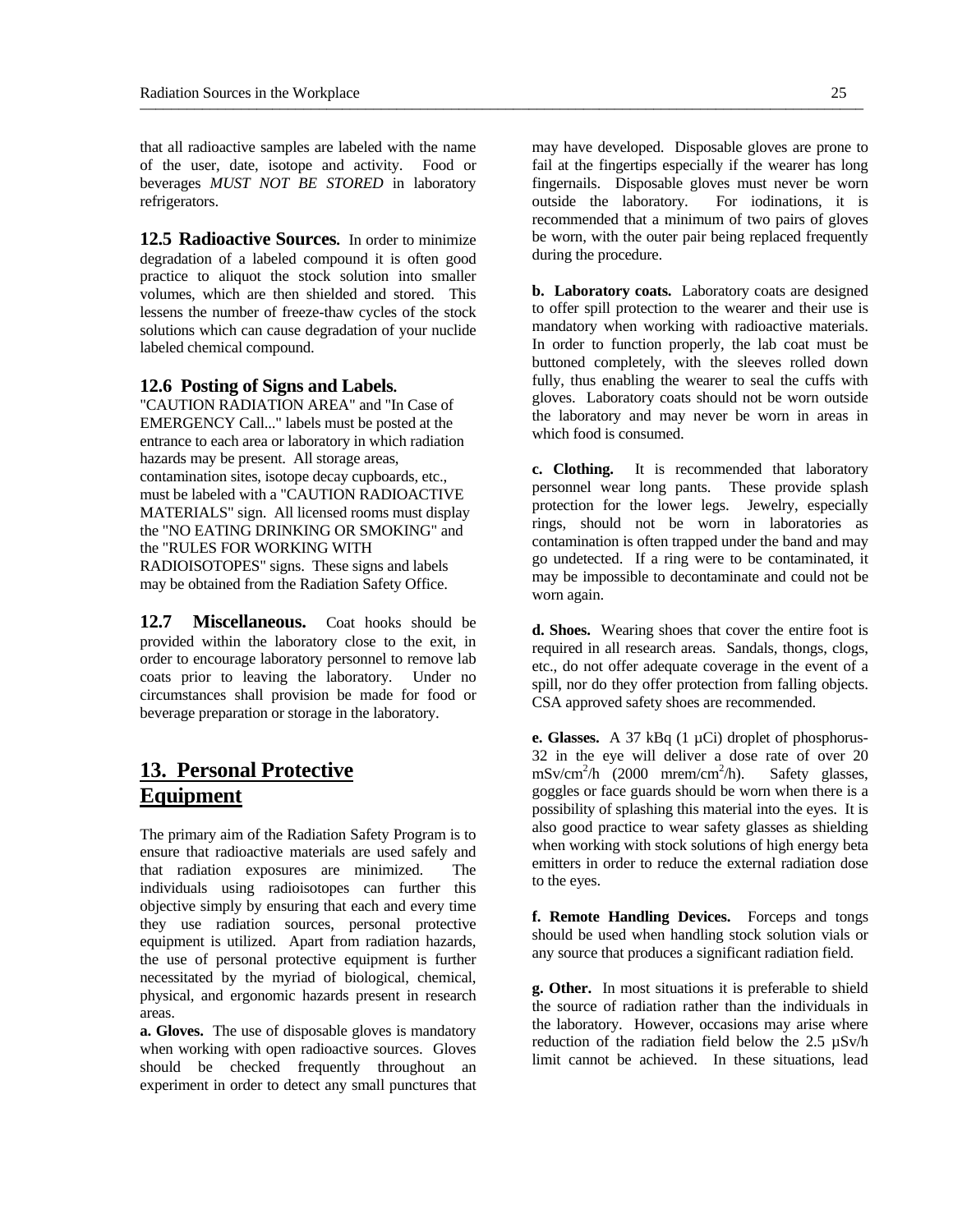aprons that provide whole body coverage should be worn. The RSO has equipment available to loan for the manipulation and transport of high activity sources.

#### **MANAGEMENT OF**

## **RADIOACTIVE WASTE**

#### **14. Disposal Procedures**

The very nature of scientific research results in the creation of new and varied forms of radioactive waste. If the type of waste you have generated does not fall within the following classification criteria, or if you have any doubts as to the correct waste stream for a given material, please contact the Radiation Safety Office prior to proceeding with disposal.

The protocol for disposing of radioactive waste at off campus sites may vary from the following campusspecific procedures. It is important that the protocol you intend to follow has been approved by the UBC Radiation Safety Office. Regardless of the disposal protocol, the waste disposal **LIMITS** are **UNIVERSAL** across all UBC research sites.

Unlike other hazardous materials, radioactive atoms are invulnerable to degradation by external chemical and physical processes such as oxidation or incineration. Dilution of radioatoms into the air, landfills or bodies of water, simply moves them from one location to another. The only mechanism whereby radioisotopes can be eliminated from the environment is by radioactive decay. Therefore, in order to minimize the environmental impact of radioisotope disposal, it is incumbent upon all users of radioactive materials to strictly follow the guidelines for radioactive waste management.

These guidelines are enforced by law and are administered by the Canadian Nuclear Safety Commission (CNSC) and require detailed accounting of all radioisotope disposals. Each radioisotope poses a unique degree of risk to people and the environment. For example, iodine-125 poses a greater potential risk to the thyroid than does ingestion of the equivalent activity of tritium. For this reason the CNSC has set out isotope disposal limits that vary with the associated

degree of hazard. These restrictions are defined as *Exemption Limits* and range from 37 kBq (1µCi) to 37,000 kBq (1mCi). See Table 5.

All radioactive waste is considered part of the radioisotope inventory, consequently it is necessary to keep a permanent record (Appendix II) of each occasion when radioactive material is held for decay, diluted to the drains, exhausted from a fume hood, sent for incineration, or sent to a landfill. These records must be complete and a summary of the activity disposed is required to be sent to the RSO on an annual basis. This information is then collated and sent to the CNSC as a condition of the consolidated licence.

14.1 Gases and Aerosols. Procedures for which there is a potential to emit radioactive gases, aerosols or dusts must be performed in an absorbent-paper lined fume hood. For radioactive material that may be discharged to the atmosphere via fume hoods, the Gas Disposal Limit is 0.001 Scheduled Quantity per cubic meter of air at the point of discharge, averaged over a one-week period. This is a protocol in place at all UBC sites.

**14.2 Liquids.** Liquid wastes are classified into two groups:

**a. Aqueous.** If possible, aqueous liquids should be held in sealed containers until such time as the radioisotope has decayed. For large volumes, or for liquid waste containing long-lived isotopes, disposal of aqueous solutions via the sanitary sewer is permissible. In these cases, it will be necessary to meet the Liquid Disposal Limits listed in Table 5. The liquid to be disposed must not contain organic, toxic or hazardous materials. It is essential to continue a flow of water for several hours after meeting the dilution criteria, thereby ensuring that no radioactive waste remains in the building plumbing. This protocol is in place at all UBC sites.

**b. Organic.** Waste organic solvents, including ALL liquid scintillation cocktails (as well as so-called `Biodegradable cocktail') with or without radioactivity, are to be collected in approved 5 litre red plastic UBC solvent containers, which are available from the Chemical Waste Processing Facility (822- 6306).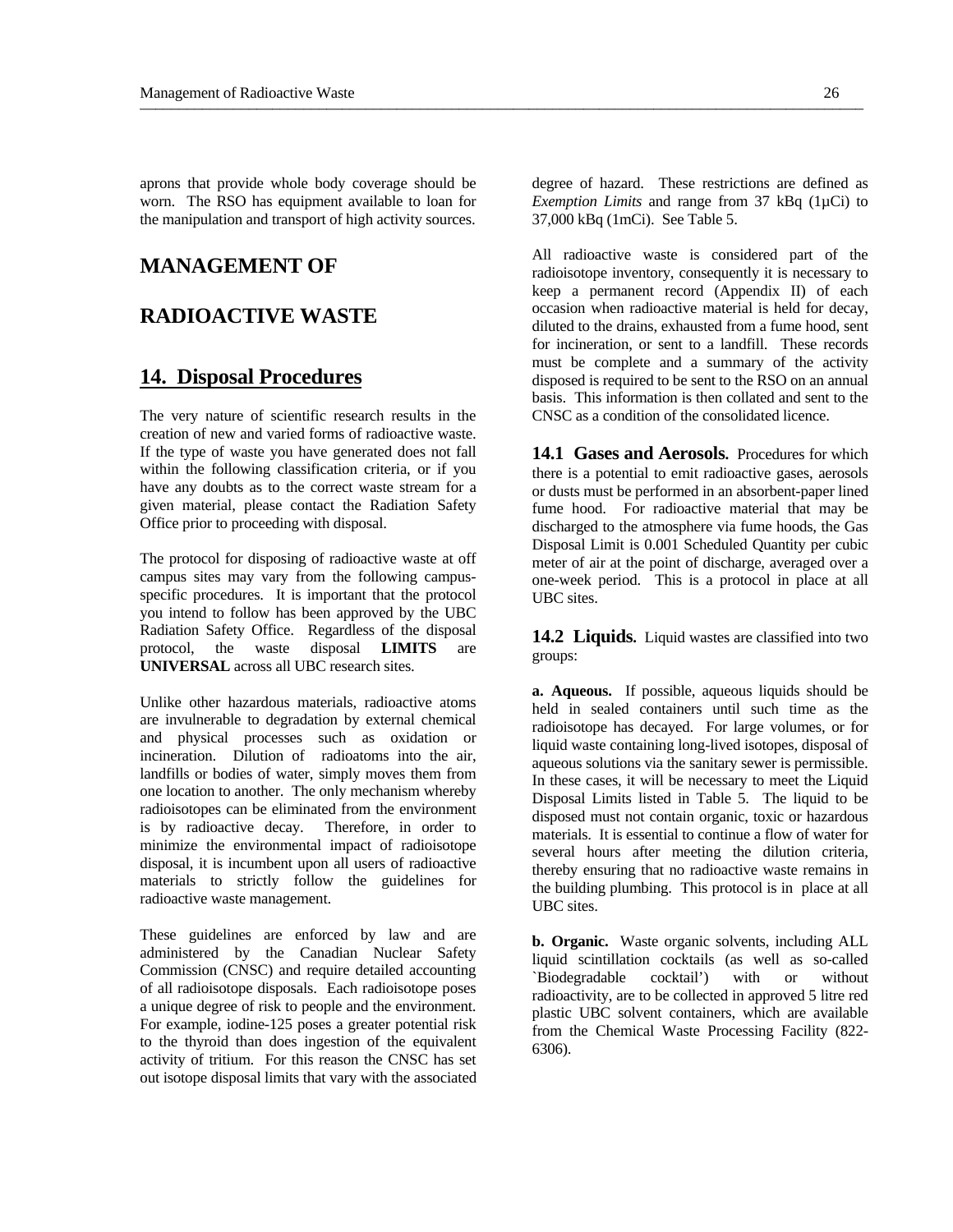The Liquid Disposal Limits listed in Table 5 apply to organic liquids. The tag attached to the container must be completed, and the container placed in the



appropriate area for collection.

Example: What is the maximum activity of carbon-14 that a red UBC solvent container may contain when sent for disposal?

Data:

Release Limit  $(RL) = 37$  kBq/l

Volume  $=$  5 litres

Solution:

Maximum Activity  $(MA) = RL \times Volume$ 

 $MA = 37$  kBq/l x 5 l/can = 185 kBq/can

**14.3 Solids.** The maximum concentrations of radioactivity in solid waste are listed in Table 5. All solid waste sent for disposal must emit less than 2.5  $\mu$ Sv/h (0.25 mR/h) at the surface of the bag or box. **Radioactive waste must be placed in designated and labeled containers which are handled only by lab personnel and not by housekeeping staff**. Foot pedal operated lids should be used to minimize contamination of the outer surface and lid. Regardless of research location, be it on-campus or off, the activity/kg and than  $2.5 \mu Sv/h$  (0.25 mR/h) disposal limits must be met.

**a. Incineration.** The only material that may be sent to the UBC Environmental Services Facility for offsite incineration is biohazardous or animal anatomic waste. This does not include lab waste such as disposable gloves, bench covering material, plastic test

tubes, plastic petri dishes and plastic tubing. The waste may not exceed the activity/kilogram limits and must be below exemption quantity prior to incineration. The material should be bagged, and care should be taken to ensure that the package will not rupture when handled.

Exclusive of radioisotope content, biological material, including biohazards, animals, organs or parts thereof, must be sent for incineration. If the biohazardous material contains radioisotopes, autoclaving the waste prior to disposal should be avoided as the process will result in radioactive contamination of the autoclave. In these situations, a waste handling protocol must be approved by both the Biosafety Officer and the Radiation Safety Officer prior to commencing the research.

**b. Non-combustible.** All low-level radioactive noncombustible waste enters the regular garbage disposal system. See Appendix IV. By ensuring the disposal guidelines are met, the radioactivity in the waste does not pose a health hazard to any individual who may be required to handle it nor does the material pose a hazard to the environment. It is therefore extremely important that the **Activity/kilogram limits and emission levels of 2.5 µSv/h (0.25 mR/h)** are met. Emptied glass scintillation vials and contaminated glassware, pipets, metal, etc. should all be handled as non-combustible waste. Plastic scintillation vials must be emptied prior to disposal. If the vials had contained a toluene based cocktail, they may be left uncapped overnight in a fume hood to allow for the evaporation of the remaining traces of solvent. If, however, the cocktail is the water miscible or 'biodegradable' type,

> *Combustible and Non-combustible solid waste must contain less than the activity listed in Table 5 AND emit less than 2.5 µSv/h (0.25 mR/h) at the surface of the disposal container.*

the vials should immediately be sent for disposal as the trace contents will not evaporate to any extent, but may dissolve the waste bags.

*Ensure that all radiation warning labels are defaced when placing material in waste containers.*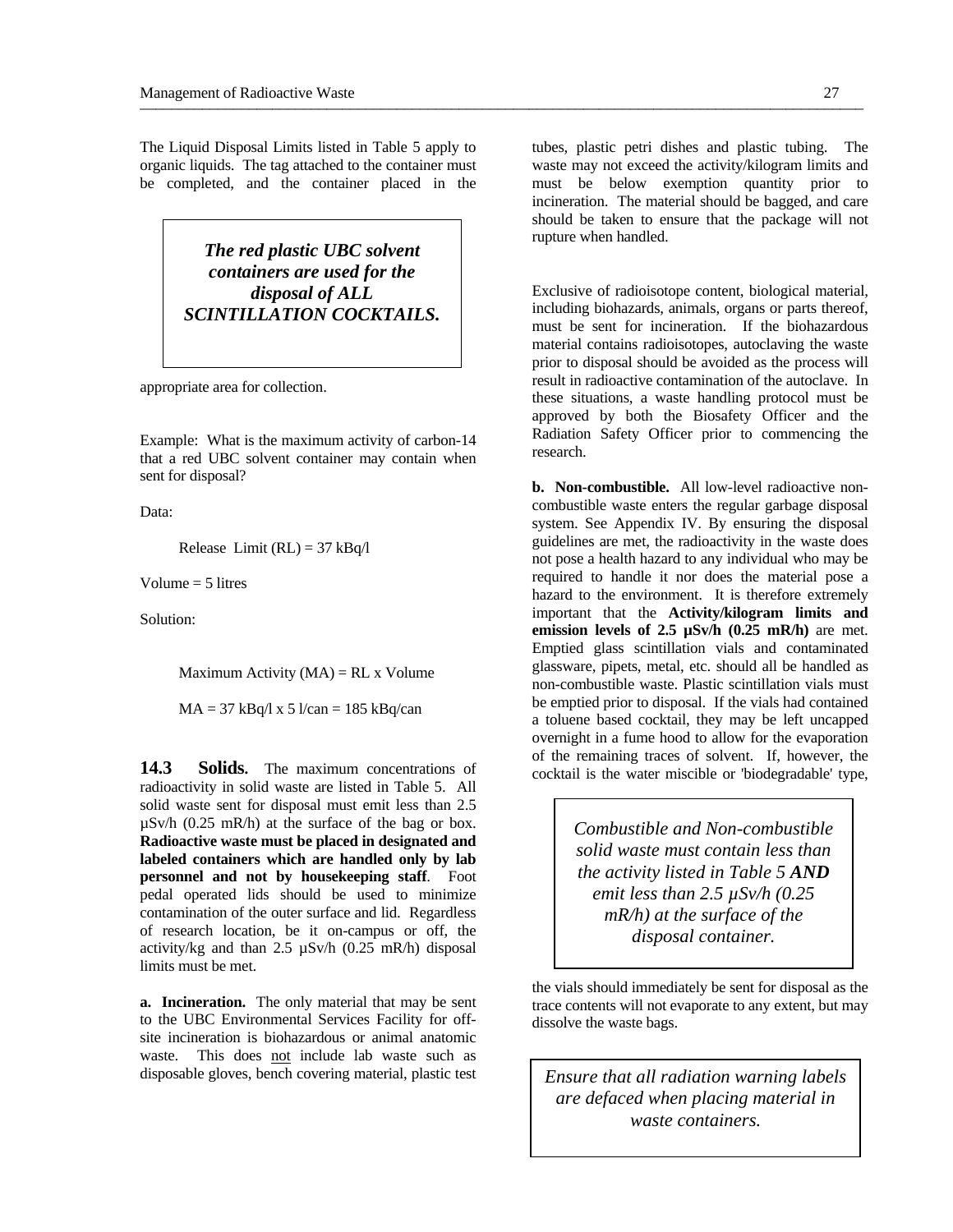The bag lining a glass waste container should be sealed and then surveyed with a Geiger- Mueller detector to ensure that the radiation field is less than 2.5uSv/h (0.25 mR/h). The material may not exceed the limits listed in Table 5. There must be no markings, tape, or labeling to indicate that the bag may contain very low activity radioactive waste. The researcher then disposes the material into the regular glass waste stream. By ensuring the disposal guidelines are met, any minute traces of radioactivity in the waste do not pose a health hazard to any individual who may be required to handle it.

**14.4 High Activity Waste.** Occasions may arise in which the level of radioactive contamination in the waste does not meet the guidelines for radioisotope disposal. Unlike liquid waste that contains isotopes above the disposal criteria, solid waste may not be diluted to meet the disposal limits. Simply adding a lead brick to a bag of solid waste in order to meet the activity per kilogram disposal criteria does not reduce the concentration or the associated hazard of the radioactive material. In these situations there are two options available.

**a. Decay.** When using radioisotopes with half-lives less than 90 days, all solid waste that exceeds the disposal guidelines must be held until the accepted standard is met. It is recommended that holding aqueous liquid waste containing short-lived isotopes for decay is preferable to diluting the waste into the sanitary sewer system.

Each research space has tackled the problem of decay storage space in a different way. In some buildings, rooms have been made available for all users to leave waste containers for isotope decay. In others, space has been set aside on a departmental basis. In still others, no such space has been allocated, requiring researchers to make space available in their own laboratories for this process. In each situation, it is important to label all containers with the initial holding date, the isotope and activity, researcher, user and anticipated disposal date.

As a general rule, ten half lives will ensure that all isotope has decayed to the acceptable level. Keeping in mind that the radiation fields emitted from these packages may be very high, it is important to print the

above information with large bold lettering so that it can be read at a safe distance (Appendix II).

**b. Paint Cans.** In situations where the activity to be disposed exceeds the solid waste disposal guidelines, and the half-life of the isotope precludes holding the material for decay, the material may be sent by the University for burial in Chalk River, Ontario. The appropriate containers to be used for this process are new empty paint cans, which are available from most commercial paint stores. New empty cans must be used, as the paint from used cans prevents adequate sealing of the lid.

Every effort must be taken to minimize the waste volume as the shipping procedure is very costly. If the absorbent bench cover is heavily contaminated, the whole piece need not be discarded, but the "hot spots" should be cut from the sheet and placed in the paint can. These containers are appropriate for the disposal of stock solution vials containing unused radioisotope, columns and heavily contaminated glassware used in iodination procedures, radioactive metals and geological samples, etc. The activity of all isotope waste that is placed in the paint can must be documented and the disposal records maintained. Arrangements must be made with the Radiation Safety Office (822-7052) to receive, inspect, catalogue and ship the sealed paint cans.

*Only material that cannot meet the waste limits by any other means may be placed in paint cans for disposal.*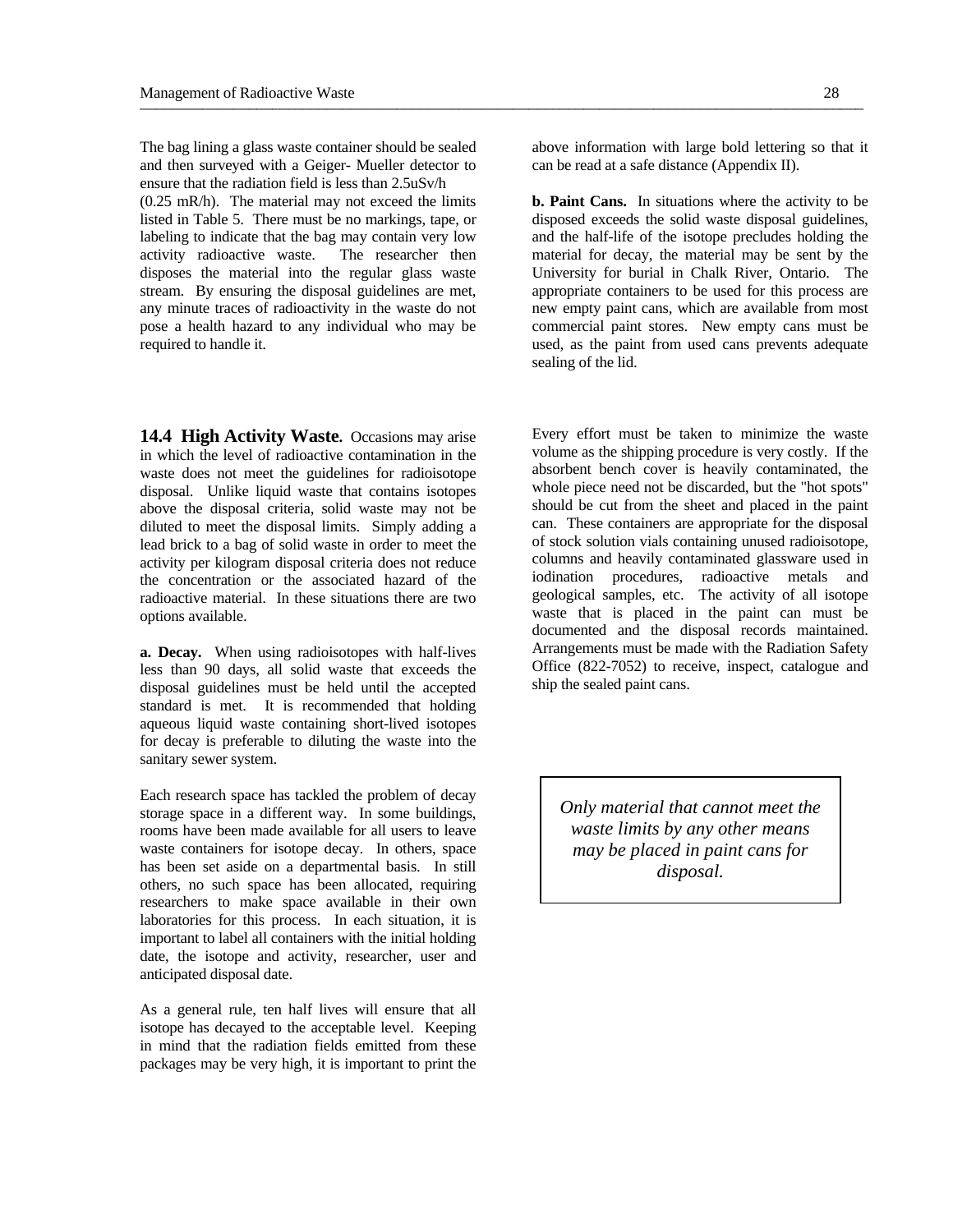# **Table 5. Exemption Limits and Maximum Activities for Disposal**

| Isotope | <b>Licensing Exemption</b><br>Limits |            | Disposal Limits      |             |                      |            |                       |                         |  |
|---------|--------------------------------------|------------|----------------------|-------------|----------------------|------------|-----------------------|-------------------------|--|
|         | (MBq)                                | $(\mu Ci)$ | Solid<br>Activity/kg |             | Liquid<br>Activity/l |            | Air<br>Activity/ $m3$ |                         |  |
|         |                                      |            | kBq/kg               | $\mu$ Ci/kg | kBq/l                | $\mu$ Ci/l | $kBq/m^3$             | $\mu$ Ci/m <sup>3</sup> |  |
| $H-3$   | 1000                                 | 27030.00   | 3700                 | 100         | 370.0                | 10         | 37.0                  | 1.0                     |  |
| $C-14$  | 10                                   | 270.30     | 370                  | 10          | 37.0                 |            | 3.7                   | 0.1                     |  |
| $Na-22$ | 1.0                                  | 27.03      | 1.0                  | 0.027       | 0.10                 | 0.0027     | 0.01                  | 0.0003                  |  |
| $P-32$  | 0.1                                  | 2.70       | 37                   |             | 3.7                  | 0.1        | 0.37                  | 0.01                    |  |
| P-33    | 100                                  | 2703.00    | 100                  | 2.7         | 10.0                 | 0.27       | 1.0                   | 0.027                   |  |
| $S-35$  | 100                                  | 2703.00    | 37                   | 1           | 3.7                  | 0.1        | 0.37                  | 0.01                    |  |
| $Ca-45$ | 10                                   | 270.30     | 37                   | 1           | 3.7                  | 0.1        | 0.37                  | 0.01                    |  |
| $Cr-51$ | 10                                   | 270.30     | 370                  | 10          | 37.0                 | 1.0        | 3.7                   | 0.1                     |  |
| $I-125$ | 1.0                                  | 27.03      | 3.7                  | 0.1         | 0.37                 | 0.01       | 0.037                 | 0.001                   |  |
|         |                                      |            |                      |             |                      |            |                       |                         |  |

If your isotope is not on this list contact the Radiation Safety Office for guidance on disposal options.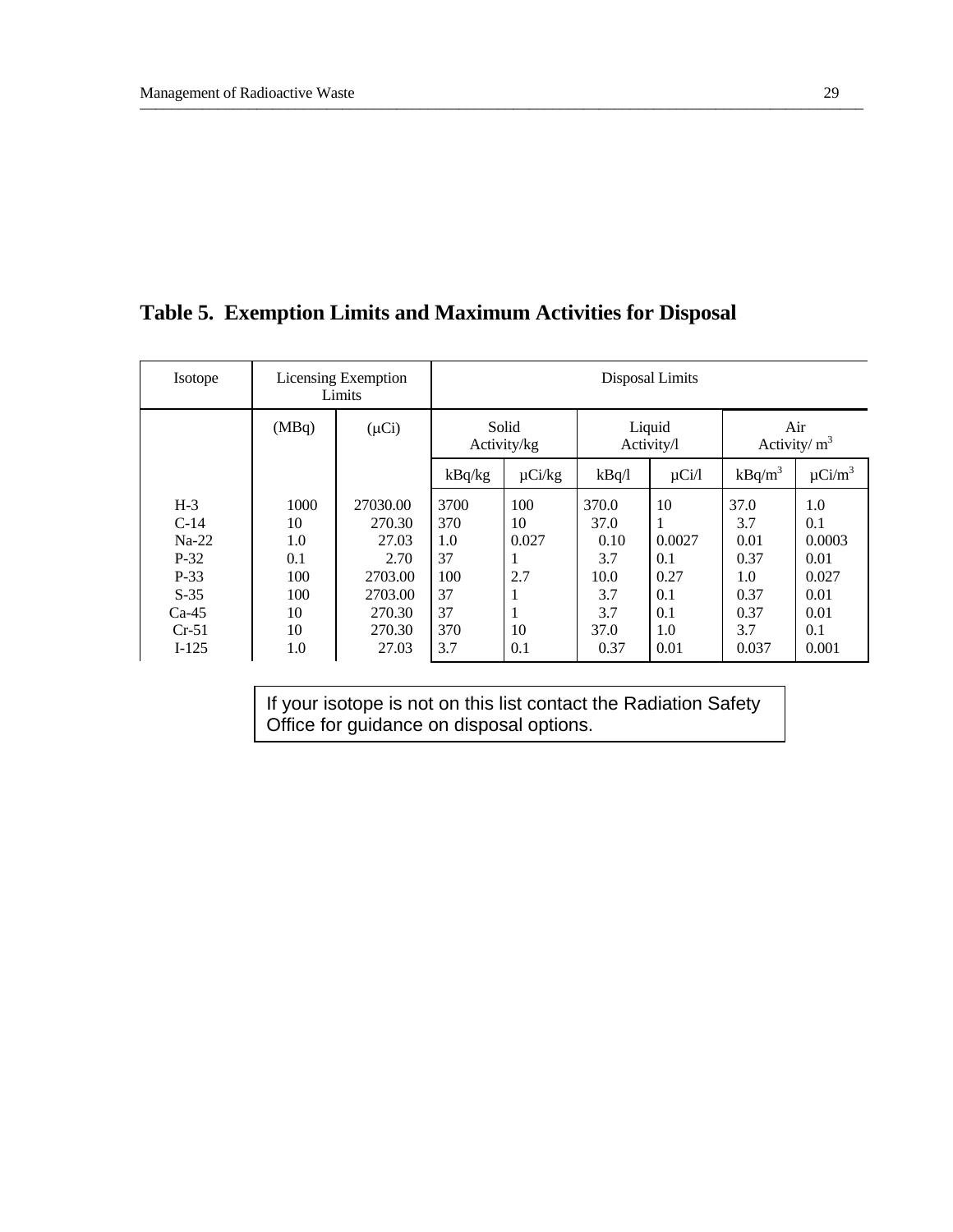#### **RADIATION EMERGENCY**

#### **RESPONSE**

# **15. Dealing with Source Incidents and Accidents**

Accidents can occur even in the best run laboratories, and personnel using radioactive materials must be fully conversant with the appropriate procedures to be followed. In order to ensure the appropriate management of any incident of an emergency nature, especially those involving personal contamination, **the Radiation Safety Officer shall be notified IMMEDIATELY at 604-822-7052.** No person shall resume work at the site of an emergency until authorized to do so by the Radiation Safety Officer. If the volume is greater than one litre, or if you require assistance, call the Emergency Response number for your site.

IMMEDIATELY notify the Radiation Safety Office (604-822-7052) in the event of any accidental radioisotope release, spill of material or personal contamination.

An accident is defined as any unintended situation or event, which causes injury to personnel or property damage. Incidents are defined as minor occurrences that do not cause injury or damage. The most likely type of radiation incident occurring in a laboratory is a SPILL. The best way to ensure one deals safely with a spill is to prepare in advance. Become familiar with the following procedure and on a regular basis, check that the Radioisotope Spill Kit in your lab is well stocked. It should contain the following items:

- disposable latex gloves (or equivalent)
- plastic bags for waste disposal and foot covers
- radiation tape and cleaning rags
- absorbent material (i.e. paper towels)
- decontamination detergent
	- $\bullet$  gritty cleanser (i.e. Ajax)

**15.1 Spills.** What to do when a spill occurs!

- 1. IMMEDIATELY notify all other people in the vicinity of the spill. Evacuate the area if necessary.
- 2. Notify your supervisor and the Radiation Safety Officer (604-822-7052). If the spill is greater than one litre or if your are not able to handle the spill, call the Campus Hazardous Materials Emergency Response number (2-4567) or the number for your site. (see inside front cover of manual for contact numbers)
- 3. Remove contaminated clothing and assess if any areas of the body have been contaminated. If the individual is contaminated, see Section 16.
- 4. Assess the characteristics of the isotope (type of emission, energy, half-life) and thus determine potential hazards and clean-up procedures.
- 5. Put on appropriate protective clothing. A minimum of a lab coat and disposable rubber gloves are required. Solvent spills will require the use of a dual cartridge respirator equipped with acid gas/organic vapour cartridges.
- 6. Turn off any device, instrument or machine that could enhance the spill.
- 7. Use appropriate detector to monitor spill, equipment or people to determine extent of spill.
- 8. Contain the spill and prevent it from spreading. LIQUID SPILLS: Absorbent material such as paper towels or incontinent pads. POWDER SPILLS: Place dampened absorbent material over spill. Do not use a spray bottle.
- 9. Mark off contaminated area with masking tape, chalk or rope to restrict traffic.
- 10. Clean up the spill using a 2-5% solution of decontamination detergent taking care not to spread the spill. If contamination persists, increase the concentration of the detergent. Place contaminated clean-up materials into the Combustible Waste. Wipe test the area carefully to ensure all splatters and spills have been decontaminated.

**15.2 Sealed Source Leaks.** Radioisotopes such as Ni-63, Cs-137, Ra-226 have to be contained behind shielding at all times. Under some circumstances,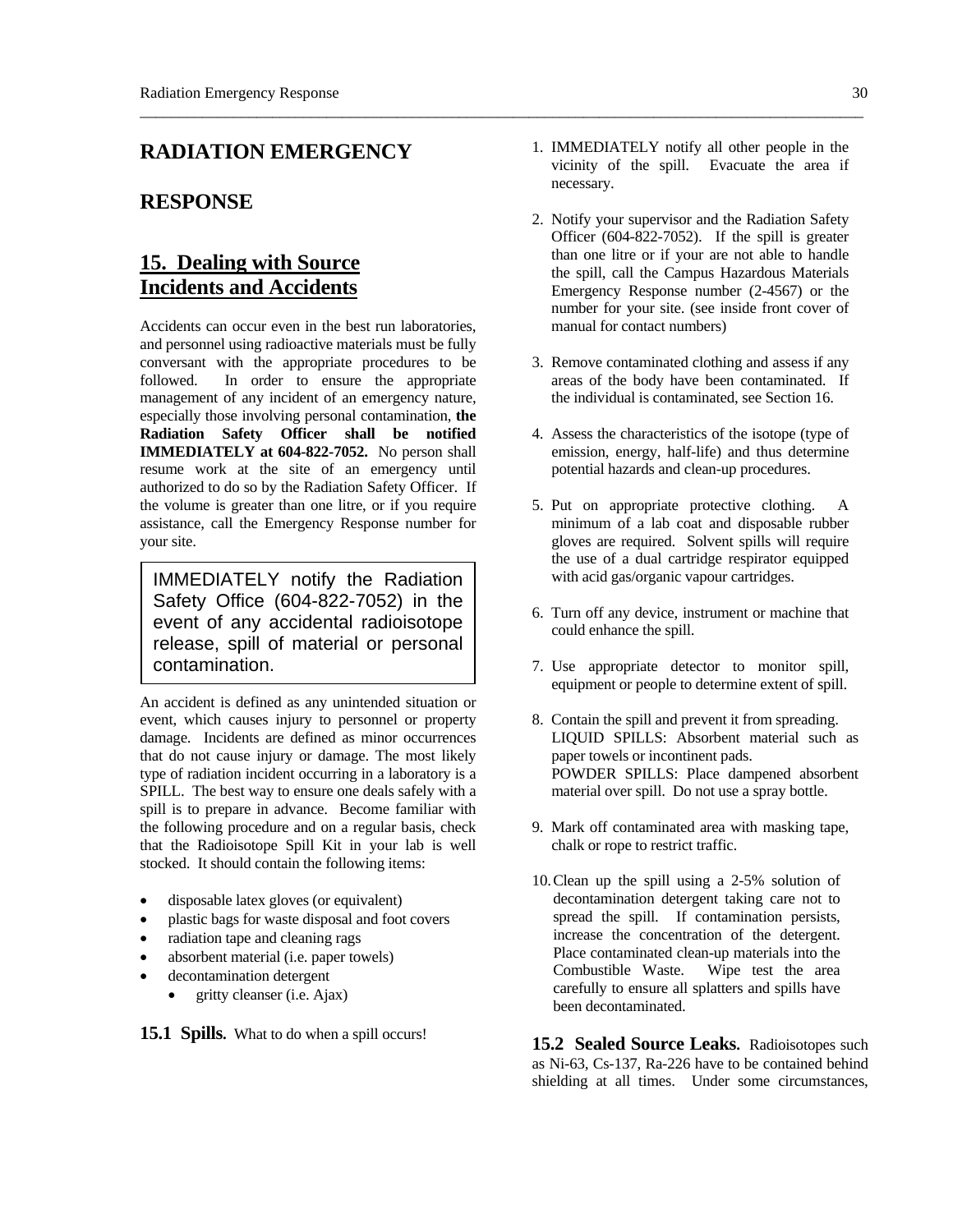sealed sources can leak or be broken. The primary hazard is from external gamma radiation exposure.

- 1. Evacuate personnel from the area and post signs.
- 2. Monitor and cordon off the "HOT AREA". Some isotopes like Am-241 are not easy to detect and could produce a false sense of security to personnel with little or no experience. Monitoring will require the use of a Geiger-Mueller survey meter and it may also be necessary to utilize a Low Energy Gamma Scintillator (LEGS) detector.
- 3. Monitor all personnel.
- 4. Notify Supervisor and Radiation Safety Officer 604-822-7052. Commence personnel decontamination procedures.
- 5. Using remote handling devices such as tongs or forceps place the source in a shielded container.
- 6. Using spill cleanup procedures listed in section 15.1, decontaminate area.

# **16. Decontamination of Personnel**

The individual involved, or their supervisor, shall ensure that an incident/accident report is submitted to the Health, Safety and Environment Office, Room 50 - G.S.A.B., Campus Mail, within 72 hrs.

**16.1 External Contamination.** If an individual has been contaminated with radioisotope, the following procedure should be used:

- 1. Determine the extent of the contamination with the most appropriate sensitive detector.
- 2. Remove contaminated clothing.
- 3. Flush the affected areas with copious quantities of lukewarm water for several minutes.
- 4. Monitor contaminated area. Wash with mild soap.

DO NOT USE DECONTAMINATION DETERGENTS SUCH AS 'COUNT-OFF' WHICH ARE INTENDED ONLY FOR EQUIPMENT.

 Gently work lather into the contaminated area for 3 minutes. Rinse thoroughly.

- 5. Monitor, and repeat Step 4 if contamination persists.
- 6. Monitor, and if contamination persists, use cold cream or baby oil to clean skin.
- 7. Monitor, and if contamination persists, DO NOTHING MORE. Do Not use abrasives or caustic detergents. At this point the contamination is bound to the skin and any further manipulation could easily result in injuring or defatting the tissue which would result in internal contamination.
- 8. Immediately notify the Supervisor or Licensee and the Radiation Safety Officer at 604-822-7052.

**16.2 Internal Contamination.** If an individual has ingested or has been accidentally injected with a radioisotope the Radiation Safety Officer must be immediately contacted at 604-822- 7052. If the RSO is unavailable, then the Occupational Health and Safety Office (604-822-2029) or the Campus First Aid (2-4444) should be contacted.

If an individual has ingested *chemically toxic* radioactive material, treat the chemical toxicity first. Dilution of the stomach contents (conscious victim) by drinking copious amounts of water immediately followed by medical attention is often the best response. Refer to the Material Safety Data Sheet (available from the Health Safety and Environment Office at 822-2029) for First Aid information. Contact the Poison Control Centre at 604-682-5050.

## **17. Accidents**

The injured person or their supervisor shall ensure that an incident/accident report is submitted to the Occupational Health and Safety Office. Within 72 hours of an injury requiring medical attention, a Workers' Compensation Board Form 7 must also be completed by the supervisor and sent to the Occupational Health and Safety Office, Room 50 - G.S.A.B., Campus Mail, Zone 1.

**17.1 Accidents Involving Personal Injury.** In the event of personal injury, the treatment of the injury must take precedence, even with contaminated persons. It may however, be possible to "contain" any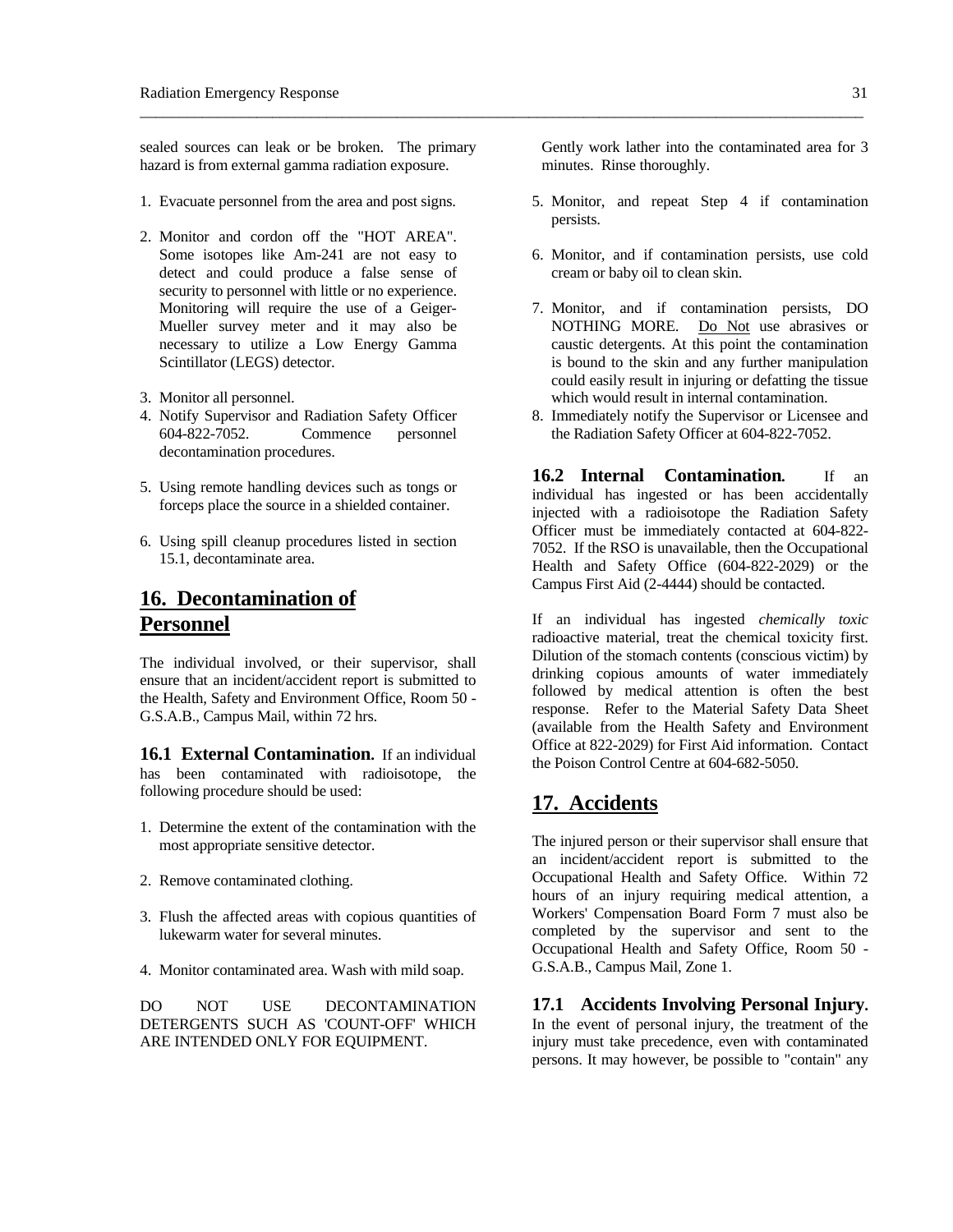contamination by confining all such persons to a restricted area.

#### **a. Minor Injuries**

- 1. Treat immediately at or near the scene of the accident.
- 2. Rinse contaminated wound under a tap with copious quantities of lukewarm water and encourage bleeding.
- 3. If the wound is on the face, take care not to contaminate the eyes, nostrils or mouth.
- 4. Wash the wound with mild soap and lukewarm water (see Sections 16.1 and 16.2).
- 5. Apply a first aid dressing. The injured areas should be monitored to establish the residual level of radioactivity, if any.
- 6. Immediately notify the Supervisor or Licensee and the Radiation Safety Officer at 604-822-7052.

#### **b. Serious Injuries**

- 1. For situations requiring basic first aid, call the first aid attendant in your area or call Campus First Aid at 2-4444. In UBC Campus emergencies in which there is serious bodily harm and/or radiation involvement, the Fire Department should be called at 911. Pull the Fire Alarm if no phone is available. Describe the injuries, the isotope and amounts involved, as well as physical and chemical form of the material. Have someone meet the emergency team at an agreed upon entrance to the building in order to lead them quickly to the accident site.
- 2. Advise emergency personnel of the contamination, nature of injuries and isotope handling procedures.
- 3. Ensure that the radioactive material does not further contaminate the accident victim.
- 4. Isolate contaminated body parts as much as possible using any available shielding material.
- 5. Immediately notify the Supervisor or Licensee and the Radiation Safety Officer (RSO) at 604-822- 7052.

# **18. Radioisotope Losses or Thefts**

Losses or theft of radioactive material rarely occurs; however, the Canadian Nuclear Safety Commission treats these situations very seriously and requires immediate reporting of such incidents. Any situation involving the disappearance of radioactive sources *MUST* immediately be reported to the Radiation Safety Office at 604-822-7052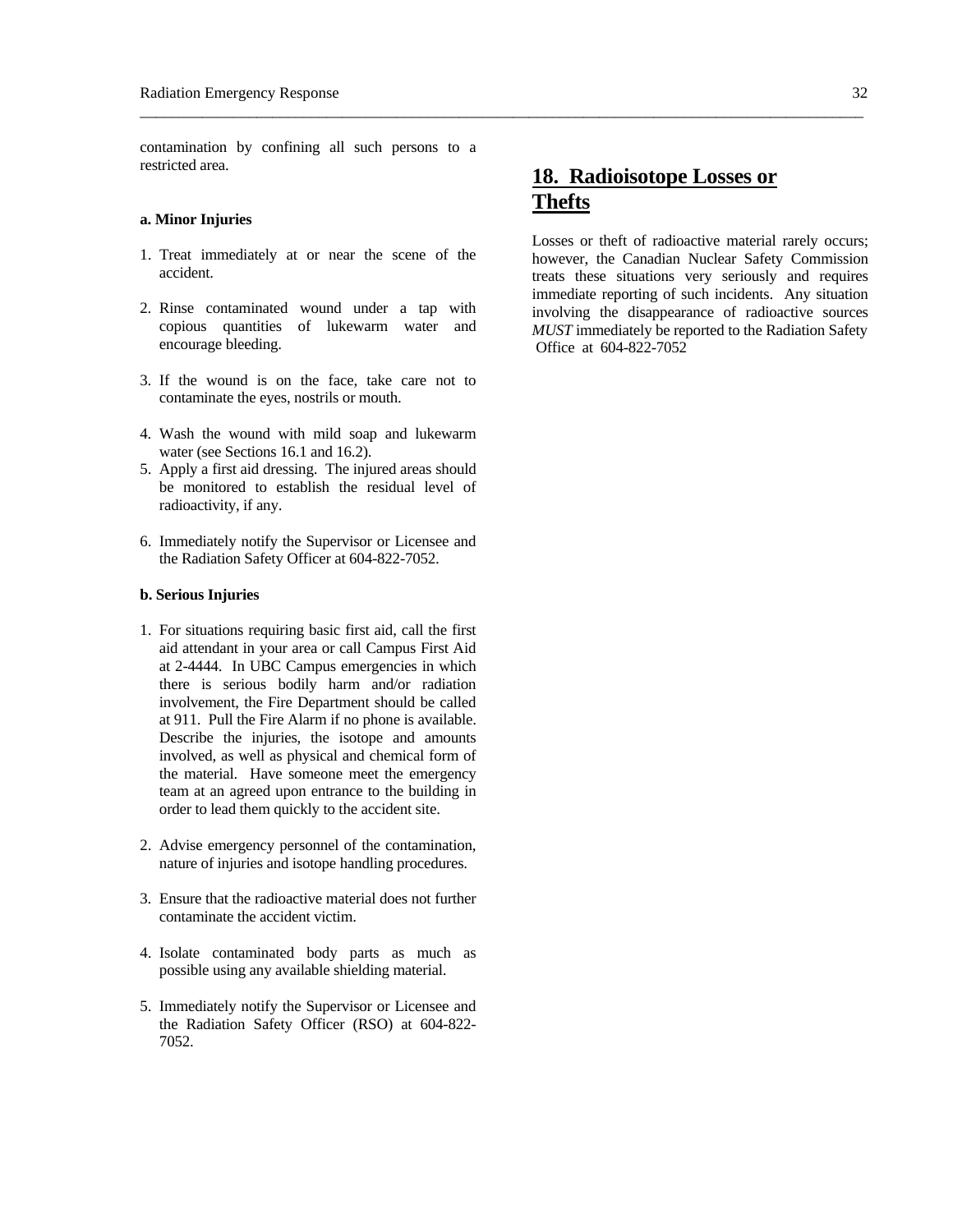# **LIST of TABLES and FIGURES**

| Figure 1. Isotopes of Hydrogen                      | Page 9  |
|-----------------------------------------------------|---------|
| Figure 2. Decay Scheme for Radium-226               | Page 10 |
| Figure 3. Decay Scheme for Phosphorus-32            | Page 11 |
| Figure 4. Decay Scheme for Sodium-22                | Page 11 |
|                                                     | Page 12 |
| Figure 6. Effect of Distance on Radiation Intensity | Page 21 |
|                                                     |         |

| Table 1. Half-lives and Radiation Produced by Some Commonly    |         |
|----------------------------------------------------------------|---------|
| Used Radioisotopes                                             | Page 14 |
| Table 2. Maximum Permissible Doses per 1 year Dosimetry Period | Page 16 |
| Table 3. Specific Gamma Ray Constants in $(mSv.cm^2)/(h.MBq)$  | Page 17 |
| Table 4. Shielding Materials for Radioactive Sources           | Page 22 |
| Table 5. Exemption Limits and Maximum Activities for Disposal  | Page 29 |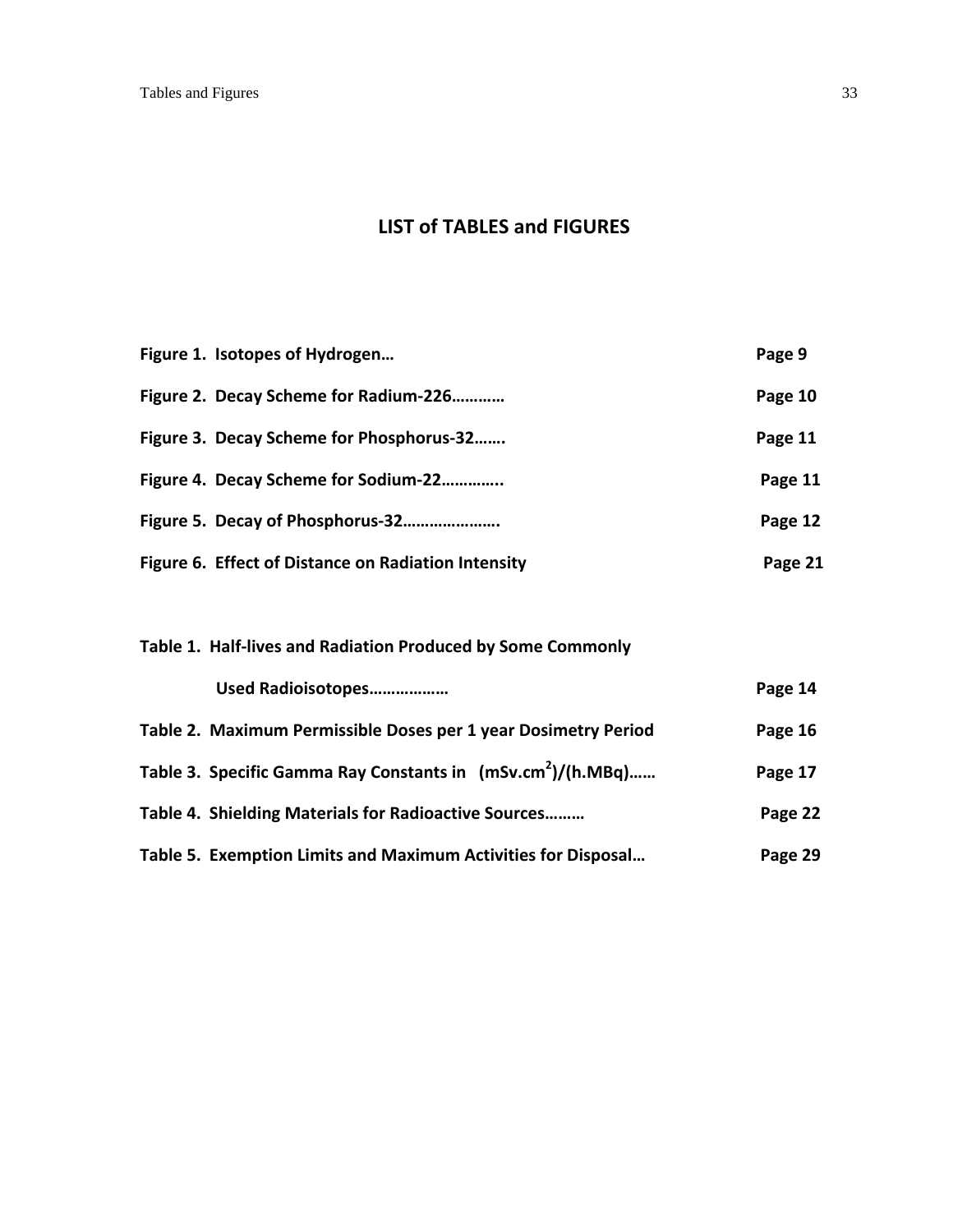## **APPENDIX I**

#### **Radiation Exposure Policy for Women at UBC**

The limit set by the University of British Columbia Committee on Radioisotopes and Radiation Hazards is that the radiation dose to the abdomen of female UBC Nuclear Energy Workers may not exceed that of the population at large 10 mSv/yr).

Further to this requirement is the policy established by the Canadian Nuclear Safety Commission that following declaration of pregnancy the maximum permissible whole body exposure shall not exceed 4mSv.

The following shall apply:

1. Female personnel are encouraged to disclose to their Department Heads or designate, in confidence, at the earliest possible date, all pregnancies or suspected pregnancies.

2. The Department Head, pregnant worker or designate shall notify the Radiation Safety Officer.

3. In cooperation with the worker's supervisor, there shall be prompt review of her schedule and work load to ensure that radiation exposures shall be kept to a minimum.

4. Under certain conditions where it would seem to be prudent to reduce radiation exposures to a substantially lower level and such reductions are not feasible, the worker shall be encouraged to consider termination of any further work within the prescribed radiation area or site.

5. Entry to the prescribed premises shall be denied to persons whose radiation dose approaches the imposed limits.

6. Except where Item 5 applies, it shall be the free choice of the pregnant worker to determine whether she shall continue to work with radioactive nuclides or ionizing radiation producing equipment after she has been made fully aware of the risks involved. If she elects to continue working in a radiation environment, she shall be obliged to acknowledge the statements by signing the requisite form.

7. All actions taken regarding dose-based modification of the pregnant worker's activities as provided in the foregoing shall be reviewed by the U.B.C. Committee on Radioisotopes and Radiation Hazards. This review must include the best interests of the worker and the University. Recommendations of the Committee shall be final.

8. All female employees/faculty/students shall be made aware of the above policy prior to the use of radioisotopes or radiation emitting devices.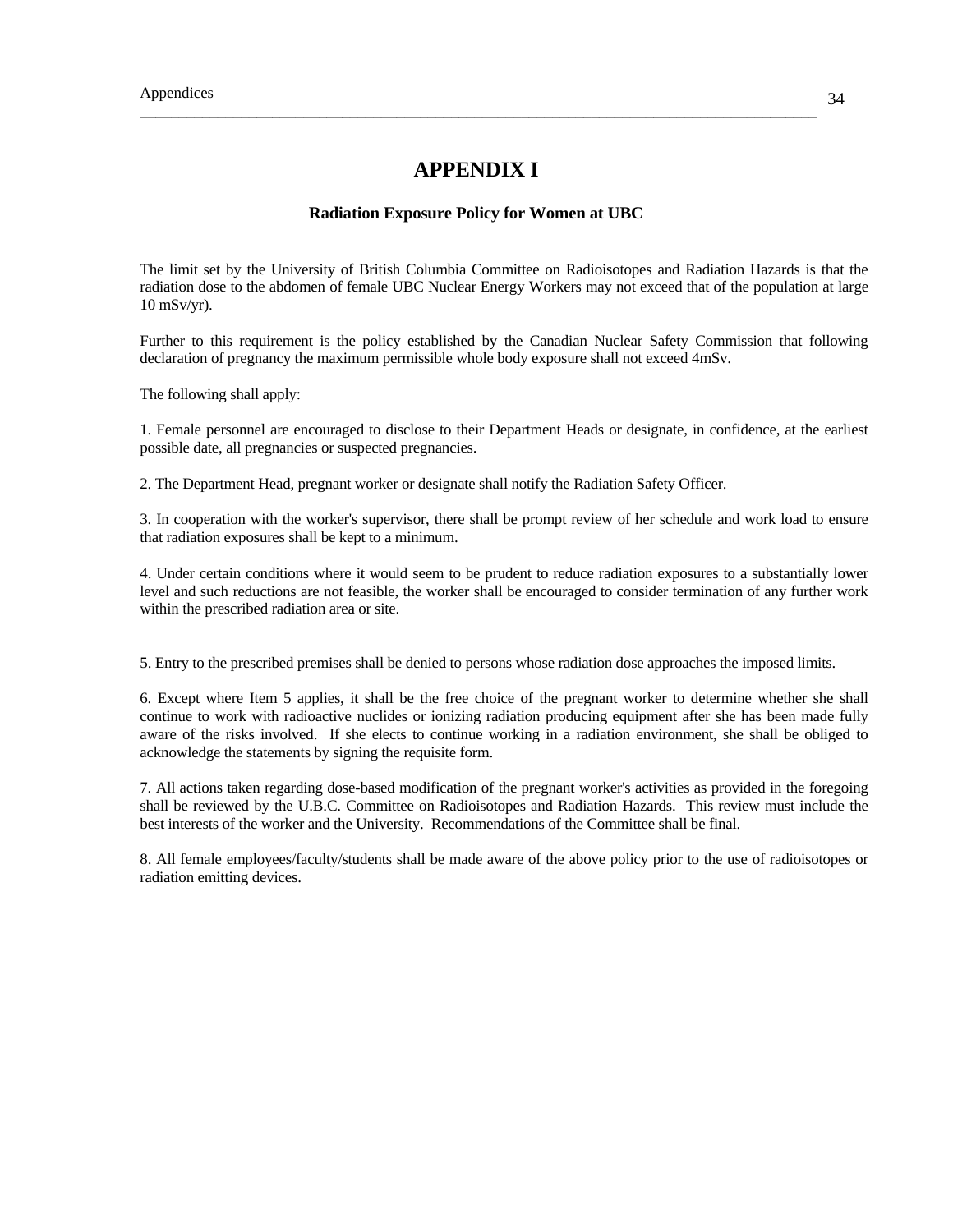# **APPENDIX II**

## **Radioisotope Inventory, Waste Decay & Contamination Control Forms**

The forms on the following four pages contain the information that the Canadian Nuclear Safety Commission requires in order to meet the record keeping regulations. The use of these specific forms is mandatory unless an alternative approved by the CNSC is utilized.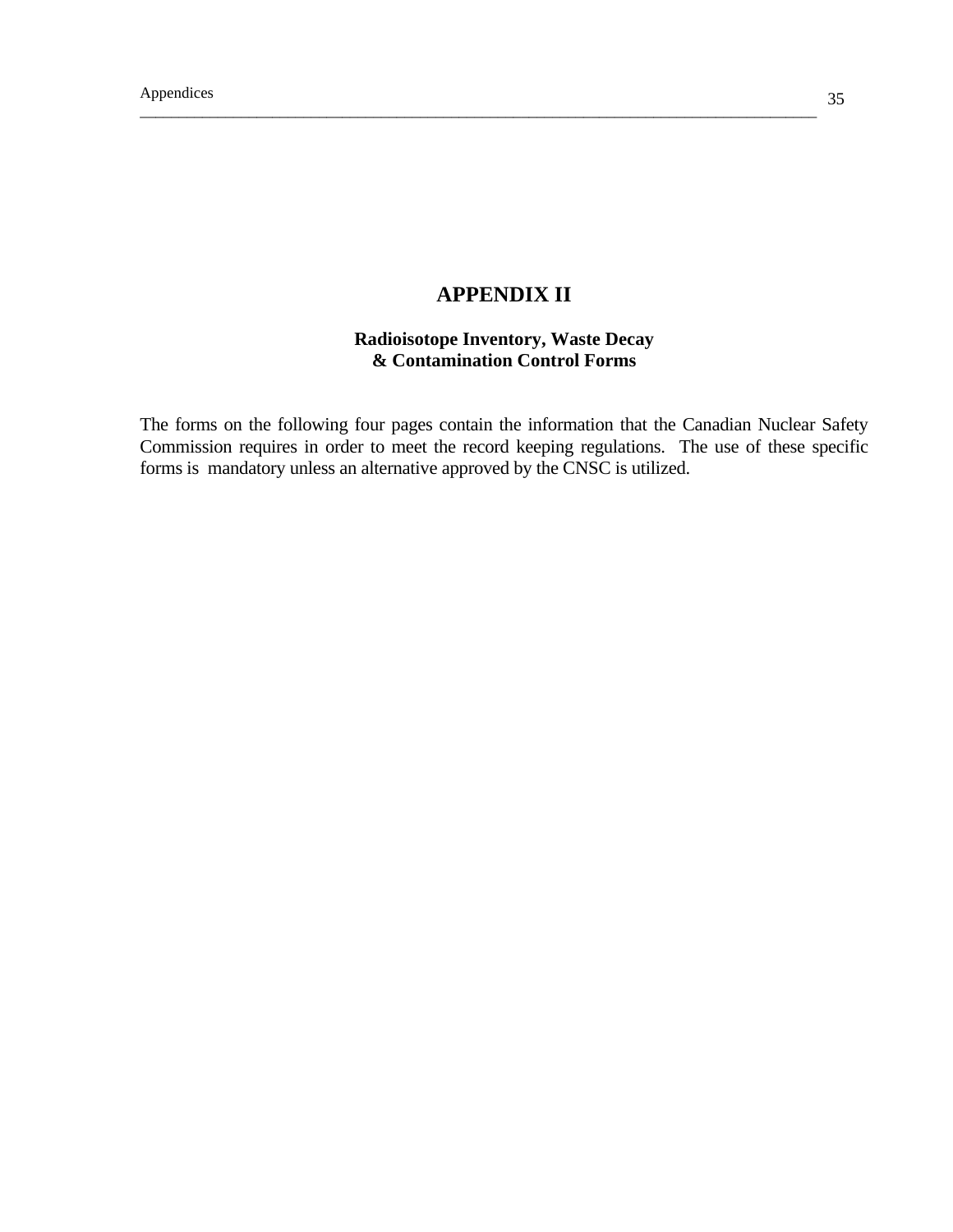# **CONTAMINATION CONTROL RECORDS**

Wipe tests must be performed immediately following the use of radioactive materials. Results must be saved or recorded in numerical format. Action level for decontamination is **100 CPM above background**. Rewipe results of decontaminated surfaces must be recorded.

| Usage<br>Date | User's<br><b>Name</b> | Control<br><b>Counts</b> | <b>Site</b><br>Location or<br>number | <b>Site</b><br>Location or<br>number | <b>Site</b><br>Location or<br>number | <b>Site</b><br>Location or<br>number | <b>Site</b><br>Location or<br>number | <b>Site</b><br>Location or<br>number | <b>Site</b><br>Location or<br>number | <b>Site</b><br>Location or number |
|---------------|-----------------------|--------------------------|--------------------------------------|--------------------------------------|--------------------------------------|--------------------------------------|--------------------------------------|--------------------------------------|--------------------------------------|-----------------------------------|
|               |                       |                          |                                      |                                      |                                      |                                      |                                      |                                      |                                      |                                   |
|               |                       |                          |                                      |                                      |                                      |                                      |                                      |                                      |                                      |                                   |
|               |                       |                          |                                      |                                      |                                      |                                      |                                      |                                      |                                      |                                   |
|               |                       |                          |                                      |                                      |                                      |                                      |                                      |                                      |                                      |                                   |
|               |                       |                          |                                      |                                      |                                      |                                      |                                      |                                      |                                      |                                   |
|               |                       |                          |                                      |                                      |                                      |                                      |                                      |                                      |                                      |                                   |
|               |                       |                          |                                      |                                      |                                      |                                      |                                      |                                      |                                      |                                   |
|               |                       |                          |                                      |                                      |                                      |                                      |                                      |                                      |                                      |                                   |
|               |                       |                          |                                      |                                      |                                      |                                      |                                      |                                      |                                      |                                   |
|               |                       |                          |                                      |                                      |                                      |                                      |                                      |                                      |                                      |                                   |
|               |                       |                          |                                      |                                      |                                      |                                      |                                      |                                      |                                      |                                   |
|               |                       |                          |                                      |                                      |                                      |                                      |                                      |                                      |                                      |                                   |
|               |                       |                          |                                      |                                      |                                      |                                      |                                      |                                      |                                      |                                   |
|               |                       |                          |                                      |                                      |                                      |                                      |                                      |                                      |                                      |                                   |
|               |                       |                          |                                      |                                      |                                      |                                      |                                      |                                      |                                      |                                   |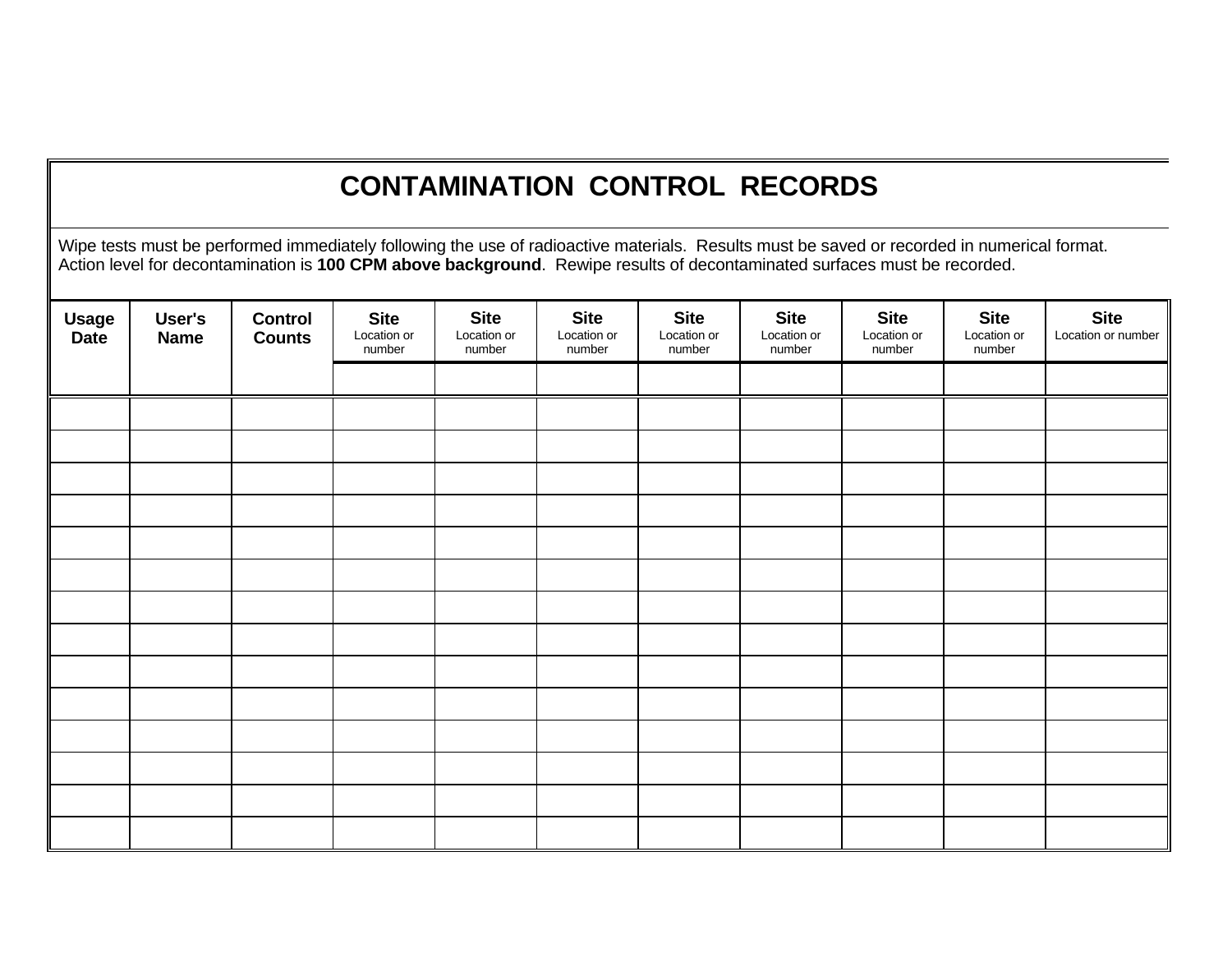

# **Low Activity Waste for Decay**

| Permit Holder(PI)/Lab                                   |        |  |  |  |  |  |  |  |
|---------------------------------------------------------|--------|--|--|--|--|--|--|--|
| Waste Generator Name                                    |        |  |  |  |  |  |  |  |
| <b>Lab Contact Phone #</b>                              |        |  |  |  |  |  |  |  |
| Box #                                                   |        |  |  |  |  |  |  |  |
| RADIOISOTOPE:                                           |        |  |  |  |  |  |  |  |
| Activity to decay<br>(FROM YOUR RADIOISOTOPE DATASHEET) | MBq    |  |  |  |  |  |  |  |
| Survey meter reading<br>at surface of box               | uSv/hr |  |  |  |  |  |  |  |
| منمحا امنننما                                           |        |  |  |  |  |  |  |  |

**Initial Date \_\_\_\_\_\_\_\_\_\_\_\_\_ Disposal Date \_\_\_\_\_\_\_\_\_\_\_\_\_**  Actual Date of Disposal \_\_\_\_\_\_\_\_\_\_\_\_

**Disposed by \_\_\_\_\_\_\_\_\_\_\_\_\_\_\_\_\_\_\_\_\_** 

**REMOVE THIS SHEET ON DISPOSAL DATE AND SAVE WITH YOUR RECORDS. COMPLETE YOUR ANNUAL INVENTORY WITH DISPOSAL INFORMATION**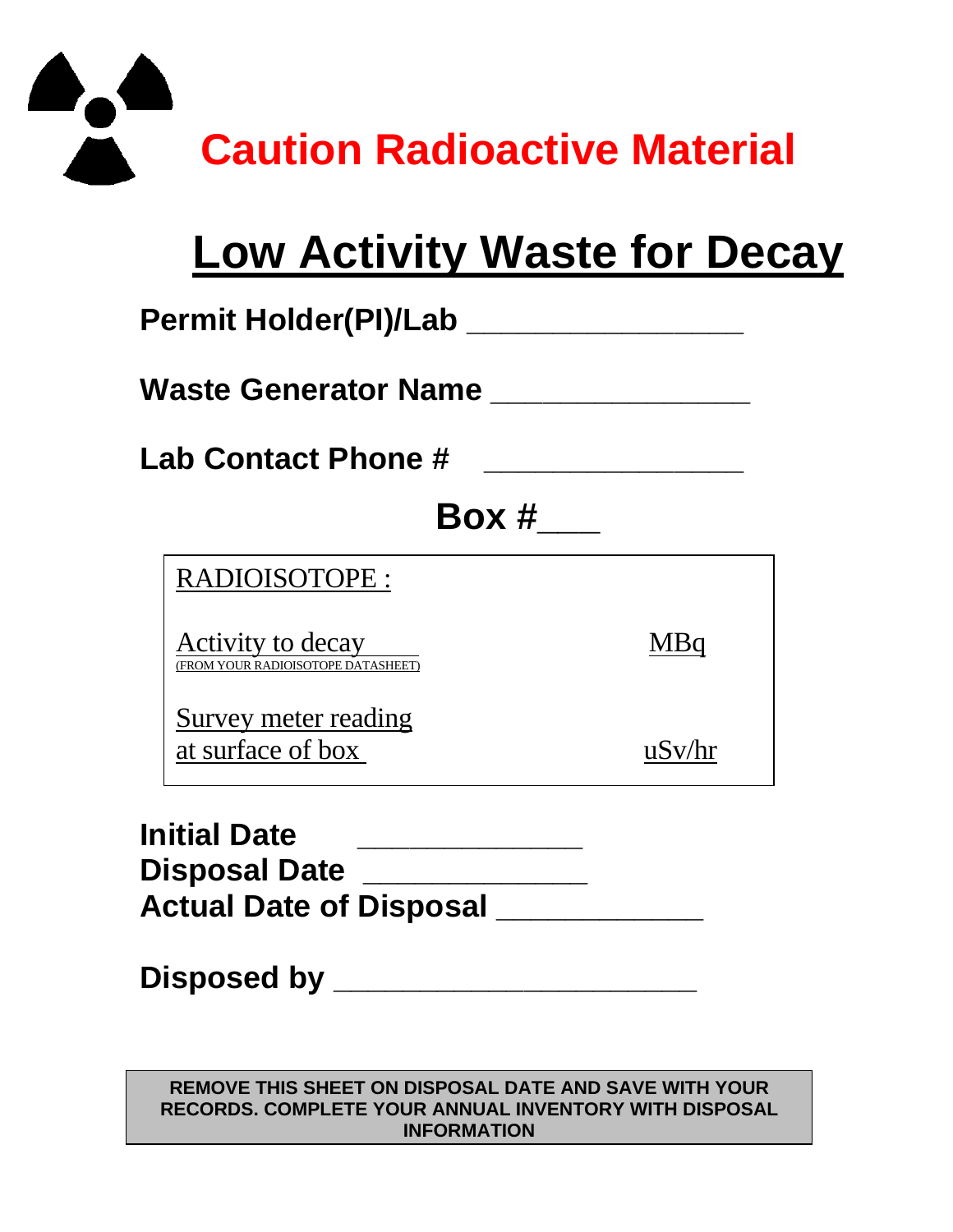# **RADIOISOTOPE DATA SHEET NOTE: THERE SHOULD BE ONE DATASHEET PER STOCK VIAL See Over**

| DATE RECEIVED_________________________WIPE TEST Of Outside Of Shipping Container____________CPM Stock vial Stored in Room #__________<br>Internet Notification sent to Radiation Safety Office YES D Name of person RECEIVING Isotope <b>CONVERGES</b> |                                                     |                                |                                     |                              |                                                                                            |                                             |                              |                        |          |
|--------------------------------------------------------------------------------------------------------------------------------------------------------------------------------------------------------------------------------------------------------|-----------------------------------------------------|--------------------------------|-------------------------------------|------------------------------|--------------------------------------------------------------------------------------------|---------------------------------------------|------------------------------|------------------------|----------|
| <b>USAGE</b><br><b>DATE</b>                                                                                                                                                                                                                            | <b>USER</b>                                         | <b>ACTIVITY</b><br><b>USED</b> | <b>ACTIVITY</b><br><b>REMAINING</b> | <b>VOLUME</b><br><b>USED</b> | <b>VOLUME</b><br><b>REMAINING</b>                                                          |                                             |                              | DISPOSAL OF ACTIVITY * |          |
|                                                                                                                                                                                                                                                        |                                                     | Also record if                 | isotope is moved                    | to a secondary               | stock vial                                                                                 | <b>DECAY</b><br>Combust.<br>/NonCombust.    | DRAINS or<br><b>RED CANS</b> | COMBUST.               | NONCOMB. |
|                                                                                                                                                                                                                                                        |                                                     |                                |                                     |                              |                                                                                            |                                             |                              |                        |          |
|                                                                                                                                                                                                                                                        |                                                     |                                |                                     |                              |                                                                                            |                                             |                              |                        |          |
|                                                                                                                                                                                                                                                        |                                                     |                                |                                     |                              |                                                                                            |                                             |                              |                        |          |
|                                                                                                                                                                                                                                                        |                                                     |                                |                                     |                              |                                                                                            |                                             |                              |                        |          |
| Date Vial Finished $/$<br>Vial Transferred to Waste Container #________ for Disposal<br>$*$ = UNITS kBq, MBq, $\mu$ Ci or mCi                                                                                                                          |                                                     |                                |                                     |                              |                                                                                            |                                             |                              |                        |          |
|                                                                                                                                                                                                                                                        | Waste Container(s) Disposed on $\frac{\sqrt{2}}{2}$ |                                | (date)                              |                              | stored in Room #___________ for Decay $\Box$ <b>OR</b> _____ for Immediate Disposal $\Box$ | Wipe tests must correspond to Usage records |                              |                        |          |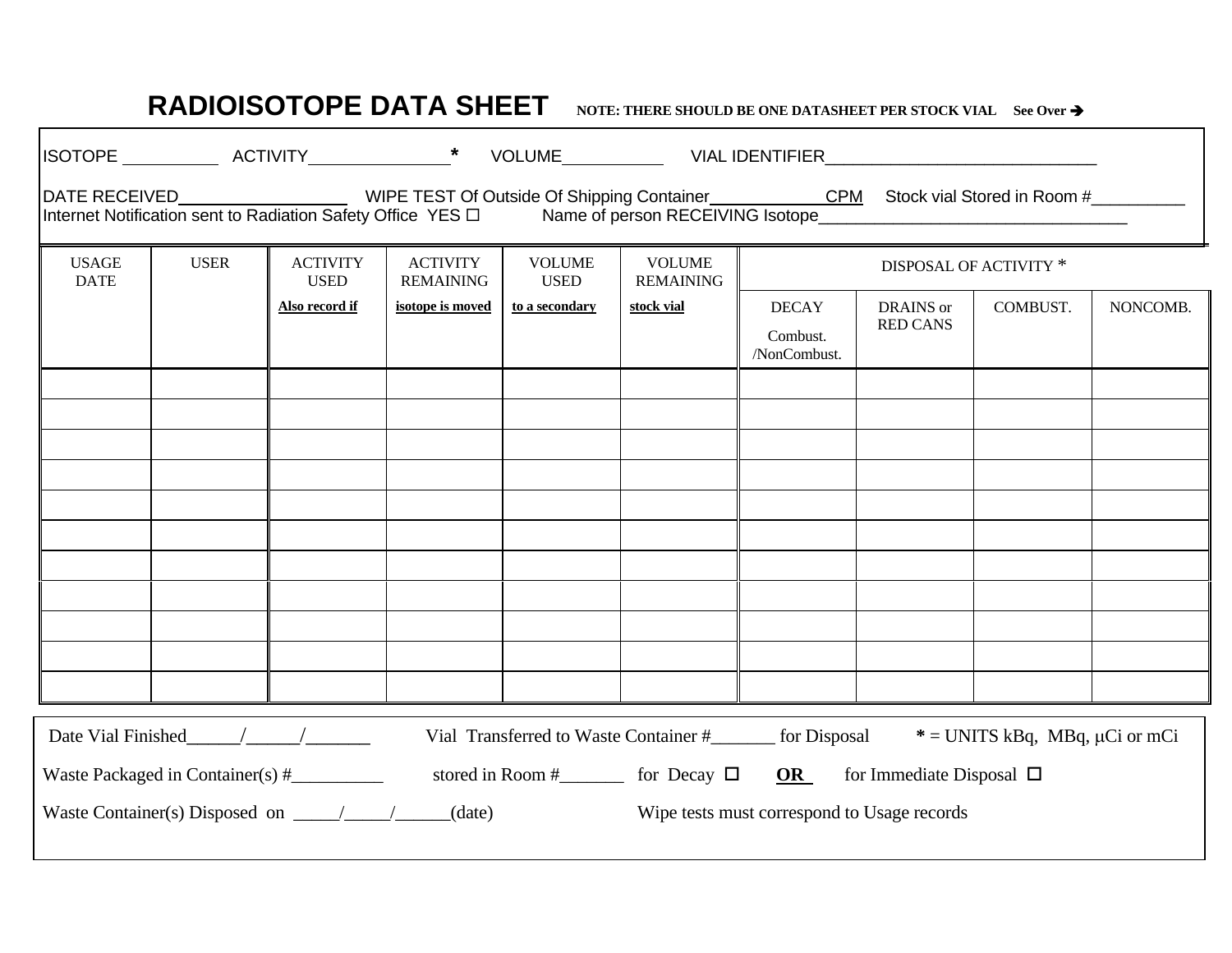Fill out the top section when receiving the shipment of radioactive material. Update your order as 'received' by accessing your purchasing records on-line.

\_\_\_\_\_\_\_\_\_\_\_\_\_\_\_\_\_\_\_\_\_\_\_\_\_\_\_\_\_\_\_\_\_\_\_\_\_\_\_\_\_\_\_\_\_\_\_\_\_\_\_\_\_\_\_\_\_\_\_\_\_\_\_\_\_\_\_\_\_\_\_\_\_\_\_\_\_\_\_\_\_\_\_\_\_\_\_\_\_\_\_\_\_\_\_\_\_\_\_\_\_\_\_\_\_\_\_\_

Fill out the middle section when using the radioactive material. If the main stock vial is separated into secondary stock vials, i.e. to be used under different licences or different researchers, record this information on the original sheet and create a separate inventory sheet for each of the secondary stock vials.

Fill out the bottom section when the waste container(s) is to be disposed and when the stock vial is no longer of use. Ensure that if the waste container is stored in a room other than the room where the stock vial is stored, that the location of the waste container is identified. When a container is held for decay, place a notice on the container indicating, licencee, user, container number, isotope, activity, radiation field on the container surface, initial date and disposal date. These notices are available through the Radiation Safety Office. When the decay date is reached and the material is being disposed, save the notice with your records and note the date on the inventory form.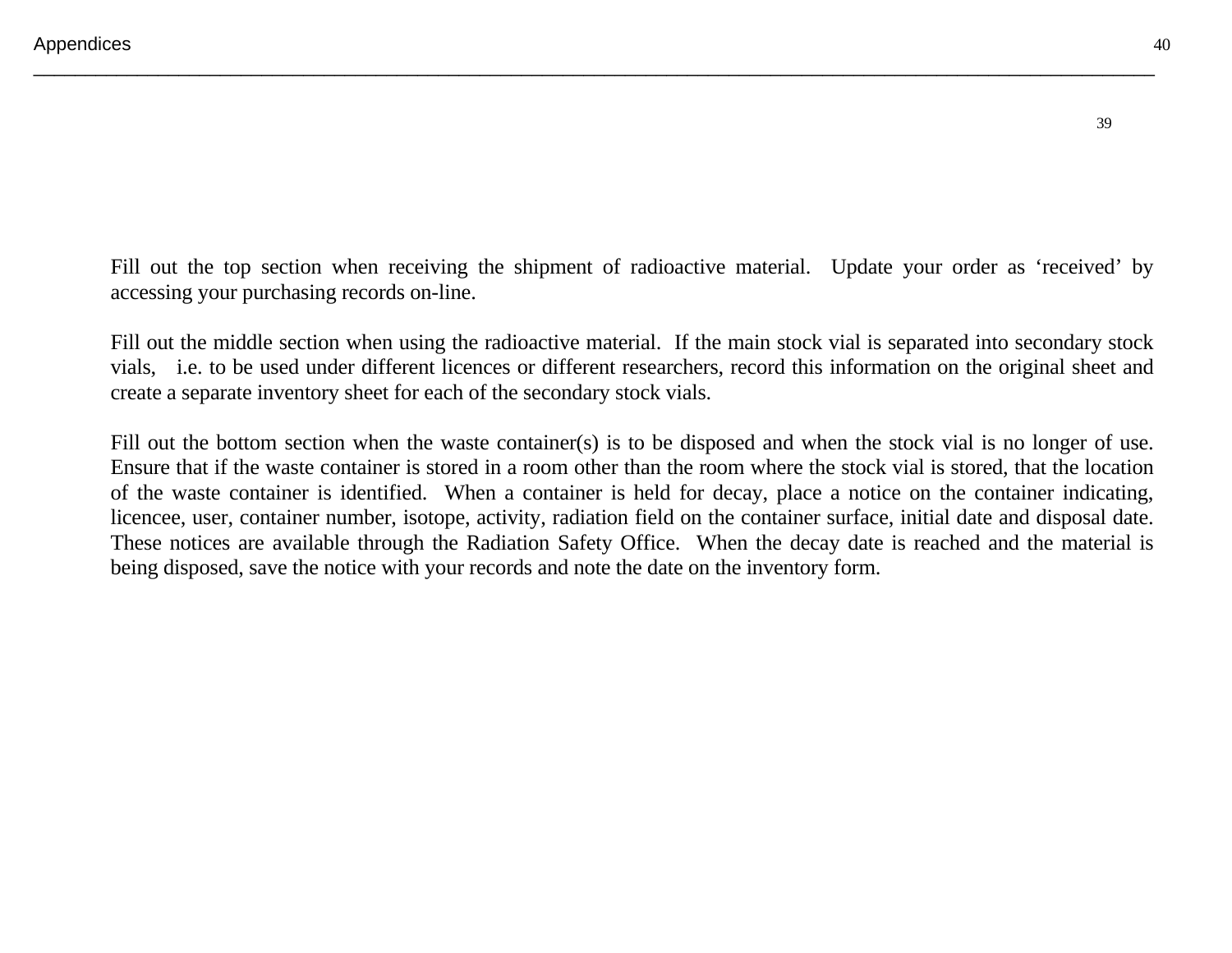# **APPENDIX III**

\_\_\_\_\_\_\_\_\_\_\_\_\_\_\_\_\_\_\_\_\_\_\_\_\_\_\_\_\_\_\_\_\_\_\_\_\_\_\_\_\_\_\_\_\_\_\_\_\_\_\_\_\_\_\_\_\_\_\_\_\_\_\_\_\_\_\_\_\_\_\_\_\_\_\_\_\_\_\_\_\_\_\_\_\_\_\_\_\_\_\_\_\_\_\_\_\_\_\_\_\_\_\_\_\_\_\_\_

#### **Rules Posters**

The following four pages contain the Laboratory Rules (Basic, Intermediate, High and Nuclear Medicine) as defined by the Canadian Nuclear Safety Commission. You are required to post a copy of one of these four posters in each room that is licensed for radioactive work and /or storage.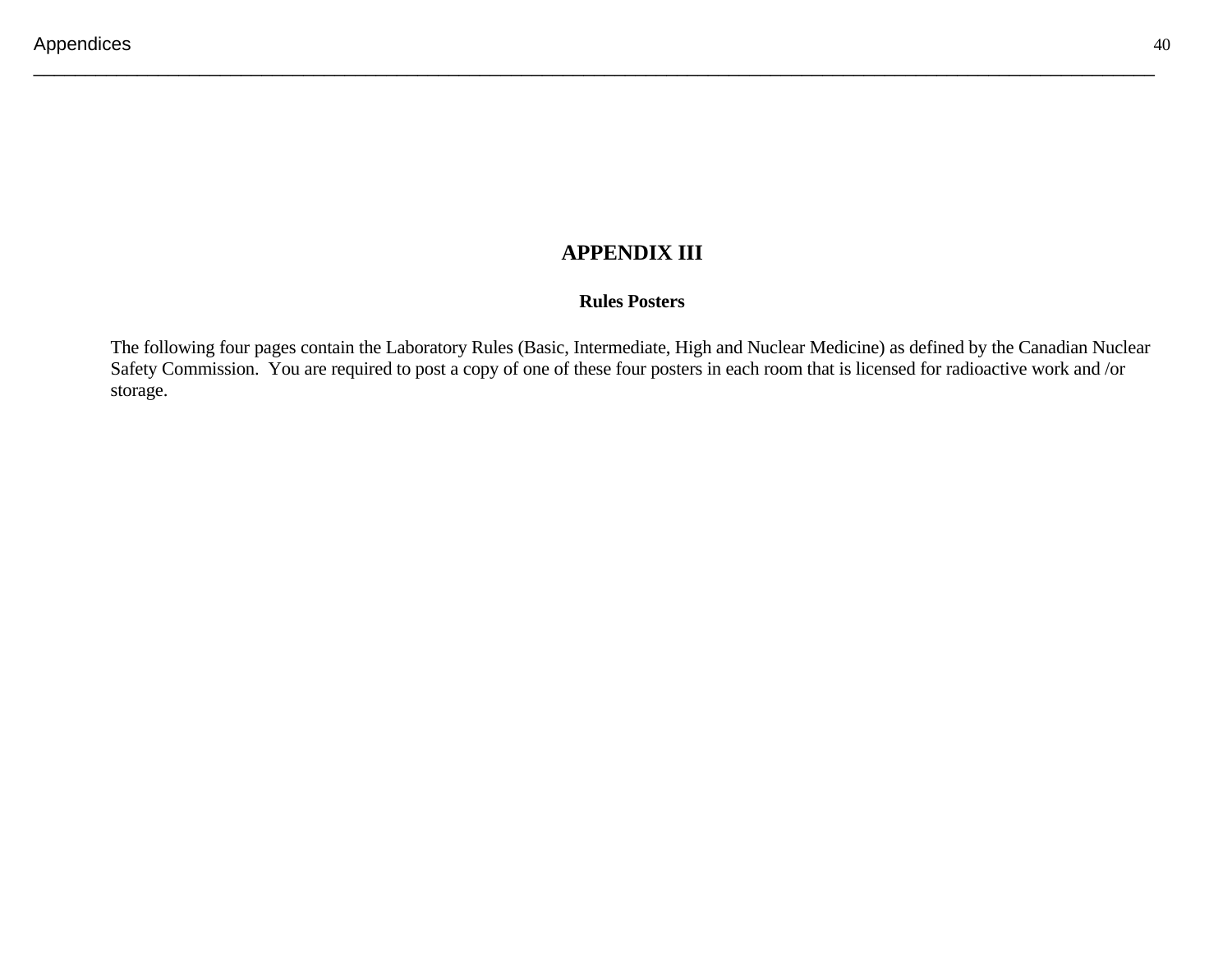

**BASIC LEVEL**  Use of Unsealed Nuclear Substances

**This room has been classified as "basic level" for the use of unsealed nuclear substances in accordance with Canadian Nuclear Safety Commission guidelines. Below is a list of safe work practices to be followed when working in this room.** 

## **24 – hour emergency contact (name and phone number) Room identification**

- **Do not eat, drink, store food, or smoke in this room.**
- **In case of a spill or incident involving a nuclear substance, follow emergency procedures and notify the Radiation Safety Officer.**
- **Clearly identify work surfaces used for handling nuclear substances.**
- **Use protective clothing and equipment when working with nuclear substances.**
- **Check all packages containing nuclear substances for damage upon receipt.**
- **Store nuclear substances in a locked room or enclosure when not in use.**

**A room is classified as "basic level" for the use of unsealed nuclear substances when more than one exemption quantity is handled and where the largest quantity (in becquerels) of a substance handled by any worker does not exceed 5 times its corresponding annual limit of intake (in becquerels). Contact your Radiation Safety Officer for a list of annual limits of intake.** 

**For more information, contact: Canadian Nuclear Safety Commission, Directorate of Nuclear Substance Regulation, P.O. Box 1046, Station B, Ottawa, Ontario, K1P5S9. Telephone: 1-888-229-2672. Facsimile (613) 995-5086.** 

**Canada**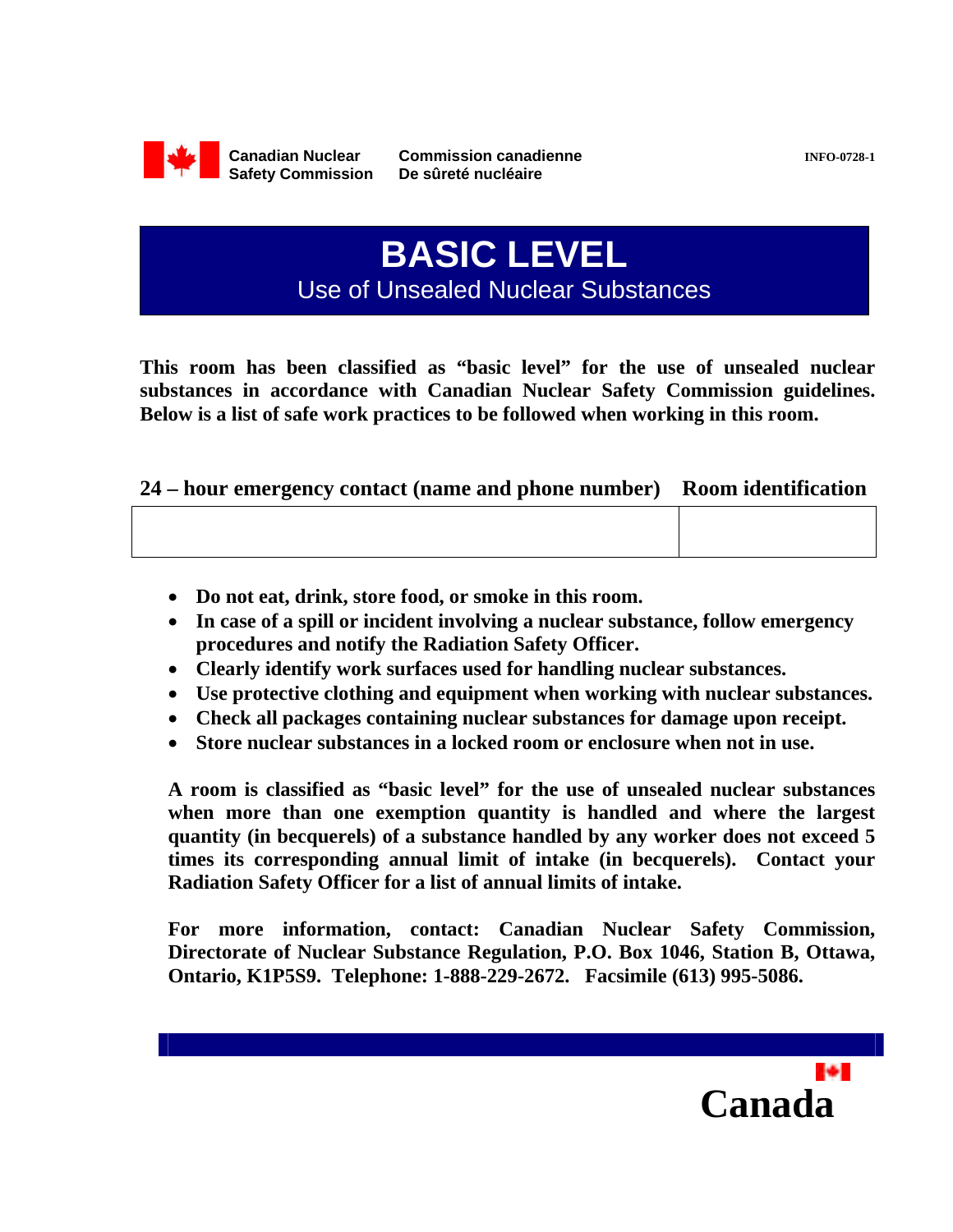

**INFO-0728-2** 

# **INTERMEDIATE LEVEL**  Use of Unsealed Nuclear Substances

**This room has been classified as "intermediate level" for the use of unsealed nuclear substances in accordance with Canadian Nuclear Safety Commission guidelines. Below is a list of safe work practices to be followed when working in this room.** 

**24 – hour emergency contact (name and phone number) Room identification** 

|  |  |  |  | Do not eat, drink, store food, or smoke in this room. |  |
|--|--|--|--|-------------------------------------------------------|--|
|--|--|--|--|-------------------------------------------------------|--|

- **Wear appropriate dosimeter at all times.**
- **In case of a spill or incident involving a nuclear substance, follow emergency procedures and notify the Radiation Safety Officer.**
- **Clearly identify work surfaces used for handling nuclear substances.**
- **Use protective clothing and equipment when working with nuclear substances.**
- **After working with nuclear substances, monitor work area for contamination.**
- **Wash hands regularly and monitor them for contamination frequently.**
- **Check all packages containing nuclear substances for damage upon receipt.**
- **Store nuclear substances in a locked room or enclosure when not in use.**

**A room is classified as "intermediate" for the use of unsealed nuclear substances where the largest quantity (in becquerels) of a substance handled by any worker does not exceed 50 times its corresponding annual limit of intake (in becquerels). Contact your Radiation Safety Officer for a list of annual limits of intake.** 

**For more information, contact: Canadian Nuclear Safety Commission, Directorate of Nuclear Substance Regulation, P.O. Box 1046, Station B, Ottawa, Ontario, K1P5S9. Telephone: 1-888-229-2672. Facsimile (613) 995-5086.** 

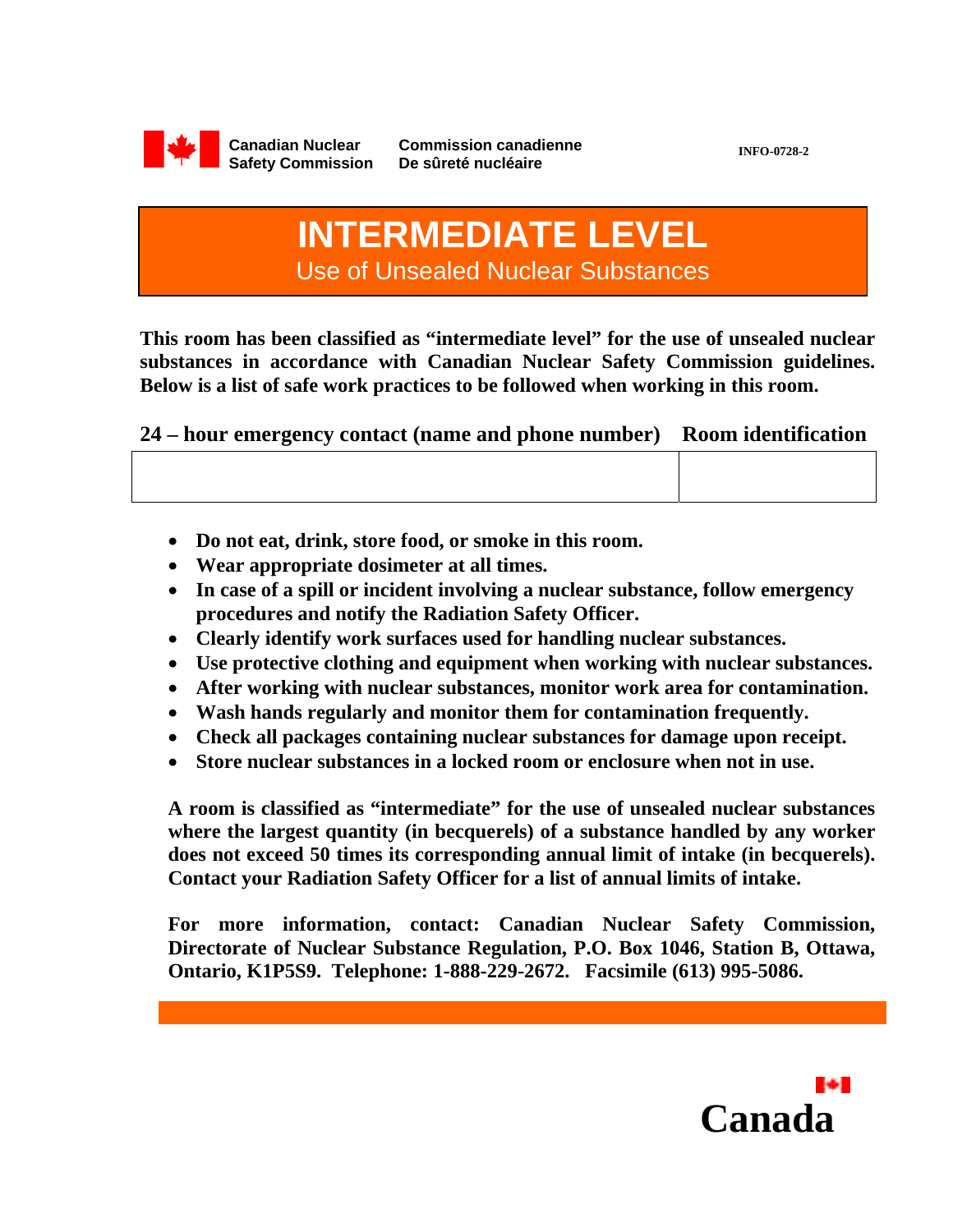

# **HIGH LEVEL**

Use of Unsealed Nuclear Substances

**This room has been classified as "high level" for the use of unsealed nuclear substances in accordance with Canadian Nuclear Safety Commission guidelines. Below is a list of safe work practices to be followed when working in this room.** 

**24 – hour emergency contact (name and phone number) Room identification** 

- **Do not eat, drink, store food, or smoke in this room.**
- **Restrict access to authorized workers only.**
- **Wear appropriate dosimeter at all times.**
- **In case of a spill or incident involving a nuclear substance, follow emergency procedures and notify the Radiation Safety Officer.**
- **Work in a fume hood when required by the Radiation Safety Officer.**
- **Clearly identify work surfaces used for handling nuclear substances.**
- **Wear protective clothing and equipment at all times.**
- **After working with nuclear substances, monitor work area for contamination.**
- **Wash hands regularly and monitor them for contamination frequently.**
- **Check all packages containing nuclear substances for damage upon receipt.**
- **Store nuclear substances in a locked room or enclosure when not in use.**

**A room is classified as "high level" for the use of unsealed nuclear substances where the largest quantity (in becquerels) of a substance handled by any worker does not exceed 500 times its corresponding annual limit of intake (in becquerels). Contact your Radiation Safety Officer for a list of annual limits of intake.** 

**For more information, contact: Canadian Nuclear Safety Commission, Directorate of Nuclear Substance Regulation, P.O. Box 1046, Station B, Ottawa, Ontario, K1P5S9. Telephone: 1-888-229-2672. Facsimile (613) 995-5086.**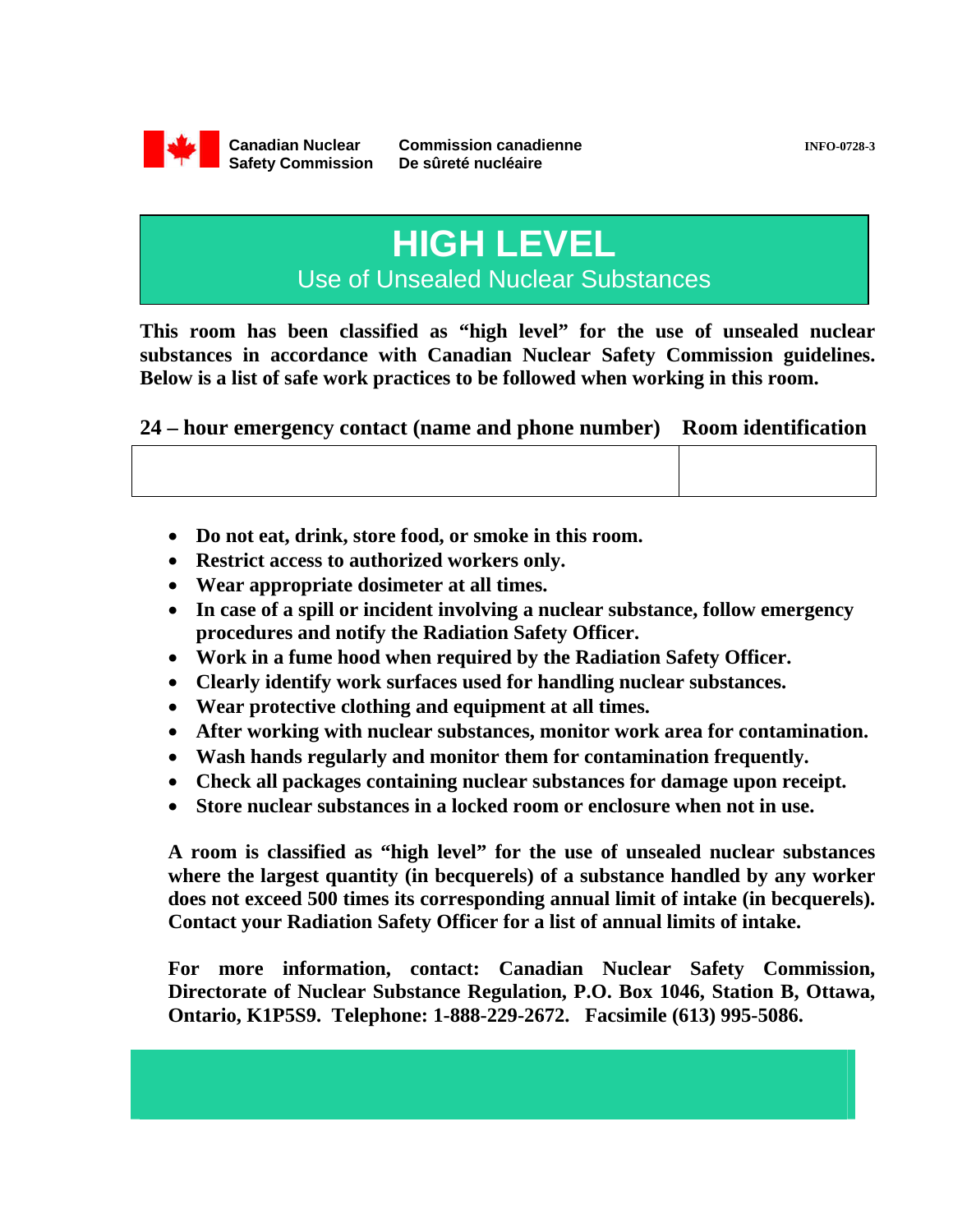

# **NUCLEAR MEDICINE**  Use of Unsealed Nuclear Substances

**This room has been classified as a "nuclear medicine" room for the use of unsealed nuclear substances in accordance with Canadian Nuclear Safety Commission guidelines. Below is a list of safe work practices to be followed when working in this room.** 

**24 – hour emergency contact (name and phone number) Room identification** 

| Do not eat, drink, store food, or smoke in this room. |  |  |  |  |  |
|-------------------------------------------------------|--|--|--|--|--|
|-------------------------------------------------------|--|--|--|--|--|

- **Wear appropriate dosimeter at all times.**
- **In case of a spill or incident involving a nuclear substance, follow emergency procedures and notify the Radiation Safety Officer.**
- **Work in a fume hood when required by the Radiation Safety Officer.**
- **Wear protective clothing and equipment at all times.**
- **Wash hands regularly and monitor them for contamination frequently.**
- **Perform thyroid screening or bioassay when required.**
- **Check all packages containing nuclear substances for damage upon receipt.**
- **Store nuclear substances in a locked room or enclosure when not in use.**

**A room is classified as "nuclear medicine" for the use of unsealed nuclear substances where** *in vivo* **related diagnostic or therapeutic nuclear medicine is performed.** 

**For more information, contact: Canadian Nuclear Safety Commission, Directorate of Nuclear Substance Regulation, P.O. Box 1046, Station B, Ottawa, Ontario, K1P5S9. Telephone: 1-888-229-2672. Facsimile (613) 995-508**

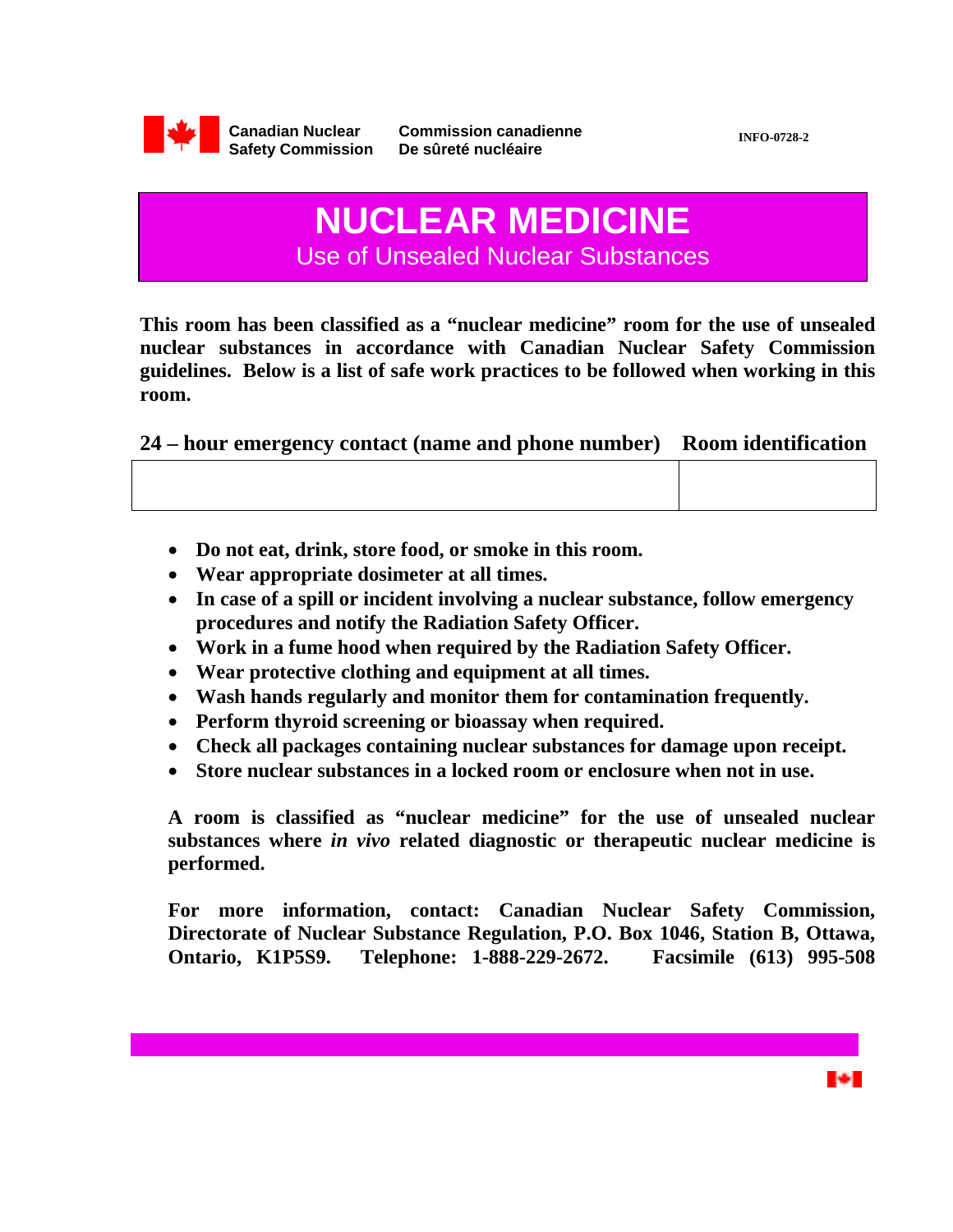# **APPENDIX IV SOLID WASTE DISPOSAL**

- **1.** Ensure that the waste container displays a radiation warning symbol. Line the container with a plastic bag.
- **2.** As the waste is generated, deface all radiation warning labels on the material to be discarded. Place the solid material in the designated radioactive waste container (Ensure container has a tightly fitting lid).



**3.** Make sure that the radiation field emitted from the walls of the container is less than  $2.5 \mu Sv/hr$  (0.25 mR/hr).



**4.** When the container is full - remove the plastic bag - (If the material already meets the disposal criteria for **activity/kg (Table 5)** and emits less than **2.5 Sv/hr (0.25 mR/hr)**, go directly to Step 5). Complete and attach the Low Activity Waste (LAW) form (see page 34 of the manual) to the bag - place the bag in the designated decay storage area. At this point the bag may exceed the  $2.5 \mu Sv/hr$  (0.25) mR/hr) limit in its unshielded state in the storeroom. Note the disposal date on your calendar as a reminder.

When the disposal date arrives and the material meets the disposal criteria –

for **activity/kg** (Table 5) and emits less than 2.5  $\mu$ Sv/hr (0.25 mR/hr) Note: At all VGH **locations the disposal limit is 'equal to background'.**

- Remove the LAW form and place it in the records binder
- Enter the date of disposal on the associated Isotope Inventory Sheet
- Check to ensure there are no radiation warning labels or tape on the bag
- Place bagged waste in outside lab waste dumpster.

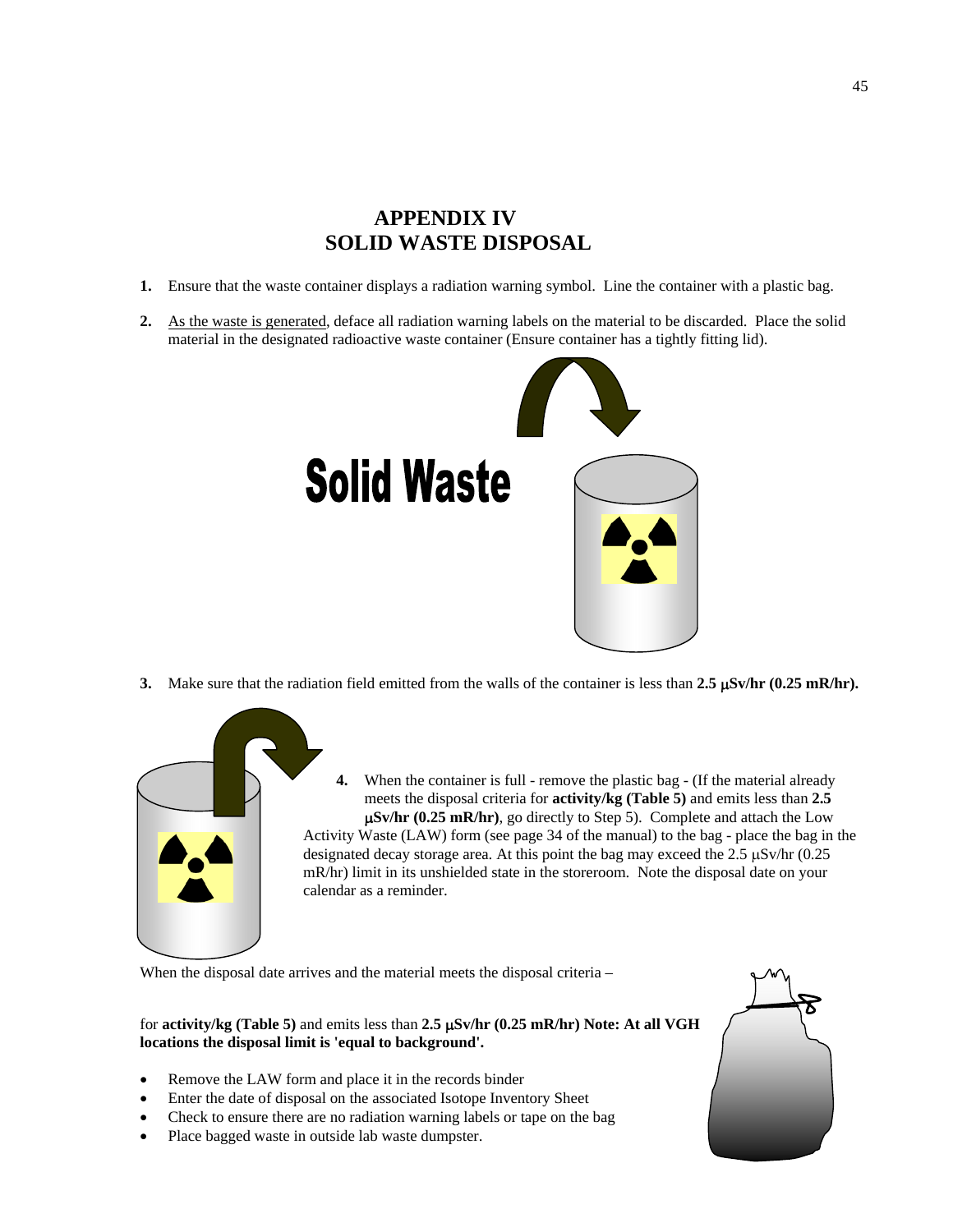#### **APPENDIX V**

# **Transport Packaging**

Containers for shipping radioactive material may display different labels depending on a number of factors. The requirements for shipping radioisotopes are defined in the Transport Packaging of Radioactive Materials Regulations. The four categories of labeling are: excepted package, I-white, II-yellow and IIIyellow.

The marking on a package in the first classification indicates that the package meets the criteria for an *excepted package.* This means that the amount of isotope being shipped does not pose an external radiation hazard to anyone handling the package. There is no specific symbol for this classification.

The second category is the I-white label displaying the radiation trefoil and one red bar on a white background. This indicates that on any surface of the package the maximum field strength may not exceed  $5\mu Sv/h$  (0.5) mR/h).





The fourth category is the III-yellow label displaying the radiation trefoil and three red bars. This indicates that on any surface of the package the maximum field strength is greater than 500 $\mu$ Sv/h (50 mR/h) but may not exceed 2 mSv/h (200 mR/h). The top half of the label is yellow, the bottom half is white. The TI restricts the radiation field to a maximum of 100μSv/h (10 mR/h) at one meter from the package.



The third category is the II-yellow label displaying the radiation trefoil and two red bars. This indicates that on any surface of the package the maximum field strength is greater than  $5\mu Sv/h$  (0.5 mR/h) but may not exceed 500 μSv/h (50 mR/h). The top half of the label is yellow, the bottom half is white. Further, the number in the small box in the bottom corner of the label indicates the Transport Index (TI). The TI restricts the radiation to a maximum of 10μSv/h (1 mR/h) at one meter from the package.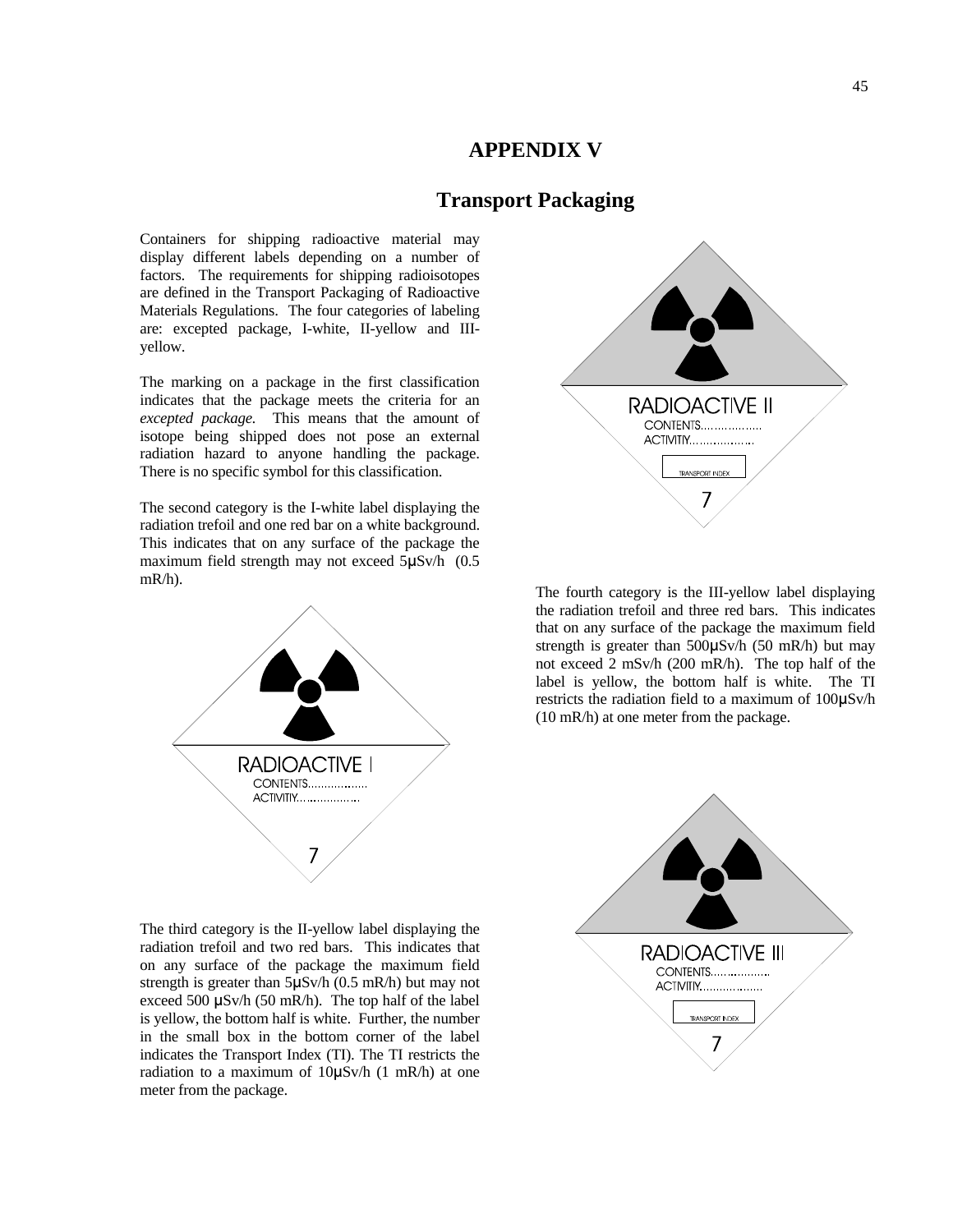#### **GLOSSARY OF TERMS**

A: Mass number of a given nuclide.

ABSORPTION: Transfer or deposition of some or all of the energy of radiation traversing matter.

ABSORPTION COEFFICIENT: Since the absorption of gamma or X-rays is exponential in nature, these radiations have no clear cut range. The fractional decrease in the intensity of such a beam per unit thickness of the absorber is expressed by the linear absorption coefficient.

ACCELERATOR (PARTICLE): A device that accelerates charged sub-atomic particles to very great energies. These particles may be used for basic physics research, radioisotope production or for direct medical irradiation of patients.

ACTIVATION: Absorption, usually of neutrons or charged particles (the minimum energy to induce this effect is 10 MeV) by nuclei thereby making them radioactive.

ACTIVITY: Is the number of nuclear transformations occurring in a given quantity of material per unit time. The SI unit for the transformation rate is the becquerel, which is defined as one disintegration per second.

ALPHA PARTICLE  $(\alpha)$ : A positively charged highly energetic nuclear fragment, comprised of two neutrons and two protons (helium nucleus).

ANNIHILATION RADIATION: Positrons interact with negative electrons resulting in the disappearance of both particles and the release of two annihilation 511 keV photons.

ANNUAL LIMIT ON INTAKE (ALI): The activity of a radionuclide which, upon ingestion, results in an exposure equal to the annual maximum permissible dose.

ATTENUATION: The reduction of the intensity of a beam of gamma or x-rays as it passes through some material. Beam energy can be lost by deposition (absorption) and/or by deflection (deflection attenuation). The three primary mechanisms by which energy is transferred from the beam to the material through which it passes are the photoelectric effect, the Compton effect and pair production.

BEAM: A flow of electromagnetic or particulate radiation that is generally unidirectional or is divergent from a radioactive source but is confined to a small angle.

BECQUEREL (Bq): The SI unit of activity defined as one nuclear disintegration per second.

BETA PARTICLE  $(β)$ : Negatively charged particle emitted from the nucleus of an atom. It is just an energetic electron.

BRANCHING: The occurrence of two or more modes by which a radionuclide can undergo radioactive decay to the ultimate stable state. An individual atom of a nuclide exhibiting branching disintegrates by one mode only. The fraction disintegrating by a particular mode is the branching fraction for that mode. The branching ratio is the ratio of two specified branching fractions (also called multiple disintegration).

BREMSSTRAHLUNG: Secondary electromagnetic radiations produced by the rapid deceleration of charged particles in strong electromagnetic fields. The likelihood of emission is proportional to the mass of the nucleus of the absorber.

CARRIER: A quantity of non-radioactive or non-labeled material of the same chemical composition as its corresponding radioactive or labeled counterpart.

CARRIER-FREE: A preparation of radioisotope to which no carrier has been added and for which precautions have been taken to minimize contamination with other isotopes. Material of high specific activity is often loosely referred to as "carrier-free" but is more correctly defined as "high isotopic abundance".

COMMITTED DOSE EQUIVALENT: The total dose equivalent averaged throughout a tissue 50 years after body uptake of the radionuclide.

CONTAMINATION, RADIOACTIVE: Unwanted deposition of radioactive material in or on any medium or surface. UBC policy permits no contamination greater than 100 Counts Per Minute above background.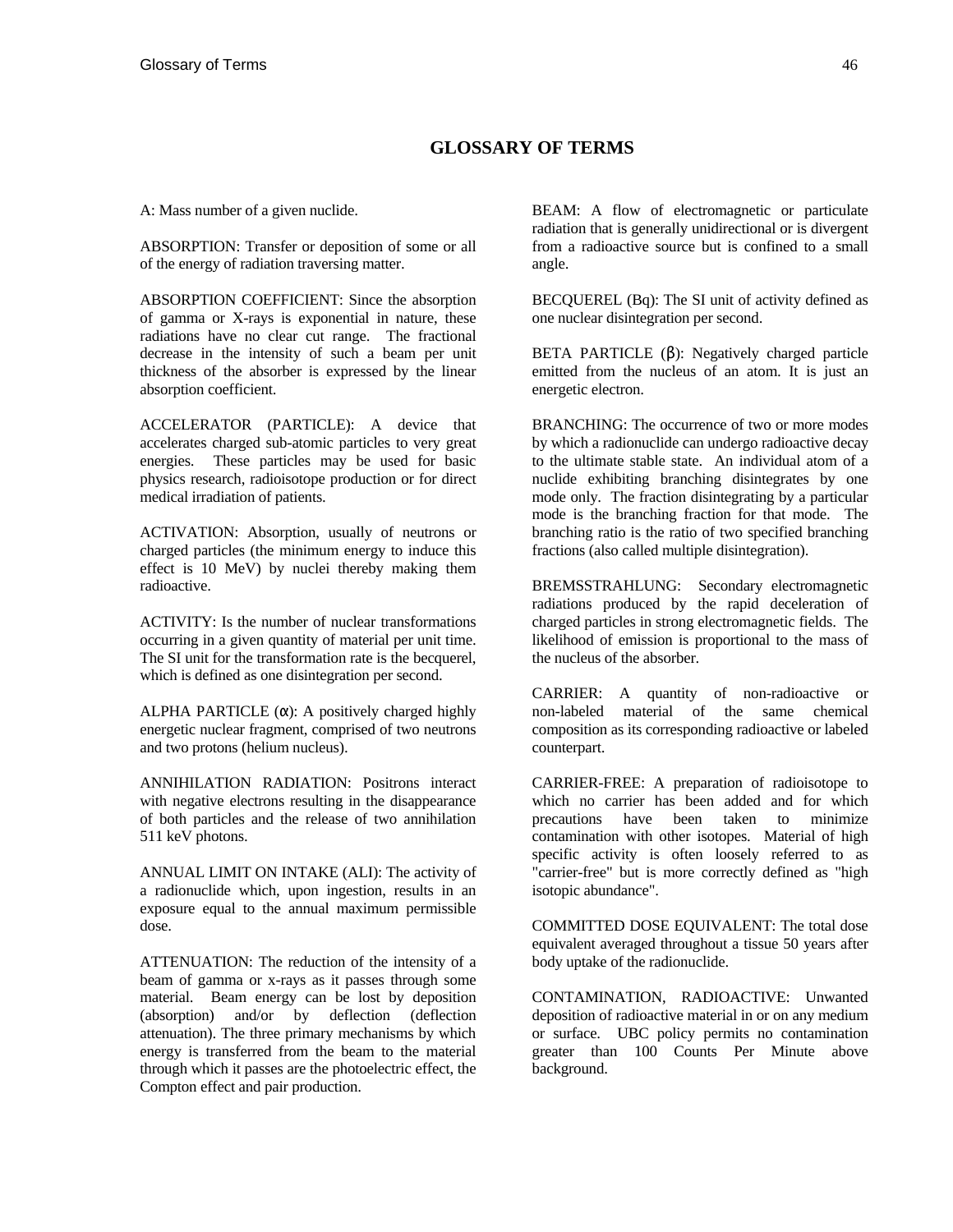COULOMB (C): The quantity of electricity transported in one second by a current of one ampere.

 $\overline{a}$  , and the contribution of the contribution of the contribution of the contribution of the contribution of the contribution of the contribution of the contribution of the contribution of the contribution of the co

COUNTER, SCINTILLATION: Scintillation detection is based on the interaction of radiation with substances known as fluors (solid or liquid) or scintillators. Excitation of the electrons in the fluor leads to subsequent emission of light (scintillation) which is detected by a photomultiplier tube and converted into an electronic pulse. The pulse magnitude is proportional to the energy lost by the incident radiation in the excitation of the fluor.

CURIE (Ci): The outmoded unit used to quantify activity of radioactive material. Defined as  $3.\overline{7} \times 10^{10}$ disintegrations per second.

DECAY CONSTANT: The fraction of atoms undergoing nuclear disintegration per unit time.

DECAY, RADIOACTIVE: Disintegration of the nucleus of an unstable nuclide by spontaneous emission of charged particles and/or photons.

DOSE EQUIVALENT (H): The product of the absorbed dose, the quality factor (Q) and the product of any other modifying factors (N). For most laboratory purposes  $N = 1$ .

DOSIMETER, POCKET: A small pocket-sized ionization chamber used for monitoring radiation exposure of personnel.

ELECTROMAGNETIC RADIATION: A spectrum of discrete energy emissions such as radio waves, microwaves, ultraviolet light, visual light, X-rays, gamma rays, etc, having no charge or mass, often called photons or quanta.

ELECTRON CAPTURE: A type of radioactivity in which an atomic electron is absorbed by the nucleus, and is often followed by  $\gamma$ -ray emission.

ENERGY, AVERAGE PER ION PAIR: The average energy expended by a charged particle in a gas per ion pair produced. For most radiological calculations, this value has been normalized to 33.73 eV.

ENERGY, BINDING: The energy represented by the difference in mass between the sum of the component parts and the actual mass of the nucleus.

ENERGY, EXCITATION: The energy required to change a system from its lowest energy state (ground state) to an excited state.

ENERGY FLUENCE: The sum of the energies, exclusive of rest energies, of all particles passing through a unit cross-sectional area.

ENERGY FLUX DENSITY (ENERGY FLUENCE RATE): The sum of the energies, exclusive of rest energies, of all particles passing through a unit cross-sectional area per unit time.

ENERGY LEVELS: Discrete set of quantized energies states within a given atomic nucleus (or atom itself).

ERYTHEMA: An abnormal redness of the skin due to distention of the capillaries with blood. It can be caused by many different agents of which heat, drugs, ultraviolet rays, and ionizing radiation (dose of 10 Sv) are the most common.

EXPOSURE (C/kg): A measure of the ionization produced in air by X or gamma radiation. It is the sum of the electrical charges on all ions of one sign produced in air when all electrons liberated by photons in a volume element of air are completely stopped in air, divided by the mass of the air in the volume element. The SI unit of Coulombs per kilogram replaces the outmoded Roentgen unit.

GEIGER MUELLER TUBE: The major component of laboratory survey meters, which function as incident radiation detectors. A Geiger-Mueller tube is A Geiger-Mueller tube is composed of a gas filled hollow tube containing two coaxial electrodes that discharge and recharge following ionizing events.

GENERATOR: Device from which a progeny nuclide is eluted from an ion exchange column containing a parent radionuclide, which is long-lived compared to the progeny.

GENETIC EFFECT OF RADIATION: The radiation induced change in the DNA of germ cells resulting in the passing of the altered genetic information to future generations.

GEOMETRY FACTOR: The fraction of the total solid angle about a radiation source that is subtended by the face of the sensitive volume of a detector.

GRAY (Gy): The SI unit of absorbed dose that is equal to one joule per kilogram. Replaces the RAD.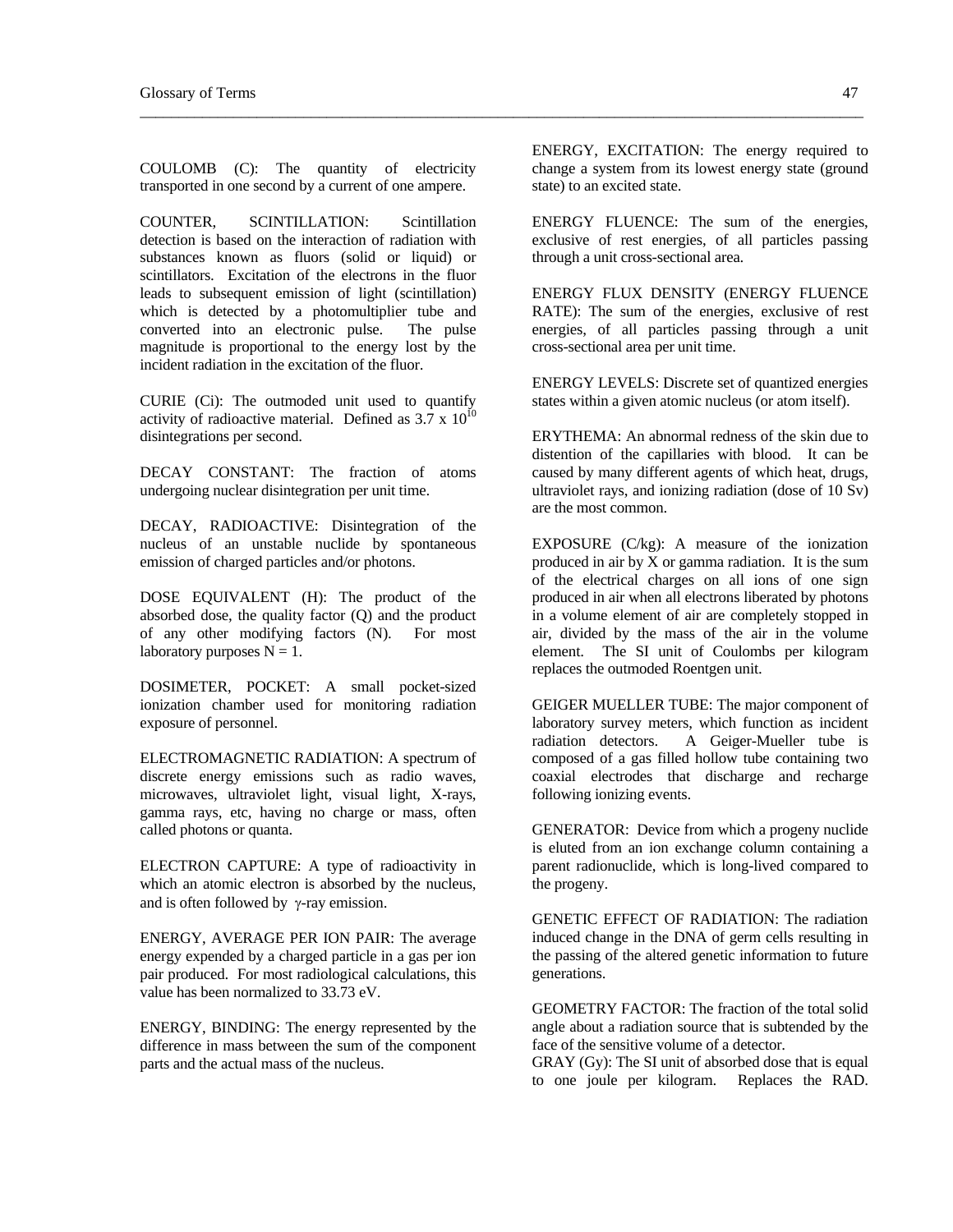HALF-LIFE, BIOLOGICAL (BHL): The time required for the body to eliminate one half of an administrated dosage of any substance by regular process of elimination.

HALF-LIFE, EFFECTIVE (EHL): Time required for a radioactive element in a living organism to be diminished 50% as a result of the combined action of physical half-life (PHL) and biological elimination (BHL).

HALF-LIFE, PHYSICAL (PHL): Time required for a radioactive substance to lose 50% of its activity by decay. Each radionuclide has its own unique half-life.

HALF VALUE LAYER (HVL): The thickness of a specified substance which, when introduced into the path of a given beam of X or gamma radiation, reduces the intensity of the beam by one half.

IONIZATION ENERGY: The energy required to remove one electron from an atom giving rise to an ion pair. In air, the average ionization energy is 33.73 eV.

IONIZING RADIATION: Any radiation capable of displacing electrons from atoms or molecules, thereby producing ions. Examples include alpha particles, beta particles, gamma rays or x rays, and cosmic rays. The minimum energy of ionizing radiation is a few electron volts (eV).

IRRADIATION: Subjection to radiation.

ISOTOPES: Nuclides with the same atomic number (same chemical element) but different atomic mass numbers.

ISOMER: An excited state of a nucleus which is longlived. It often de-excites by  $\gamma$ -ray emission, but sometimes by  $\beta$  or  $\alpha$  decay.

JOULE (J): The work done when the point of application of a force of one newton is displaced a distance of one meter in the direction of the force.

LABELLED COMPOUND: A compound consisting, in part, of molecules made up of one or more atoms distinguished by non-natural isotopic composition (either radioactive or stable isotopes). See also Carrier.

LATENT PERIOD: The period or state of seeming inactivity between the time of exposure of tissue to an injurious agent such as radiation, and the presentation of the associated pathology.

 $\overline{a}$  , and the contribution of the contribution of the contribution of the contribution of the contribution of the contribution of the contribution of the contribution of the contribution of the contribution of the co

LINEAR ENERGY TRANSFER (LET): The rate at which an incident particle transfers energy as it travels through matter. The unit is keV per micron of path traveled.

LOW ENERGY GAMMA SCINTILLATOR (LEGS): A detection system that utilizes an alkali halide crystal photomultiplier arrangement to detect low energy gamma and x-ray radiation.

MAXIMUM PERMISSIBLE CONCENTRATION (MPC): Limits set on water and air concentrations of radionuclides, for 40 or 168 hours per week, which yield maximum permissible body burden values and their corresponding organ dosages.

NON-STOCHASTIC EFFECTS: Induced pathological changes for which the severity of the effect varies with the dose, and for which a threshold must be exceeded, i.e. eye cataracts.

NUCLlDE: A species of atom in which the nuclear constitution is specified by the number of protons (Z), number of neutrons (N), and the energy content; or alternately by the atomic number (Z), mass number A  $=(N + Z)$ , and atomic mass.

PHOTON: A quantized amount of electromagnetic energy, which at times displays particle characteristics.

POSITRON: A particle equal in mass to an electron and having an equal but positive charge.

POST-CARD: A card (free from RSO) sent to the UBC Radiation Safety Office upon receipt of radioactive sources purchased on a standing order.

QUALITY FACTOR (Q): The principal dose modifying factor which is based on the collision stopping power of an incident particle and is employed to derive the dose equivalent from the absorbed dose.

RADIOACTIVITY: The property of certain unstable nuclides to spontaneously undergo nuclear transformations that result in the emission of ionizing radiations.

RADIOISOTOPE: A synonym for radionuclide.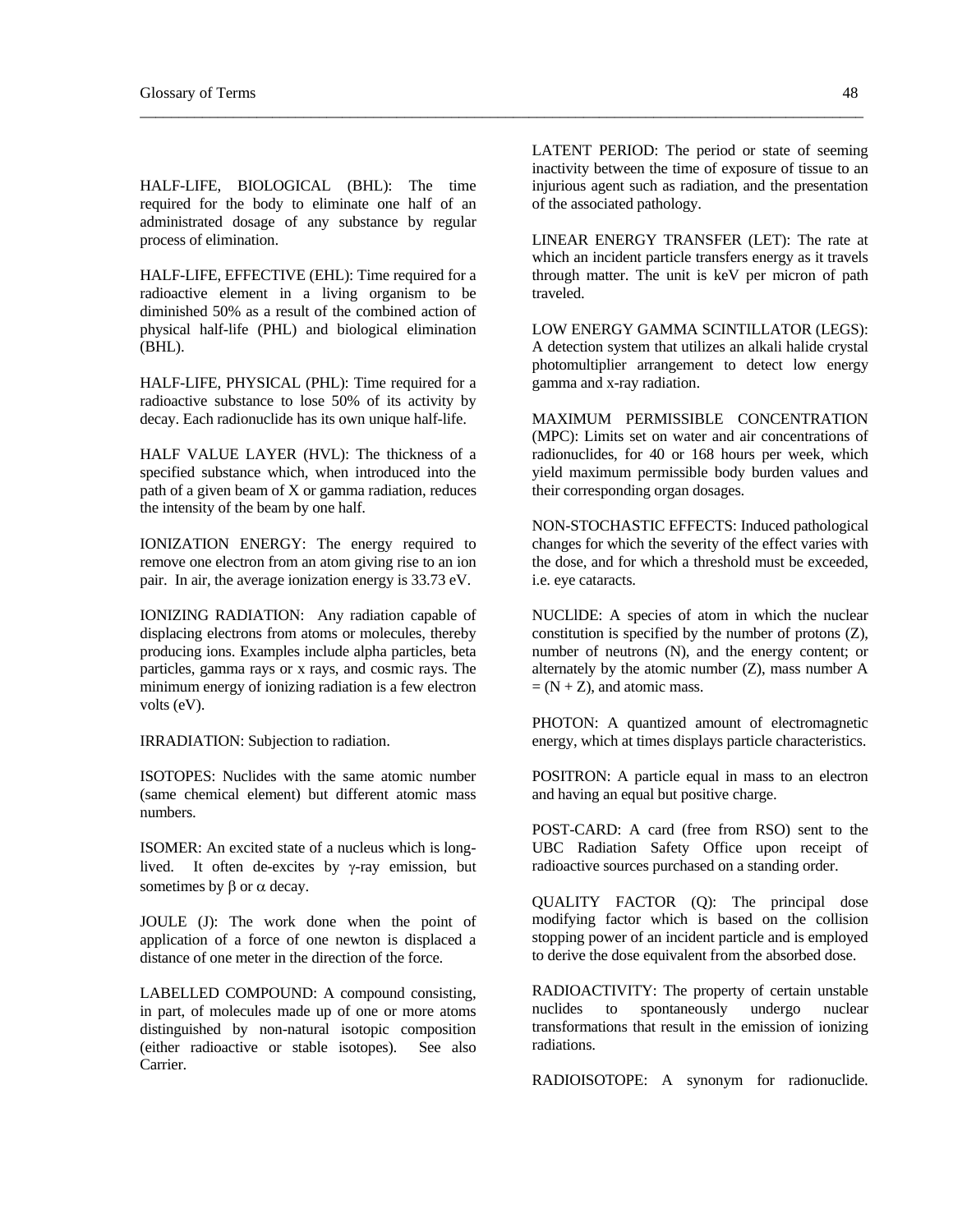RADIONUCLIDE: A radioactive nuclide.

RADIORESISTANCE: Relative resistance of cells, tissues, organs and organisms to damage induced by radiation.

RADIOSENSITIVITY: Relative susceptibility of cells, tissue, organs and organisms to damage induced by radiation.

RED CAN: Five- litre capacity plastic container used for disposal of organic solvents. Obtained from the UBC Chemical Waste Processing Facility (822-6306).

REFERENCE MAN: Compilation of anatomical and physiological information defined in the report of the ICRP Task Group on Reference Man (ICRP Publication 23) that is used for dosimetry calculations.

RELATIVE BIOLOGICAL EFFECT (RBE): A term relating the ability of radiations with different LET ranges to produce a specific biologic response; the comparison of a dose of test radiation to a dose of 250 keV x-ray that produces the same biologic response.

ROENTGEN (R): The outmoded unit of exposure that has been replaced by the Si unit Coulombs per kilogram. One roentgen equals  $2.58 \times 10^{-4}$  Coulombs per kilogram of air.

ROENTGEN EQUIVALENT MAN (REM): The outmoded dose equivalent unit that is numerically equal to the absorbed dose in rads multiplied by the quality factor, the distribution factor and any other necessary modifying factor. It has been replaced by the Sievert.  $100$  rem =  $1Sv$ 

SCATTERING: Change of direction of subatomic particles or photons as a result of atomic collisions.

SCHEDULED QUANTITY (SQ): A regulated amount of radioactivity of an isotope, the level of which is determined by the relative risk associated with that isotope during shipping or disposal.

SHIELD: Material used to prevent or reduce the passage of ionizing radiation. See also Half Value Layer.

SI (Syteme International): International System of scientific nomenclature.

SIEVERT (Sv): SI unit of dose equivalent that is numerically equal to the absorbed dose in grays, multiplied by the quality factor, the distribution factor and other necessary modifying factors.  $1 \text{ Sv} = 100 \text{ rem.}$ 

 $\overline{a}$  , and the contribution of the contribution of the contribution of the contribution of the contribution of the contribution of the contribution of the contribution of the contribution of the contribution of the co

SOMATIC INJURY: Radiation induced damage to cells other than germ cells.

SOURCE TISSUE: Tissue (which may be a body organ) containing a significant amount of a radionuclide following intake of that radionuclide.

SPECIFIC ACTIVITY: Total activity of a given nuclide per gram of a compound, element, or radioactive nuclide.

STOCHASTIC EFFECTS: Induced pathological changes for which the probability of an effect occurring, rather than the severity, is regarded as a function of dose without threshold (i.e. cancer).

SURVEY METER: A hand held radiation detection instrument. See also Geiger-Mueller Tube.

TENTH VALUE LAYER (TVL): The thickness of a specified substance which, when introduced into the path of a given beam of X or gamma radiation, reduces the intensity of the beam by a factor of ten.

THERMOLUMINESCENT DOSIMETER (TLD): A small badge worn by workers, which is used to passively monitor personal radiation doses. Lithium fluoride crystals are the functional units in the badge. In which a small fraction of the energy absorbed from ionizing radiation is stored in a metastable energy state. This energy is later recovered as visible photons, when the material is heated.

TRACER, ISOTOPIC: An isotope or mixture of isotopes of an element or elements that which may be incorporated into a sample to permit observation of the course of that element, alone or in combination, through a chemical, biological or physical process. The observation may be made by measurement of radioactivity or of isotopic abundance.

X-RAY: Electromagnetic radiation originating from the orbital electrons of an atom.

Z: Atomic number of a given nuclide.